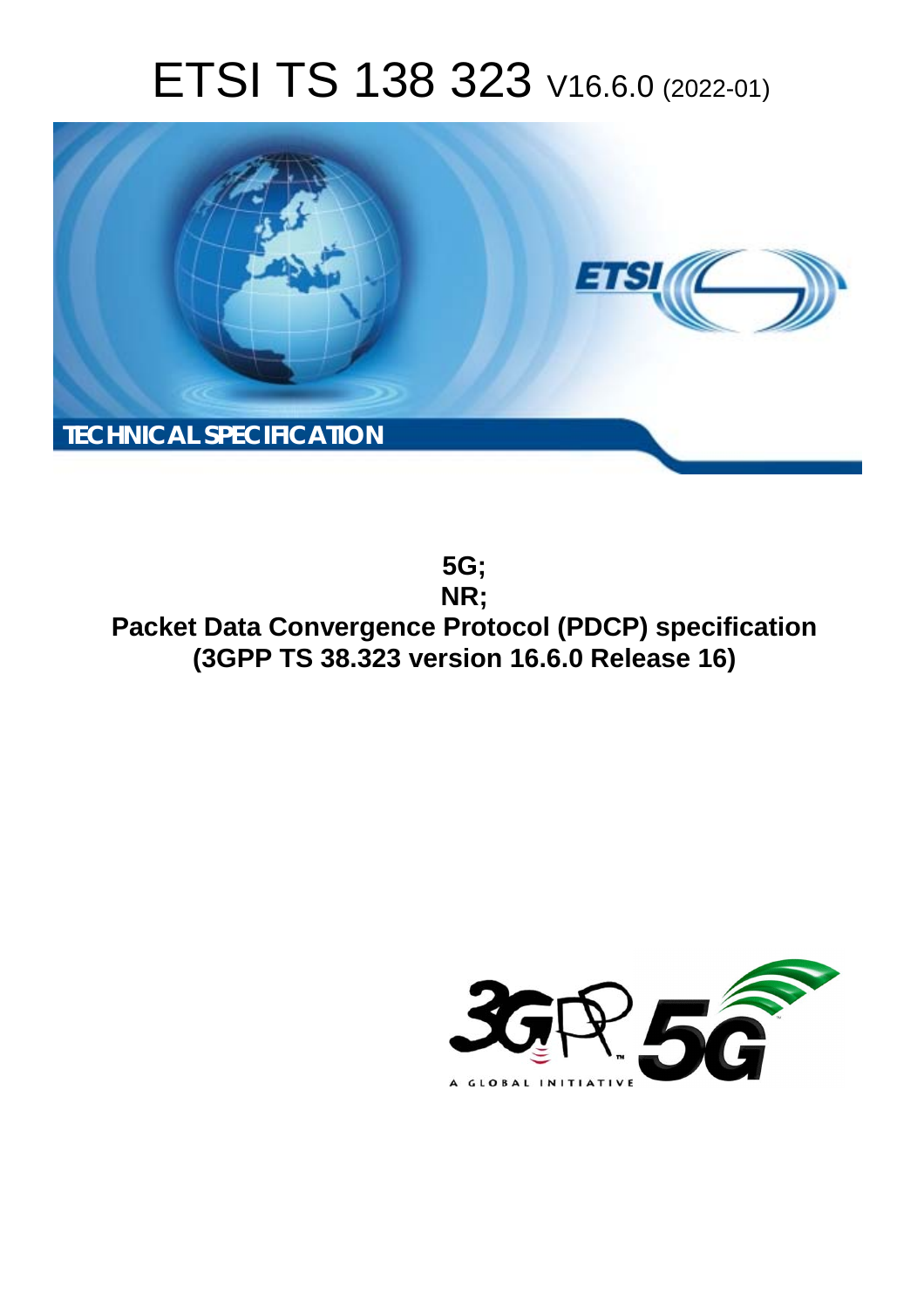Reference RTS/TSGR-0238323vg60

Keywords

 $\overline{5G}$ 

#### *ETSI*

650 Route des Lucioles F-06921 Sophia Antipolis Cedex - FRANCE

Tel.: +33 4 92 94 42 00 Fax: +33 4 93 65 47 16

Siret N° 348 623 562 00017 - APE 7112B Association à but non lucratif enregistrée à la Sous-Préfecture de Grasse (06) N° w061004871

#### *Important notice*

The present document can be downloaded from: <http://www.etsi.org/standards-search>

The present document may be made available in electronic versions and/or in print. The content of any electronic and/or print versions of the present document shall not be modified without the prior written authorization of ETSI. In case of any existing or perceived difference in contents between such versions and/or in print, the prevailing version of an ETSI deliverable is the one made publicly available in PDF format at [www.etsi.org/deliver](http://www.etsi.org/deliver).

Users of the present document should be aware that the document may be subject to revision or change of status. Information on the current status of this and other ETSI documents is available at <https://portal.etsi.org/TB/ETSIDeliverableStatus.aspx>

If you find errors in the present document, please send your comment to one of the following services: <https://portal.etsi.org/People/CommiteeSupportStaff.aspx>

#### *Notice of disclaimer & limitation of liability*

The information provided in the present deliverable is directed solely to professionals who have the appropriate degree of experience to understand and interpret its content in accordance with generally accepted engineering or other professional standard and applicable regulations.

No recommendation as to products and services or vendors is made or should be implied.

No representation or warranty is made that this deliverable is technically accurate or sufficient or conforms to any law and/or governmental rule and/or regulation and further, no representation or warranty is made of merchantability or fitness for any particular purpose or against infringement of intellectual property rights.

In no event shall ETSI be held liable for loss of profits or any other incidental or consequential damages.

Any software contained in this deliverable is provided "AS IS" with no warranties, express or implied, including but not limited to, the warranties of merchantability, fitness for a particular purpose and non-infringement of intellectual property rights and ETSI shall not be held liable in any event for any damages whatsoever (including, without limitation, damages for loss of profits, business interruption, loss of information, or any other pecuniary loss) arising out of or related to the use of or inability to use the software.

#### *Copyright Notification*

No part may be reproduced or utilized in any form or by any means, electronic or mechanical, including photocopying and microfilm except as authorized by written permission of ETSI. The content of the PDF version shall not be modified without the written authorization of ETSI.

The copyright and the foregoing restriction extend to reproduction in all media.

© ETSI 2022. All rights reserved.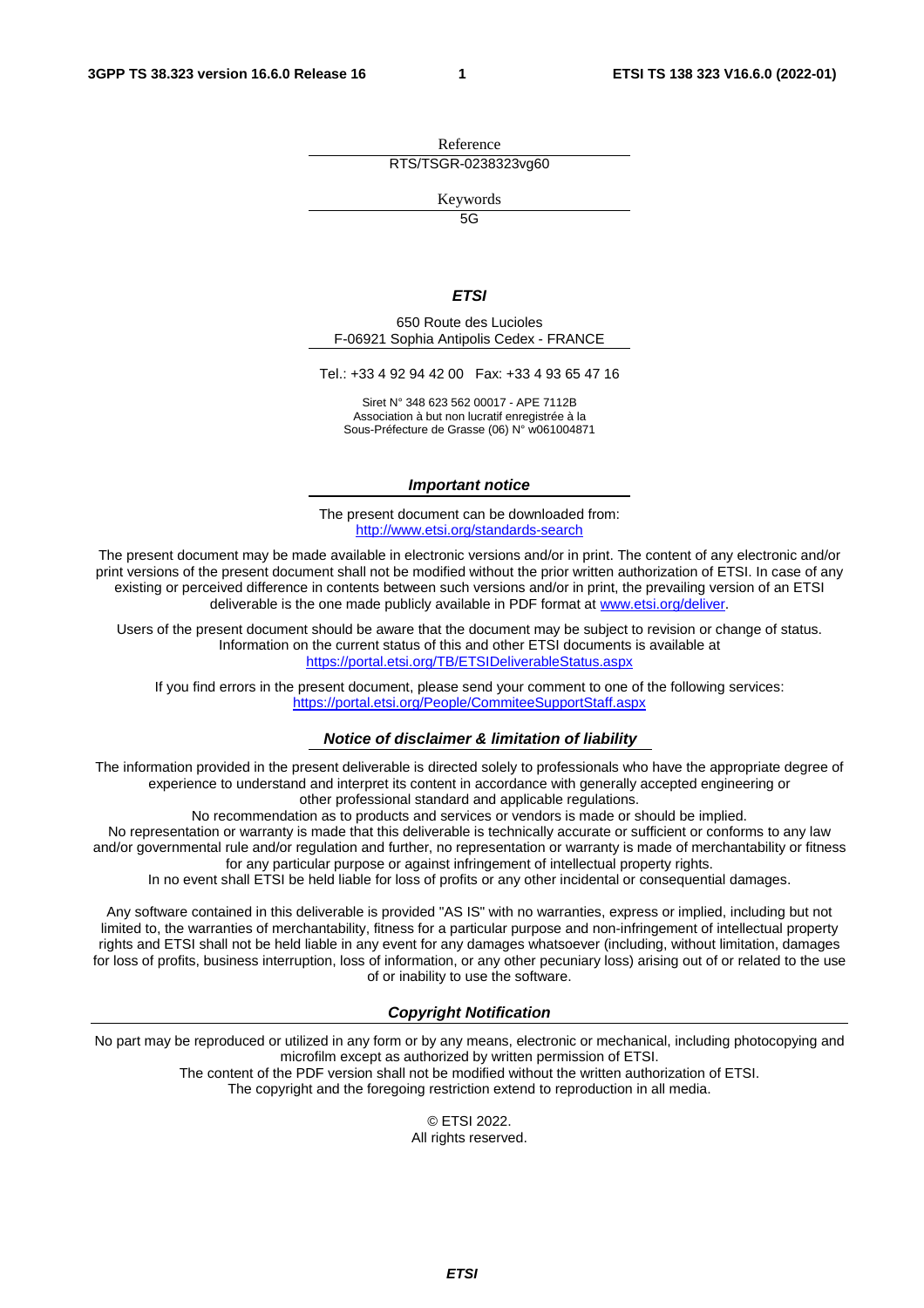# Intellectual Property Rights

#### Essential patents

IPRs essential or potentially essential to normative deliverables may have been declared to ETSI. The declarations pertaining to these essential IPRs, if any, are publicly available for **ETSI members and non-members**, and can be found in ETSI SR 000 314: *"Intellectual Property Rights (IPRs); Essential, or potentially Essential, IPRs notified to ETSI in respect of ETSI standards"*, which is available from the ETSI Secretariat. Latest updates are available on the ETSI Web server ([https://ipr.etsi.org/\)](https://ipr.etsi.org/).

Pursuant to the ETSI Directives including the ETSI IPR Policy, no investigation regarding the essentiality of IPRs, including IPR searches, has been carried out by ETSI. No guarantee can be given as to the existence of other IPRs not referenced in ETSI SR 000 314 (or the updates on the ETSI Web server) which are, or may be, or may become, essential to the present document.

#### **Trademarks**

The present document may include trademarks and/or tradenames which are asserted and/or registered by their owners. ETSI claims no ownership of these except for any which are indicated as being the property of ETSI, and conveys no right to use or reproduce any trademark and/or tradename. Mention of those trademarks in the present document does not constitute an endorsement by ETSI of products, services or organizations associated with those trademarks.

**DECT™**, **PLUGTESTS™**, **UMTS™** and the ETSI logo are trademarks of ETSI registered for the benefit of its Members. **3GPP™** and **LTE™** are trademarks of ETSI registered for the benefit of its Members and of the 3GPP Organizational Partners. **oneM2M™** logo is a trademark of ETSI registered for the benefit of its Members and of the oneM2M Partners. **GSM**® and the GSM logo are trademarks registered and owned by the GSM Association.

# Legal Notice

This Technical Specification (TS) has been produced by ETSI 3rd Generation Partnership Project (3GPP).

The present document may refer to technical specifications or reports using their 3GPP identities. These shall be interpreted as being references to the corresponding ETSI deliverables.

The cross reference between 3GPP and ETSI identities can be found under<http://webapp.etsi.org/key/queryform.asp>.

# Modal verbs terminology

In the present document "**shall**", "**shall not**", "**should**", "**should not**", "**may**", "**need not**", "**will**", "**will not**", "**can**" and "**cannot**" are to be interpreted as described in clause 3.2 of the [ETSI Drafting Rules](https://portal.etsi.org/Services/editHelp!/Howtostart/ETSIDraftingRules.aspx) (Verbal forms for the expression of provisions).

"**must**" and "**must not**" are **NOT** allowed in ETSI deliverables except when used in direct citation.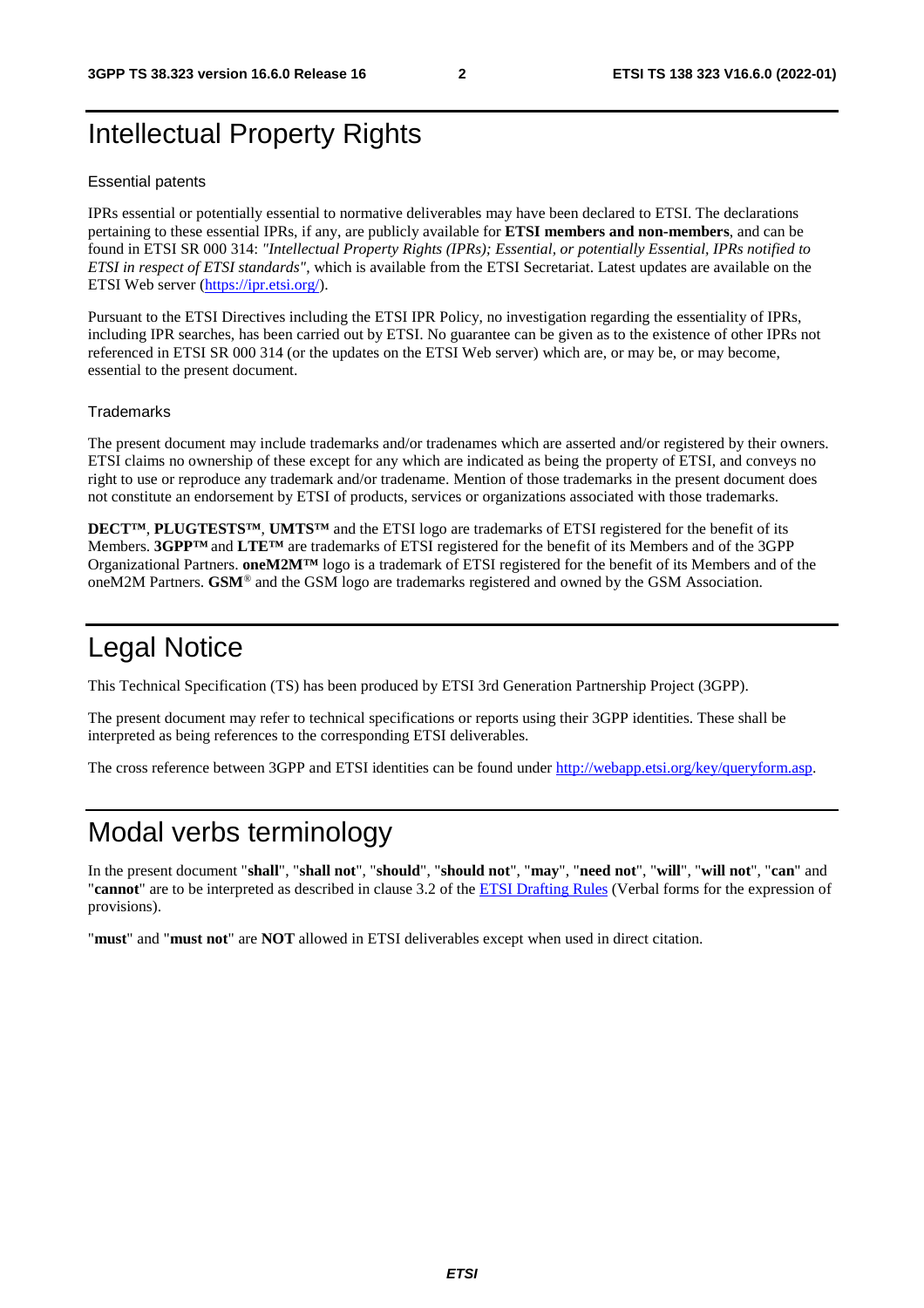$\mathbf{3}$ 

# Contents

| 1              |                          |  |
|----------------|--------------------------|--|
| 2              |                          |  |
| 3              |                          |  |
| 3.1<br>3.2     |                          |  |
| $\overline{4}$ |                          |  |
| 4.1            |                          |  |
| 4.2            |                          |  |
| 4.2.1          |                          |  |
| 4.2.2          |                          |  |
| 4.3            |                          |  |
| 4.3.1          |                          |  |
| 4.3.2          |                          |  |
| 4.4            |                          |  |
|                |                          |  |
| 5              |                          |  |
| 5.1            |                          |  |
| 5.1.1          |                          |  |
| 5.1.2          |                          |  |
| 5.1.3          |                          |  |
| 5.1.4          |                          |  |
| 5.1.5          |                          |  |
| 5.2            |                          |  |
| 5.2.1          |                          |  |
| 5.2.2          |                          |  |
| 5.2.2.1        |                          |  |
| 5.2.2.2        |                          |  |
| 5.2.2.3        |                          |  |
| 5.2.3          |                          |  |
| 5.2.4          |                          |  |
| 5.3            | $\sim$ 18<br>SDU discard |  |
| 5.4            |                          |  |
| 5.4.1          |                          |  |
| 5.4.2          |                          |  |
| 5.5            |                          |  |
| 5.6            |                          |  |
| 5.7            |                          |  |
| 5.7.1          |                          |  |
| 5.7.2          |                          |  |
| 5.7.3          |                          |  |
| 5.7.4          |                          |  |
| 5.7.5          |                          |  |
| 5.7.6          |                          |  |
| 5.7.6.1        |                          |  |
| 5.7.6.2        |                          |  |
|                |                          |  |
| 5.8            |                          |  |
| 5.9            |                          |  |
| 5.10           |                          |  |
| 5.11           |                          |  |
| 5.11.1         |                          |  |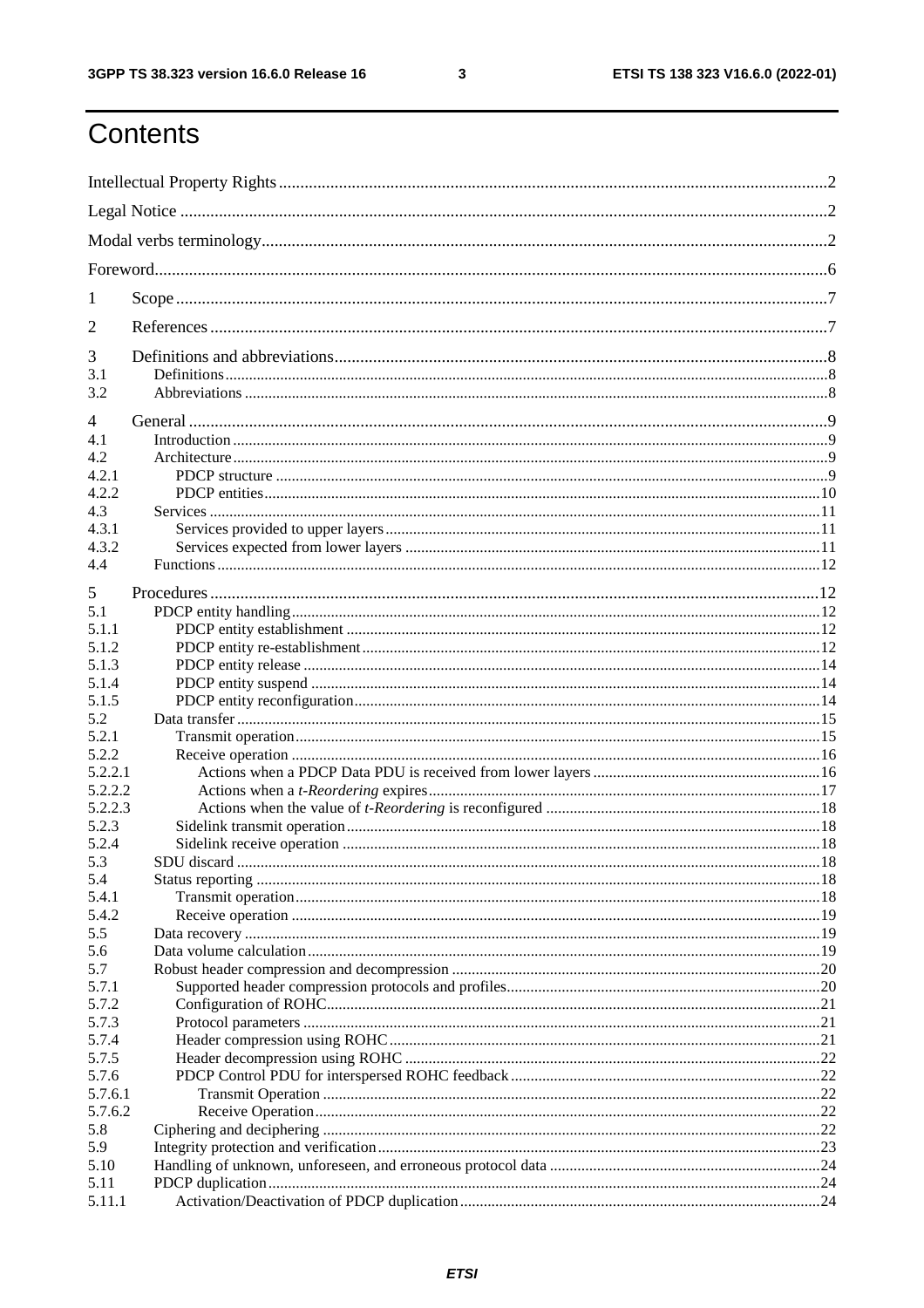$\overline{\mathbf{4}}$ 

|                | <b>Annex B</b> (informative):                                                      |  |
|----------------|------------------------------------------------------------------------------------|--|
|                |                                                                                    |  |
| A.2.2.2        |                                                                                    |  |
| A.2.2.1        |                                                                                    |  |
| A.2.2          |                                                                                    |  |
| A.2.1.2        |                                                                                    |  |
| A.2.1.1        |                                                                                    |  |
| A.2.1          |                                                                                    |  |
| A.2            |                                                                                    |  |
| A.1            |                                                                                    |  |
|                | <b>Annex A (normative):</b>                                                        |  |
| 7.3            |                                                                                    |  |
|                |                                                                                    |  |
| 7.1<br>7.2     |                                                                                    |  |
|                |                                                                                    |  |
| $\tau$         |                                                                                    |  |
| 6.3.13         |                                                                                    |  |
| 6.3.12         |                                                                                    |  |
| 6.3.11         |                                                                                    |  |
| 6.3.10         |                                                                                    |  |
| 6.3.9          |                                                                                    |  |
| 6.3.8          |                                                                                    |  |
| 6.3.7          |                                                                                    |  |
| 6.3.6          |                                                                                    |  |
| 6.3.5          |                                                                                    |  |
|                |                                                                                    |  |
| 6.3.3<br>6.3.4 |                                                                                    |  |
|                |                                                                                    |  |
| 6.3.2          |                                                                                    |  |
| 6.3.1          |                                                                                    |  |
| 6.3            |                                                                                    |  |
| 6.2.3.3        |                                                                                    |  |
| 6.2.3.2        |                                                                                    |  |
| 6.2.3.1        |                                                                                    |  |
| 6.2.3          |                                                                                    |  |
| 6.2.2.7        |                                                                                    |  |
| 6.2.2.6        |                                                                                    |  |
| 6.2.2.5        |                                                                                    |  |
| 6.2.2.4        | Data PDU for sidelink DRBs for groupcast and broadcast and for the sidelink SRB029 |  |
| 6.2.2.3        |                                                                                    |  |
| 6.2.2.2        |                                                                                    |  |
| 6.2.2.1        |                                                                                    |  |
| 6.2.2          |                                                                                    |  |
| 6.2.1          |                                                                                    |  |
| 6.2            |                                                                                    |  |
| 6.1.2          |                                                                                    |  |
| 6.1.1          |                                                                                    |  |
| 6.1            |                                                                                    |  |
| 6              |                                                                                    |  |
|                |                                                                                    |  |
| 5.13           |                                                                                    |  |
| 5.12.7         |                                                                                    |  |
| 5.12.6.2       |                                                                                    |  |
| 5.12.6.1       |                                                                                    |  |
| 5.12.6         |                                                                                    |  |
| 5.12.5         |                                                                                    |  |
| 5.12.4         |                                                                                    |  |
| 5.12.3         |                                                                                    |  |
| 5.12.2         |                                                                                    |  |
| 5.12.1         |                                                                                    |  |
| 5.12           |                                                                                    |  |
| 5.11.2         |                                                                                    |  |
|                |                                                                                    |  |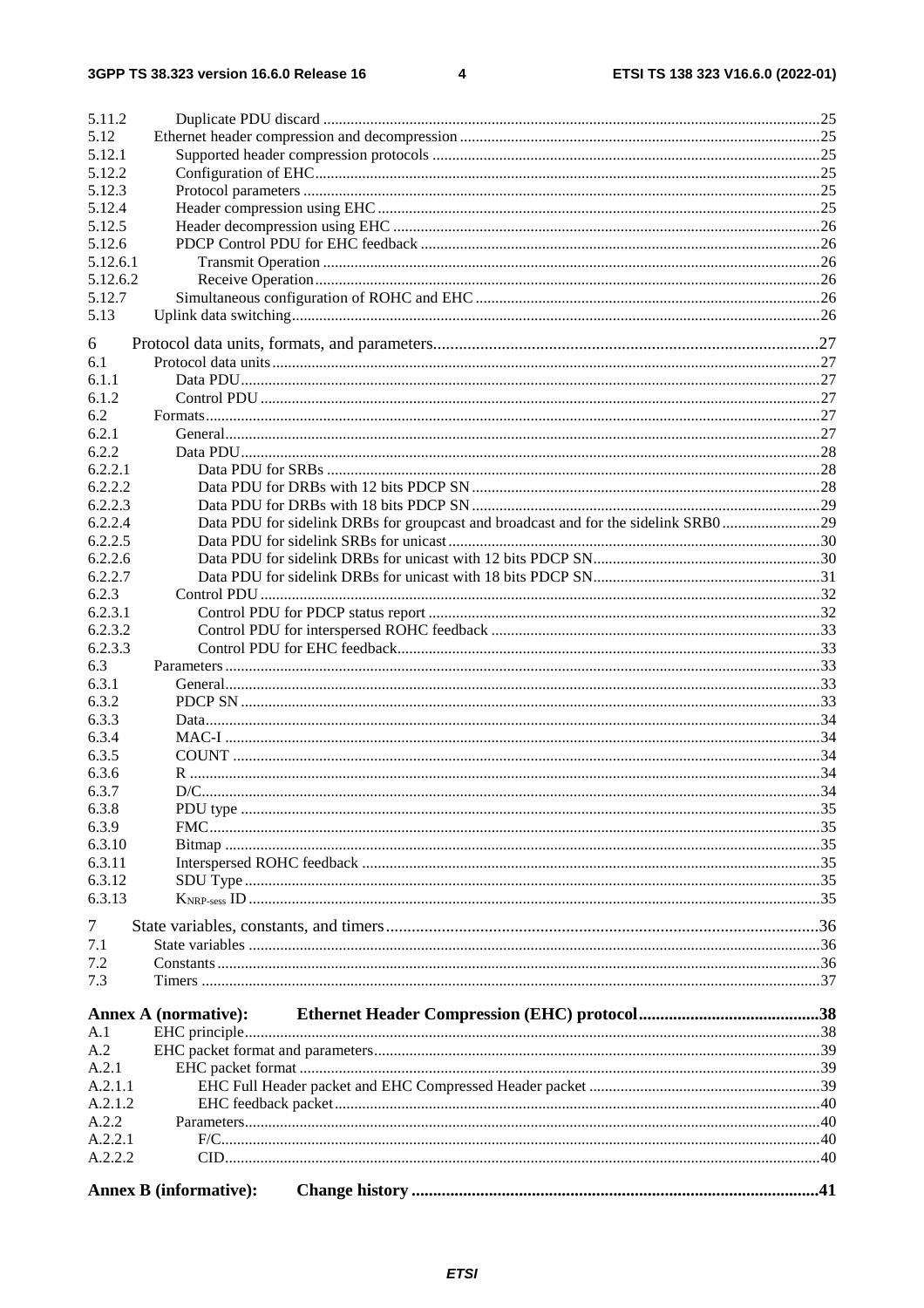$5\phantom{a}$ 

| $\mathbf{r}$ |  |
|--------------|--|
|--------------|--|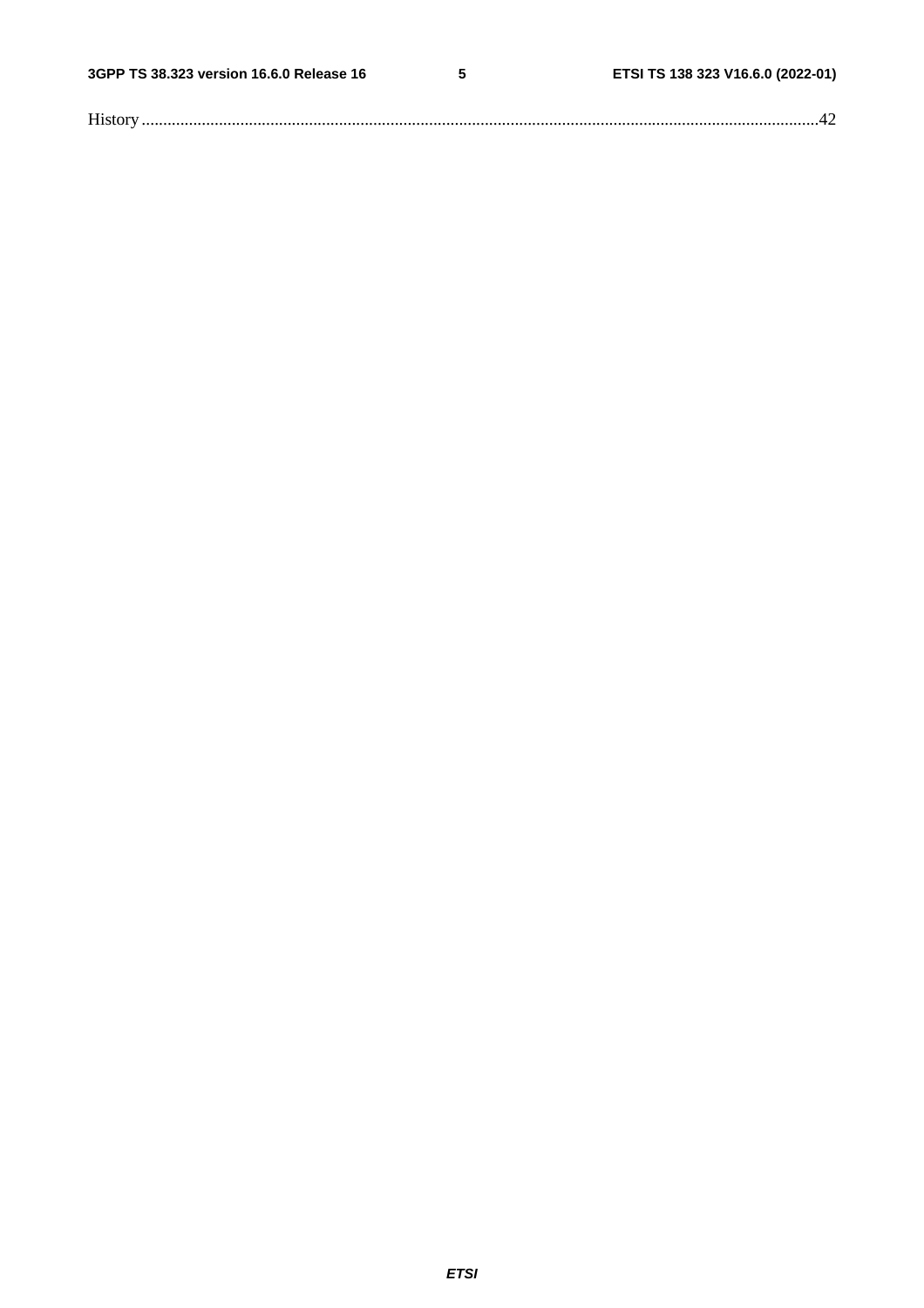# Foreword

This Technical Specification has been produced by the 3rd Generation Partnership Project (3GPP).

The contents of the present document are subject to continuing work within the TSG and may change following formal TSG approval. Should the TSG modify the contents of the present document, it will be re-released by the TSG with an identifying change of release date and an increase in version number as follows:

Version x.y.z

where:

- x the first digit:
	- 1 presented to TSG for information;
	- 2 presented to TSG for approval;
	- 3 or greater indicates TSG approved document under change control.
- y the second digit is incremented for all changes of substance, i.e. technical enhancements, corrections, updates, etc.
- z the third digit is incremented when editorial only changes have been incorporated in the document.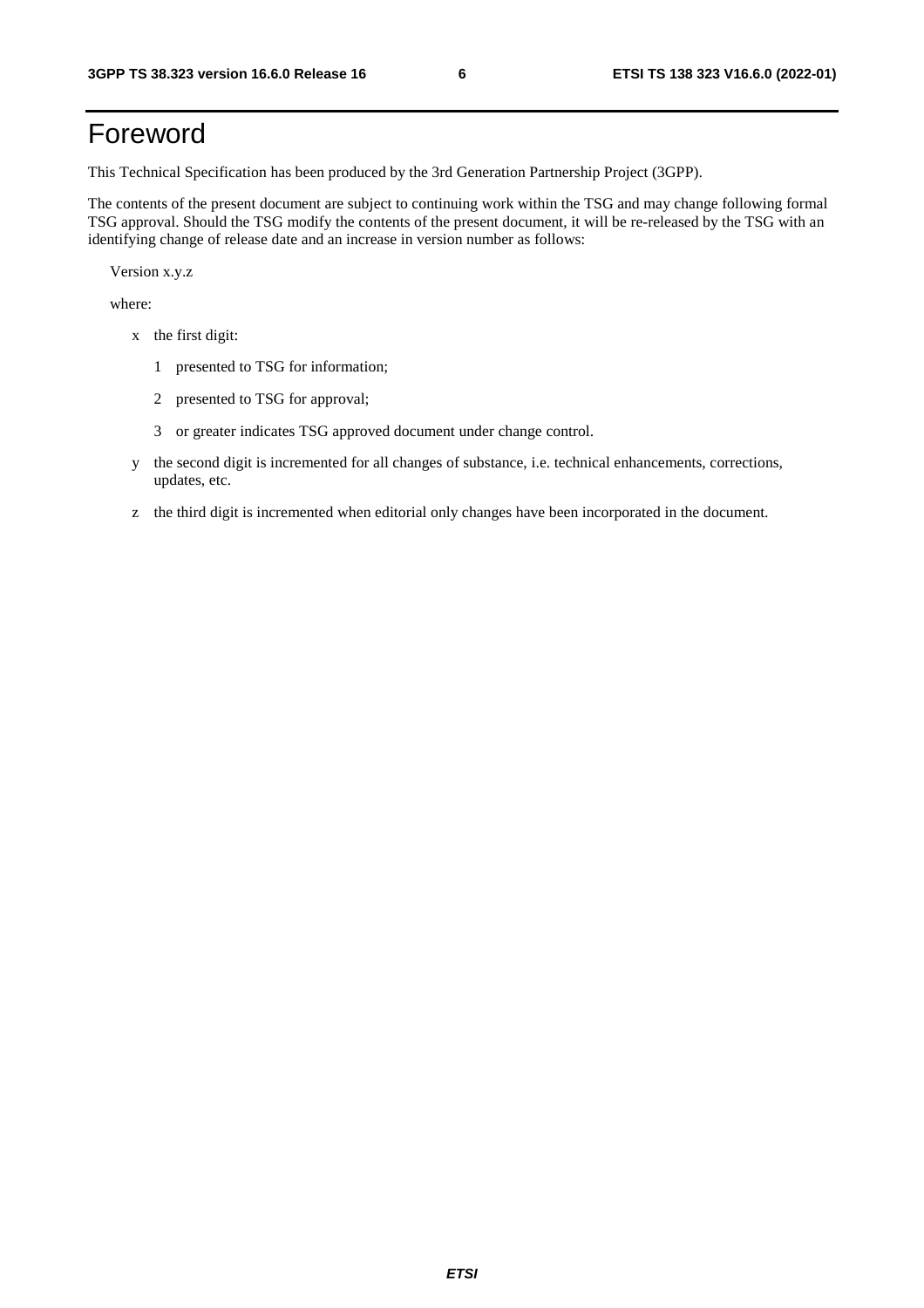# 1 Scope

The present document provides the description of the Packet Data Convergence Protocol (PDCP).

# 2 References

The following documents contain provisions which, through reference in this text, constitute provisions of the present document.

- References are either specific (identified by date of publication, edition number, version number, etc.) or non-specific.
- For a specific reference, subsequent revisions do not apply.
- For a non-specific reference, the latest version applies. In the case of a reference to a 3GPP document (including a GSM document), a non-specific reference implicitly refers to the latest version of that document *in the same Release as the present document*.
- [1] 3GPP TR 21.905: "Vocabulary for 3GPP Specifications".
- [2] 3GPP TS 38.300: "NG Radio Access Network; Overall description".
- [3] 3GPP TS 38.331: "NR Radio Resource Control (RRC); Protocol Specification".
- [4] 3GPP TS 38.321: "NR Medium Access Control (MAC) protocol specification".
- [5] 3GPP TS 38.322: "NR Radio Link Control (RLC) protocol specification".
- [6] 3GPP TS 33.501: "Security Architecture and Procedures for 5G System ".
- [7] IETF RFC 5795: "The RObust Header Compression (ROHC) Framework".
- [8] IETF RFC 3095: "RObust Header Compression (ROHC): Framework and four profiles: RTP, UDP, ESP and uncompressed".
- [9] IETF RFC 4815: "RObust Header Compression (ROHC): Corrections and Clarifications to RFC 3095".
- [10] IETF RFC 6846: "RObust Header Compression (ROHC): A Profile for TCP/IP (ROHC-TCP)".
- [11] IETF RFC 5225: "RObust Header Compression (ROHC) Version 2: Profiles for RTP, UDP, IP, ESP and UDP Lite".
- [12] 3GPP TS 36.321: "Evolved Universal Terrestrial Radio Access (E-UTRA) Medium Access Control (MAC) protocol specification".
- [13] 3GPP TS 23.287: "Architecture enhancements for 5G System (5GS) to support Vehicle-to-Everything (V2X) services".
- [14] 3GPP TS 33.536: "Security Aspect of 3GPP Support for Advanced V2X Services".
- [15] IEEE Standard 802.3™-2018: "Ethernet".
- [16] 3GPP TS 24.587: "Vehicle-to-Everything (V2X) services in 5G System (5GS), Stage 3".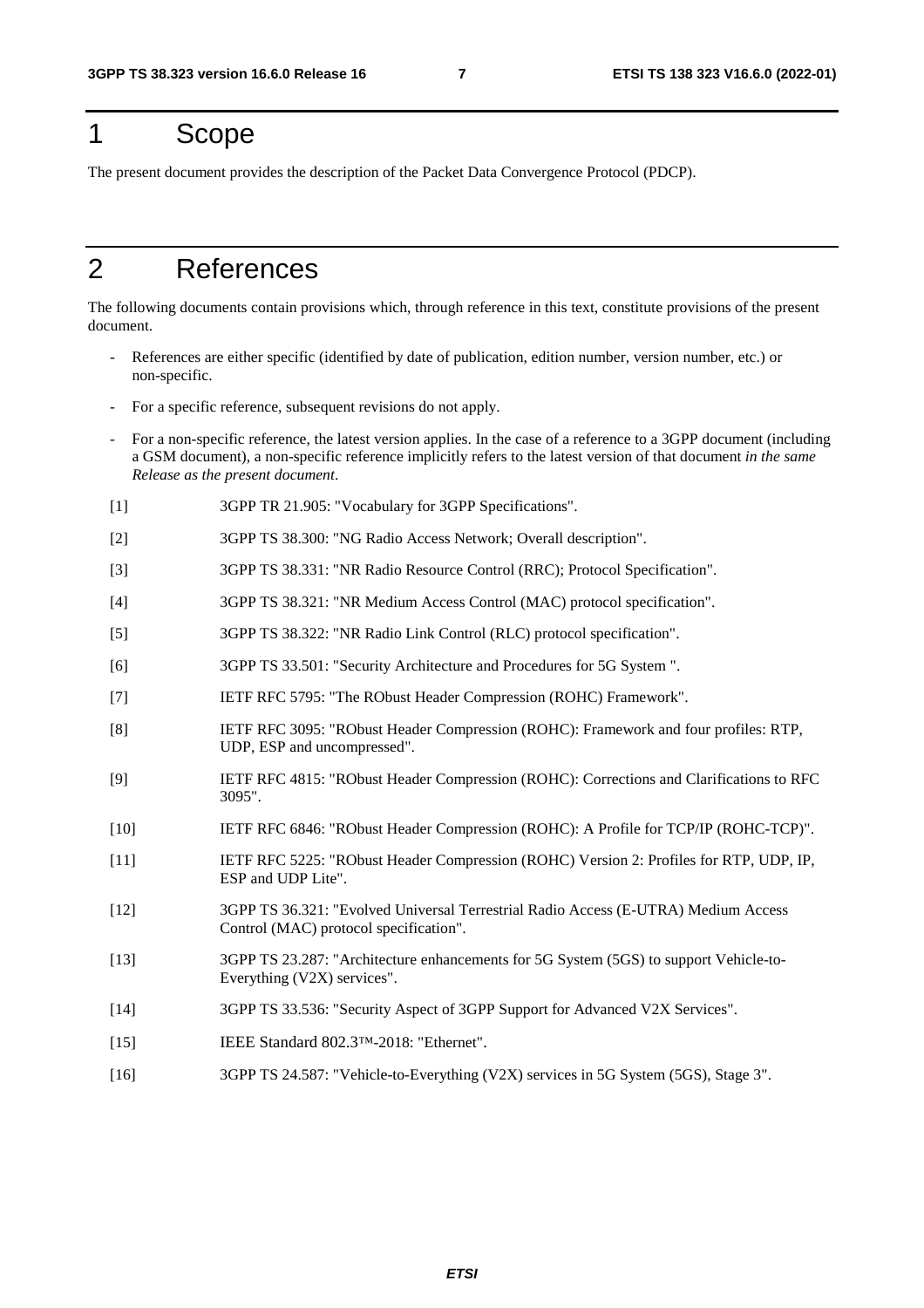# 3 Definitions and abbreviations

### 3.1 Definitions

For the purposes of the present document, the terms and definitions given in TR 21.905 [1] and the following apply. A term defined in the present document takes precedence over the definition of the same term, if any, in TR 21.905 [1].

**AM DRB**: a data radio bearer which utilizes RLC AM.

**DAPS bearer**: a bearer whose radio protocols are located in both the source gNB and the target gNB during DAPS handover to use both source gNB and target gNB resources.

**Non-split bearer**: a bearer whose radio protocols are located in either the MgNB or the SgNB to use MgNB or SgNB resource, respectively.

**NR sidelink communication**: AS functionality enabling at least V2X communication as defined in TS 23.287 [13], between two or more nearby UEs, using NR technology but not traversing any network node.

**PDCP data volume**: the amount of data available for transmission in a PDCP entity.

**Split bearer**: in dual connectivity, a bearer whose radio protocols are located in both the MgNB and the SgNB to use both MgNB and SgNB resources.

**Split secondary RLC entity**: in dual connectivity, the RLC entity other than the primary RLC entity which is responsible for split bearer operation. If the PDCP entity is associated with two RLC entities, the split secondary RLC entity is the RLC entity other than the primary RLC entity. If the PDCP entity is associated with more than two RLC entities, the split secondary RLC entity is configured by upper layers.

**UM DRB**: a data radio bearer which utilizes RLC UM.

### 3.2 Abbreviations

For the purposes of the present document, the abbreviations given in TR 21.905 [1] and the following apply. An abbreviation defined in the present document takes precedence over the definition of the same abbreviation, if any, in TR 21.905 [1].

| AM          | Acknowledged Mode                                        |
|-------------|----------------------------------------------------------|
| CID         | Context Identifier                                       |
| <b>DAPS</b> | Dual Active Protocol Stack                               |
| <b>DRB</b>  | Data Radio Bearer carrying user plane data               |
| <b>EHC</b>  | <b>Ethernet Header Compression</b>                       |
| gNB         | NR Node B                                                |
| HFN         | Hyper Frame Number                                       |
| <b>IETF</b> | <b>Internet Engineering Task Force</b>                   |
| <b>IP</b>   | <b>Internet Protocol</b>                                 |
| <b>MAC</b>  | Medium Access Control                                    |
| MAC-I       | Message Authentication Code for Integrity                |
| <b>PDCP</b> | Packet Data Convergence Protocol                         |
| PDU         | Protocol Data Unit                                       |
| <b>RB</b>   | Radio Bearer                                             |
| <b>RFC</b>  | <b>Request For Comments</b>                              |
| RLC         | Radio Link Control                                       |
| <b>ROHC</b> | <b>RObust Header Compression</b>                         |
| <b>RRC</b>  | Radio Resource Control                                   |
| <b>RTP</b>  | Real Time Protocol                                       |
| SAP         | Service Access Point                                     |
| SCCH        | Sidelink Control Channel                                 |
| SDU         | Service Data Unit                                        |
| <b>SLRB</b> | Sidelink Radio Bearer carrying NR sidelink communication |
| SΝ          | Sequence Number                                          |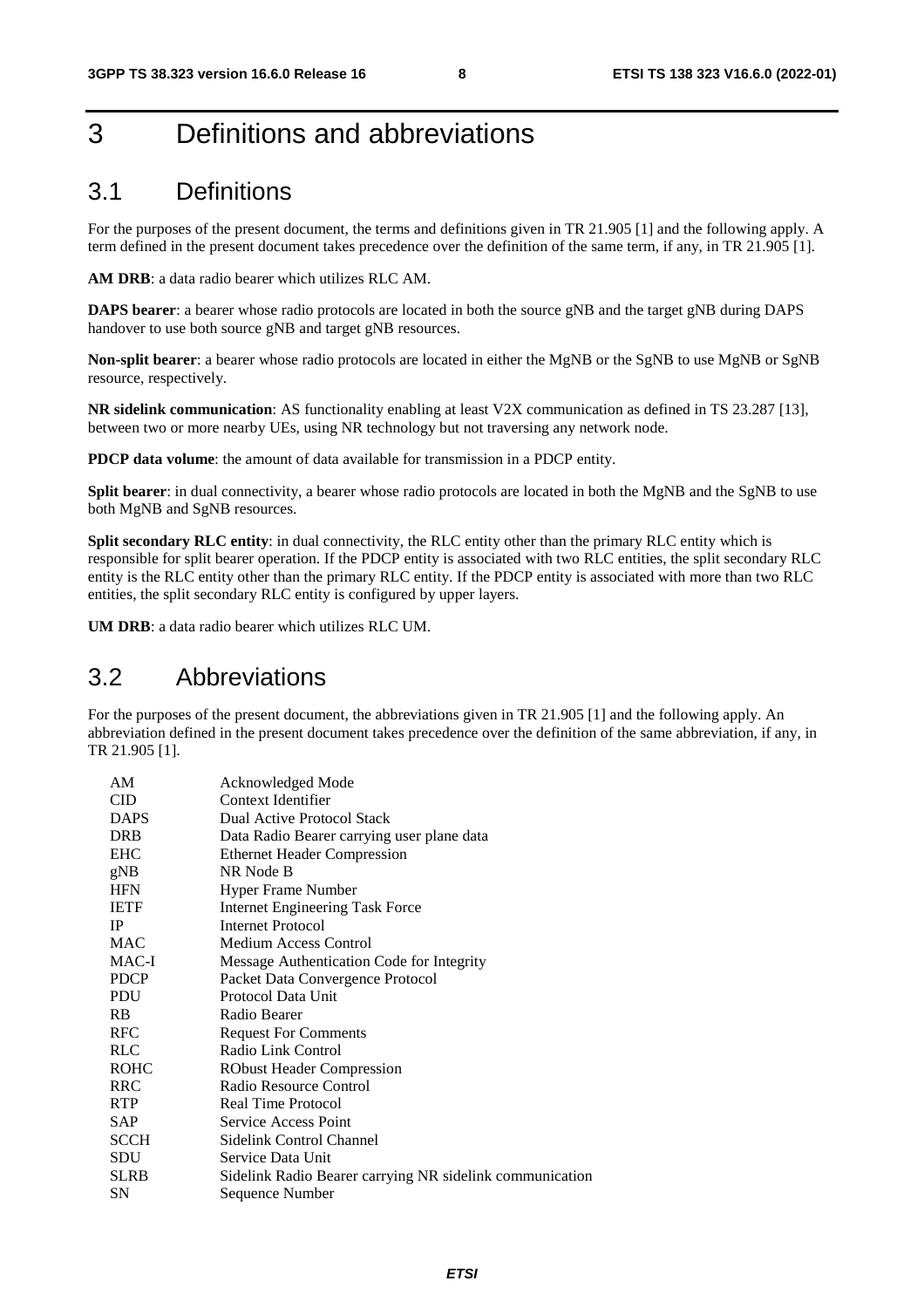| <b>SRB</b>  | Signalling Radio Bearer carrying control plane data |
|-------------|-----------------------------------------------------|
| <b>STCH</b> | Sidelink Traffic Channel                            |
| <b>TCP</b>  | <b>Transmission Control Protocol</b>                |
| <b>UDP</b>  | User Datagram Protocol                              |
| UE          | User Equipment                                      |
| UM          | Unacknowledged Mode                                 |
| X-MAC       | Computed MAC-I                                      |
|             |                                                     |

# 4 General

### 4.1 Introduction

The present document describes the functionality of the PDCP.

### 4.2 Architecture

### 4.2.1 PDCP structure

Figure 4.2.1.1 represents one possible structure for the PDCP sublayer; it should not restrict implementation. The figure is based on the radio interface protocol architecture defined in TS 38.300 [2].



#### **Figure 4.2.1-1: PDCP layer, structure view**

The PDCP sublayer is configured by upper layers TS 38.331 [3]. The PDCP sublayer is used for RBs mapped on DCCH, DTCH, SCCH, and STCH type of logical channels. The PDCP sublayer is not used for any other type of logical channels.

Each RB (except for SRB0 for Uu interface) is associated with one PDCP entity. Each PDCP entity is associated with one, two, three, four, six, or eight RLC entities depending on the RB characteristic (e.g. uni-directional/bi-directional or split/non-split) or RLC mode:

- For split bearers, each PDCP entity is associated with two UM RLC entities (for same direction), four UM RLC entities (two for each direction), or two AM RLC entities;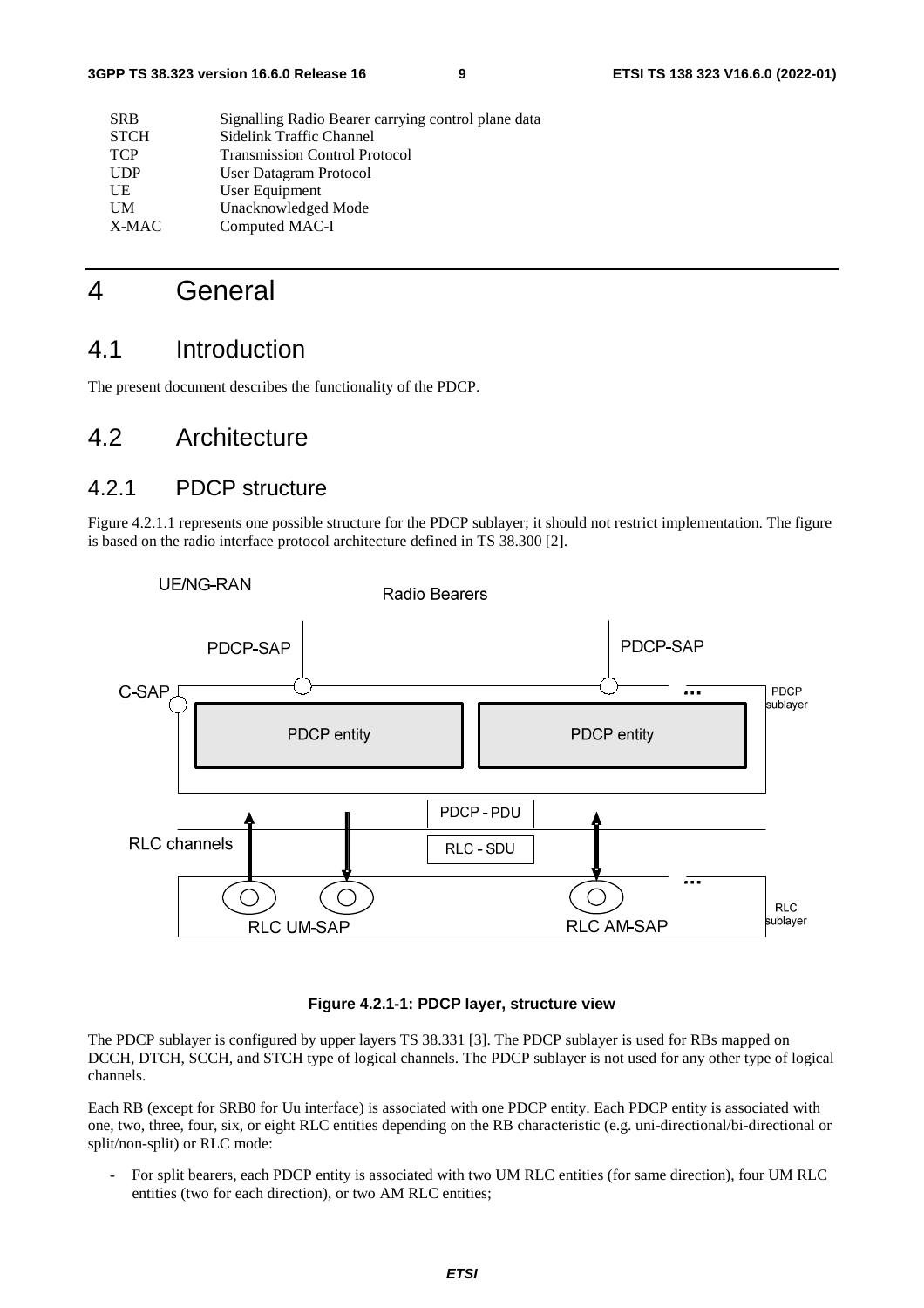- For RBs configured with PDCP duplication, each PDCP entity is associated with N UM RLC entities (for same direction),  $2 \times N$  UM RLC entities (N for each direction), or N AM RLC entities, where  $2 \le N \le 4$ ;
- For DAPS bearers, each PDCP entity is associated with two UM RLC entities (for same direction, one for source and one for target cell), four UM RLC entities (two for each direction on source cell and target cell), or two AM RLC entities (one for source cell and one for target cell);
- Otherwise, each PDCP entity is associated with one UM RLC entity, two UM RLC entities (one for each direction), or one AM RLC entity.

### 4.2.2 PDCP entities

The PDCP entities are located in the PDCP sublayer. Several PDCP entities may be defined for a UE. Each PDCP entity is carrying the data of one radio bearer. A PDCP entity is associated either to the control plane or the user plane depending on which radio bearer it is carrying data for.

Figure 4.2.2.1 represents the functional view of the PDCP entity for the PDCP sublayer; it should not restrict implementation. The figure is based on the radio interface protocol architecture defined in TS 38.300 [2].

For split bearers and DAPS bearers, routing is performed in the transmitting PDCP entity.

A PDCP entity associated with DRB can be configured by upper layers TS 38.331 [3] to use header compression. In this version of the specification, the robust header compression protocol (ROHC) and the Ethernet header compression protocol (EHC) are supported. Each header compression protocol is independently configured for a DRB.



**Figure 4.2.2-1: PDCP layer, functional view**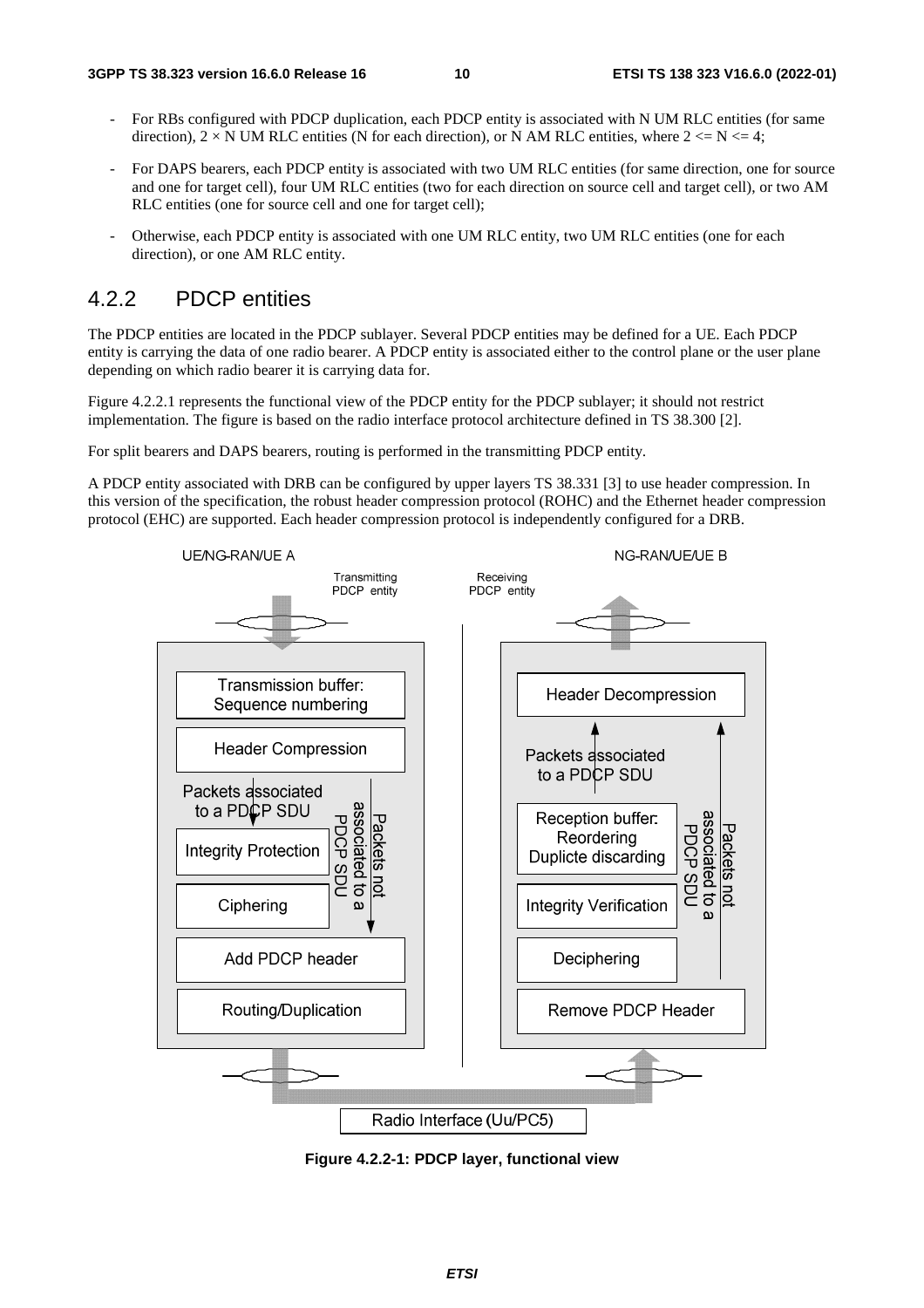Figure 4.2.2-2 represents the functional view of the PDCP entity associated with the DAPS bearer for the PDCP sublayer; it should not restrict implementation. The figure is based on the radio interface protocol architecture defined in TS 38.300 [2].

For DAPS bearers, the PDCP entity is configured with two sets of security functions and keys and two sets of header compression protocols.



**Figure 4.2.2-2: PDCP layer associated with DAPS bearer, functional view** 

### 4.3 Services

#### 4.3.1 Services provided to upper layers

The PDCP layer provides its services to the RRC or SDAP layers. The following services are provided by PDCP to upper layers:

- transfer of user plane data;
- transfer of control plane data;
- header compression:
- ciphering;
- integrity protection.

The maximum supported size of a PDCP SDU is 9000 bytes. The maximum supported size of a PDCP Control PDU is 9000 bytes.

### 4.3.2 Services expected from lower layers

A PDCP entity expects the following services from lower layers per RLC entity (for a detailed description see TS 38.322 [5]):

- acknowledged data transfer service, including indication of successful delivery of PDCP PDUs;
- unacknowledged data transfer service.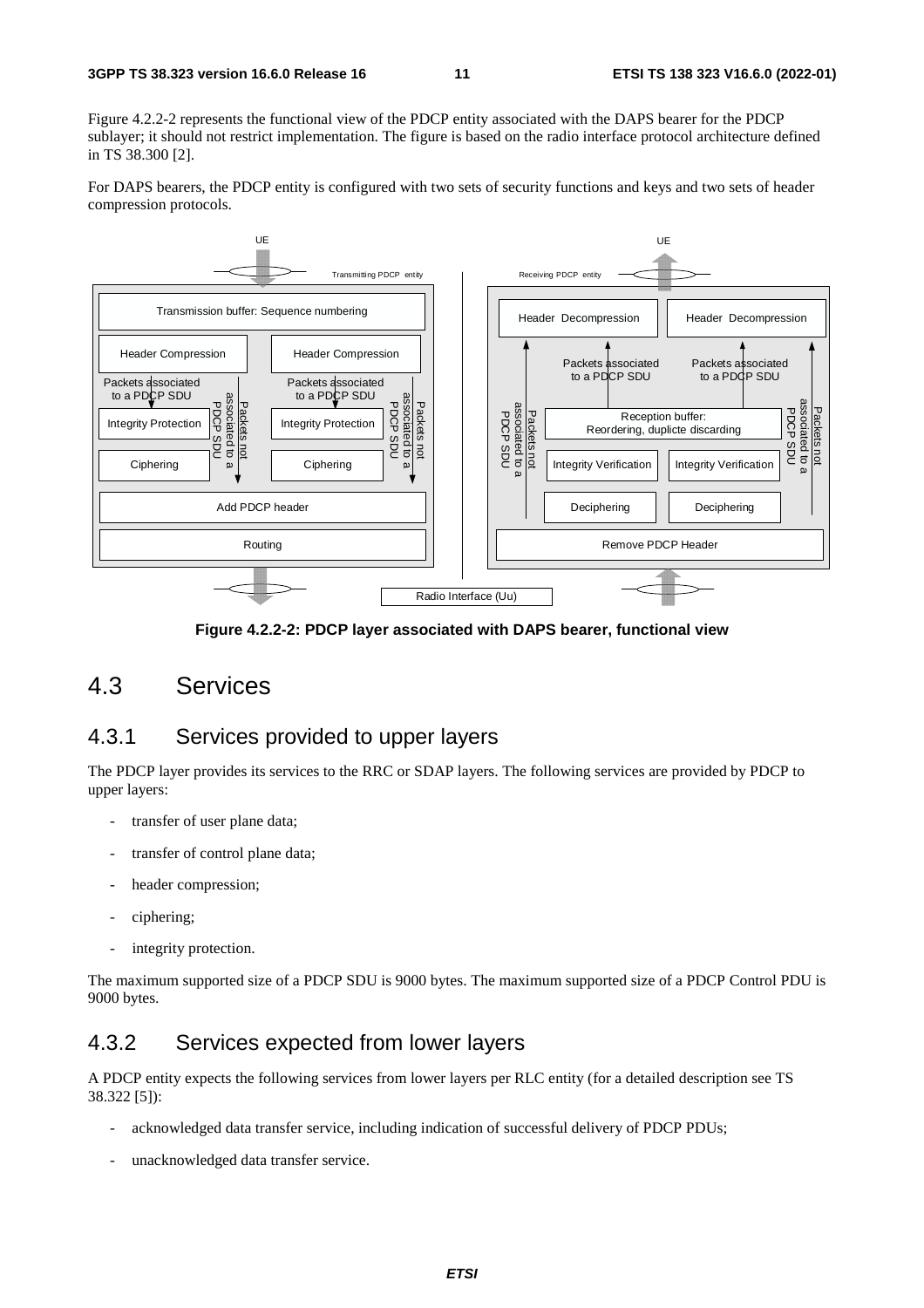### 4.4 Functions

The PDCP layer supports the following functions:

- transfer of data (user plane or control plane);
- maintenance of PDCP SNs;
- header compression and decompression using the ROHC protocol;
- header compression and decompression using the EHC protocol;
- ciphering and deciphering;
- integrity protection and integrity verification;
- timer based SDU discard;
- for split bearers and DAPS bearer, routing;
- duplication;
- reordering and in-order delivery;
- out-of-order delivery;
- duplicate discarding.

# 5 Procedures

### 5.1 PDCP entity handling

#### 5.1.1 PDCP entity establishment

When upper layers request a PDCP entity establishment for a radio bearer for Uu or PC5 interface; or for NR sidelink communication for groupcast and broadcast, when receiving the first PDCP PDU, and there is not yet a corresponding PDCP entity, the UE shall:

- establish a PDCP entity for the radio bearer;
- set the state variables of the PDCP entity to initial values;
- follow the procedures in clause 5.2.

#### 5.1.2 PDCP entity re-establishment

When upper layers request a PDCP entity re-establishment, the UE shall additionally perform once the procedures described in this clause for Uu or PC5 interface. After performing the procedures in this clause, the UE shall follow the procedures in clause 5.2.

When upper layers request a PDCP entity re-establishment, the transmitting PDCP entity shall:

- for UM DRBs and AM DRBs, reset the ROHC protocol for uplink and start with an IR state in U-mode (as defined in RFC 3095 [8] and RFC 4815 [9]) if *drb-ContinueROHC* is not configured in TS 38.331 [3];
- for UM DRBs and AM DRBs, reset the EHC protocol for uplink if  $drb$ -ContinueEHC-UL is not configured in TS 38.331 [3];
- for UM DRBs and SRBs, set TX\_NEXT to the initial value;
- for SRBs, discard all stored PDCP SDUs and PDCP PDUs;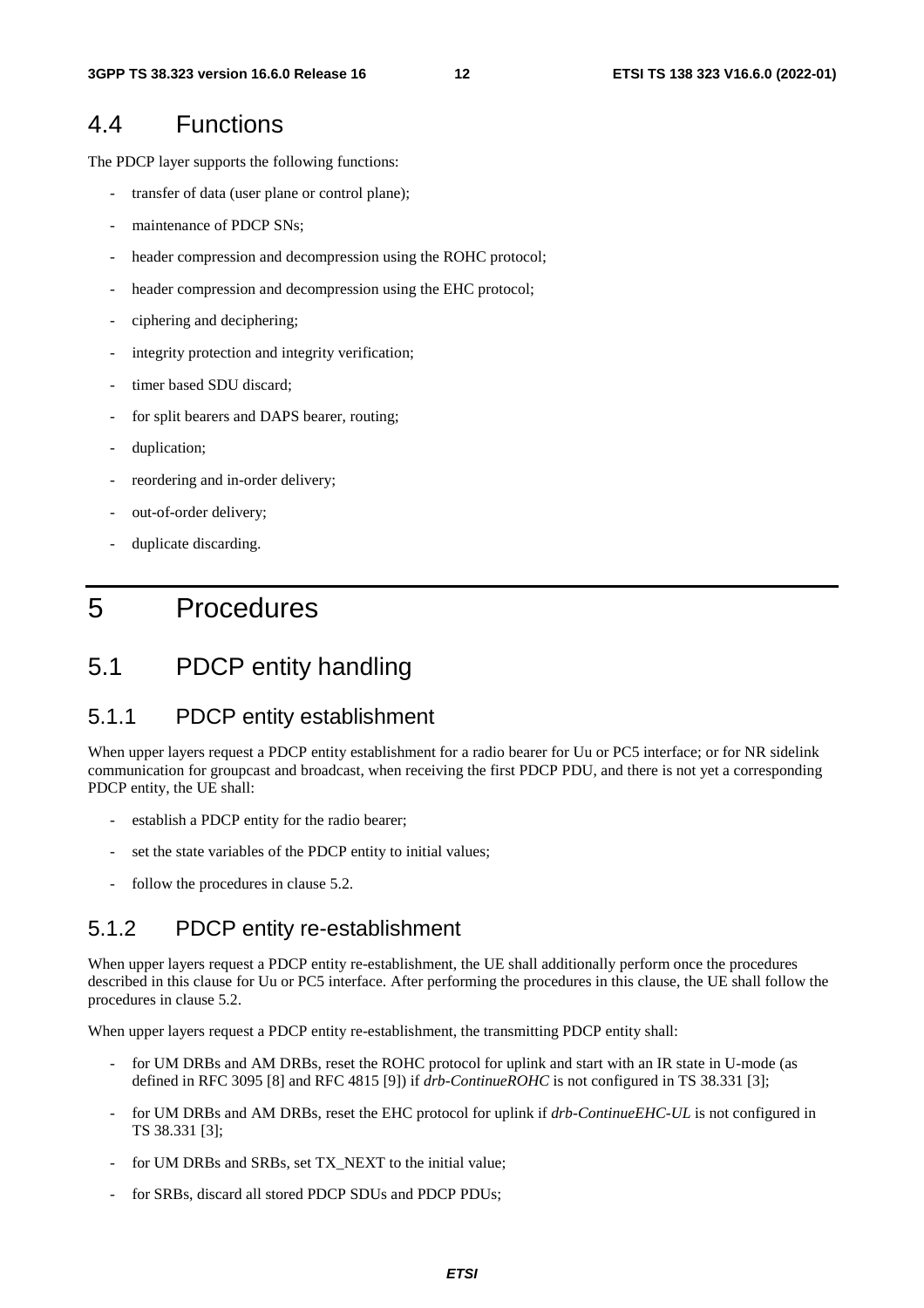- apply the ciphering algorithm and key provided by upper layers during the PDCP entity re-establishment procedure;
- apply the integrity protection algorithm and key provided by upper layers during the PDCP entity reestablishment procedure;
- for UM DRBs, for each PDCP SDU already associated with a PDCP SN but for which a corresponding PDU has not previously been submitted to lower layers, and;
- for AM DRBs for Uu interface whose PDCP entities were suspended, from the first PDCP SDU for which the successful delivery of the corresponding PDCP Data PDU has not been confirmed by lower layers, for each PDCP SDU already associated with a PDCP SN:
	- consider the PDCP SDUs as received from upper layer;
	- perform transmission of the PDCP SDUs in ascending order of the COUNT value associated to the PDCP SDU prior to the PDCP re-establishment without restarting the *discardTimer*, as specified in clause 5.2.1;
- for AM DRBs whose PDCP entities were not suspended, from the first PDCP SDU for which the successful delivery of the corresponding PDCP Data PDU has not been confirmed by lower layers, perform retransmission or transmission of all the PDCP SDUs already associated with PDCP SNs in ascending order of the COUNT values associated to the PDCP SDU prior to the PDCP entity re-establishment as specified below:
	- perform header compression of the PDCP SDU using ROHC as specified in the clause 5.7.4 and/or using EHC as specified in the clause 5.12.4;
	- perform integrity protection and ciphering of the PDCP SDU using the COUNT value associated with this PDCP SDU as specified in the clause 5.9 and 5.8;
	- submit the resulting PDCP Data PDU to lower layer, as specified in clause 5.2.1.

When upper layers request a PDCP entity re-establishment, the receiving PDCP entity shall:

- process the PDCP Data PDUs that are received from lower layers due to the re-establishment of the lower layers, as specified in the clause 5.2.2.1;
- for SRBs, discard all stored PDCP SDUs and PDCP PDUs;
- for SRBs and UM DRBs, if *t-Reordering* is running:
	- stop and reset *t-Reordering*;
	- for UM DRBs, deliver all stored PDCP SDUs to the upper layers in ascending order of associated COUNT values after performing header decompression;
- for AM DRBs for Uu interface, perform header decompression using ROHC for all stored PDCP SDUs if *drb-ContinueROHC* is not configured in TS 38.331 [3];
- for AM DRBs for PC5 interface, perform header decompression using ROHC for all stored PDCP IP SDUs;
- for AM DRBs for Uu interface, perform header decompression using EHC for all stored PDCP SDUs if *drb-ContinueEHC-DL* is not configured in TS 38.331 [3];
- for UM DRBs and AM DRBs, reset the ROHC protocol for downlink and start with NC state in U-mode (as defined in RFC 3095 [8] and RFC 4815 [9]) if *drb-ContinueROHC* is not configured in TS 38.331 [3];
- for UM DRBs and AM DRBs, reset the EHC protocol for downlink if  $drb$ -ContinueEHC-DL is not configured in TS 38.331 [3];
- for UM DRBs and SRBs, set RX\_NEXT and RX\_DELIV to the initial value;
- apply the ciphering algorithm and key provided by upper layers during the PDCP entity re-establishment procedure;
- apply the integrity protection algorithm and key provided by upper layers during the PDCP entity reestablishment procedure.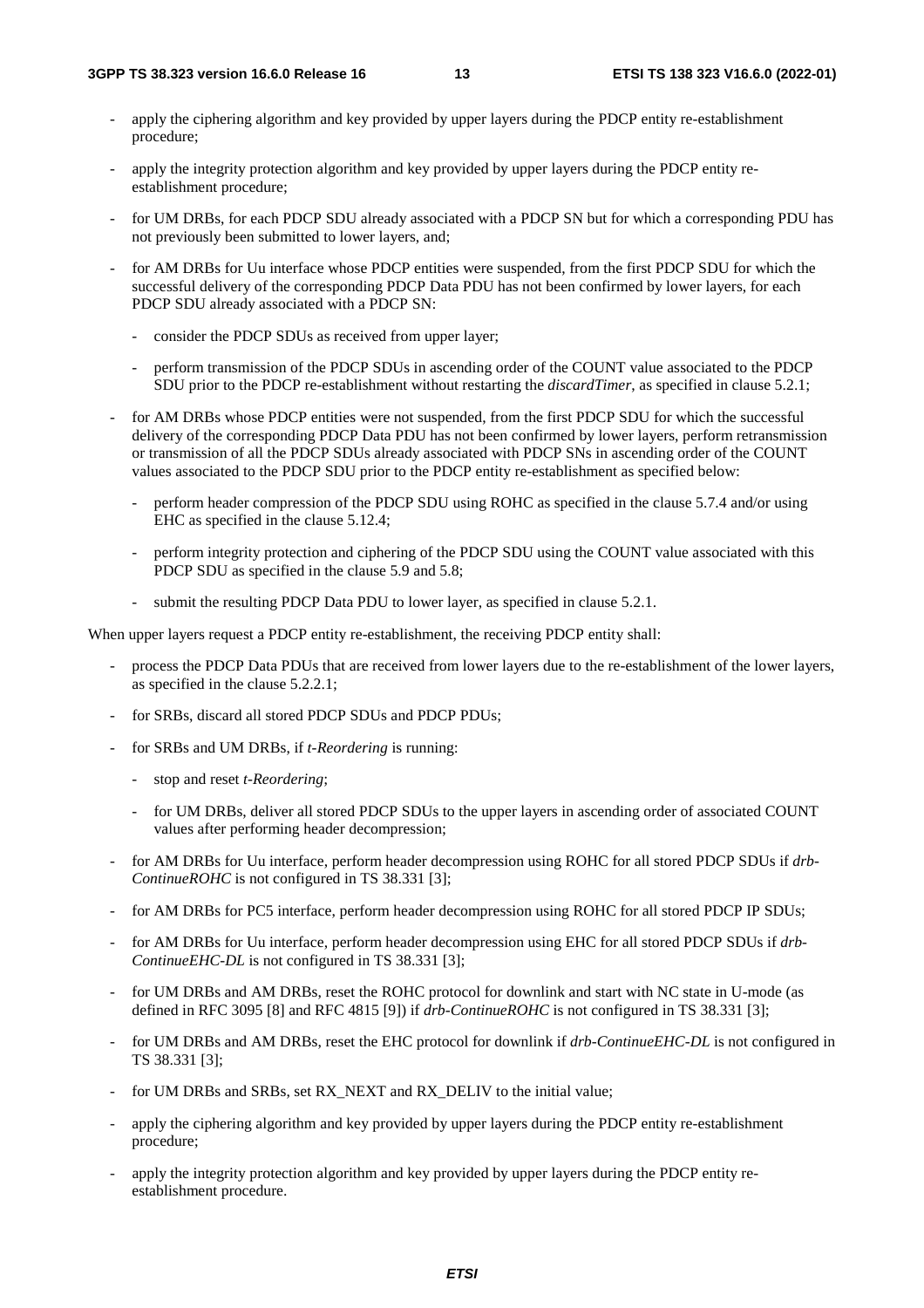NOTE: After PDCP re-establishment on a sidelink SRB/DRB, UE determines when to transmit and receive with the new key and discard the old key as specified in TS 33.536 [14].

### 5.1.3 PDCP entity release

When upper layers request a PDCP entity release for a radio bearer for Uu or PC5 interface, the UE shall:

- discard all stored PDCP SDUs and PDCP PDUs in the transmitting PDCP entity;
- for UM DRBs and AM DRBs, deliver the PDCP SDUs stored in the receiving PDCP entity to upper layers in ascending order of associated COUNT values after performing header decompression, if not decompressed before;
- release the PDCP entity for the radio bearer.
- NOTE: For NR sidelink communication for groupcast and broadcast, the receiving PDCP entity release for an SLRB is up to UE implementation.

#### 5.1.4 PDCP entity suspend

When upper layers request a PDCP entity suspend, the transmitting PDCP entity shall:

- set TX NEXT to the initial value:
- discard all stored PDCP PDUs;

When upper layers request a PDCP entity suspend, the receiving PDCP entity shall:

- if t-*Reordering* is running:
	- stop and reset *t-Reordering*;
	- deliver all stored PDCP SDUs to the upper layers in ascending order of associated COUNT values after performing header decompression;
- set RX\_NEXT and RX\_DELIV to the initial value.

### 5.1.5 PDCP entity reconfiguration

When upper layers reconfigure the PDCP entity to configure DAPS, the UE shall:

- establish a ciphering function for the radio bearer and apply the ciphering algorithm and key provided by upper layers for the ciphering function;
- establish an integrity protection function for the radio bearer and apply the integrity protection algorithm and key provided by upper layers for the integrity protection function;
- establish a header compression protocol for the radio bearer and apply the header compression configuration provided by upper layers for the header compression protocol.

When upper layers reconfigure the PDCP entity to release DAPS, the UE shall:

- release the ciphering function associated to the released RLC entity for the radio bearer;
- release the integrity protection function associated to the released RLC entity for the radio bearer;
- release the header compression protocol associated to the released RLC entity for the radio bearer.
- NOTE 1: The state variables which control the transmission and reception operation should not be reset, and the timers including *t-Reordering* and *discardTimer* keep running during PDCP entity reconfiguration procedure.
- NOTE 2: Before releasing the header compression protocol associated to the released RLC entity, how to handle all stored PDCP SDUs received from the released RLC entity is left up to UE implementation.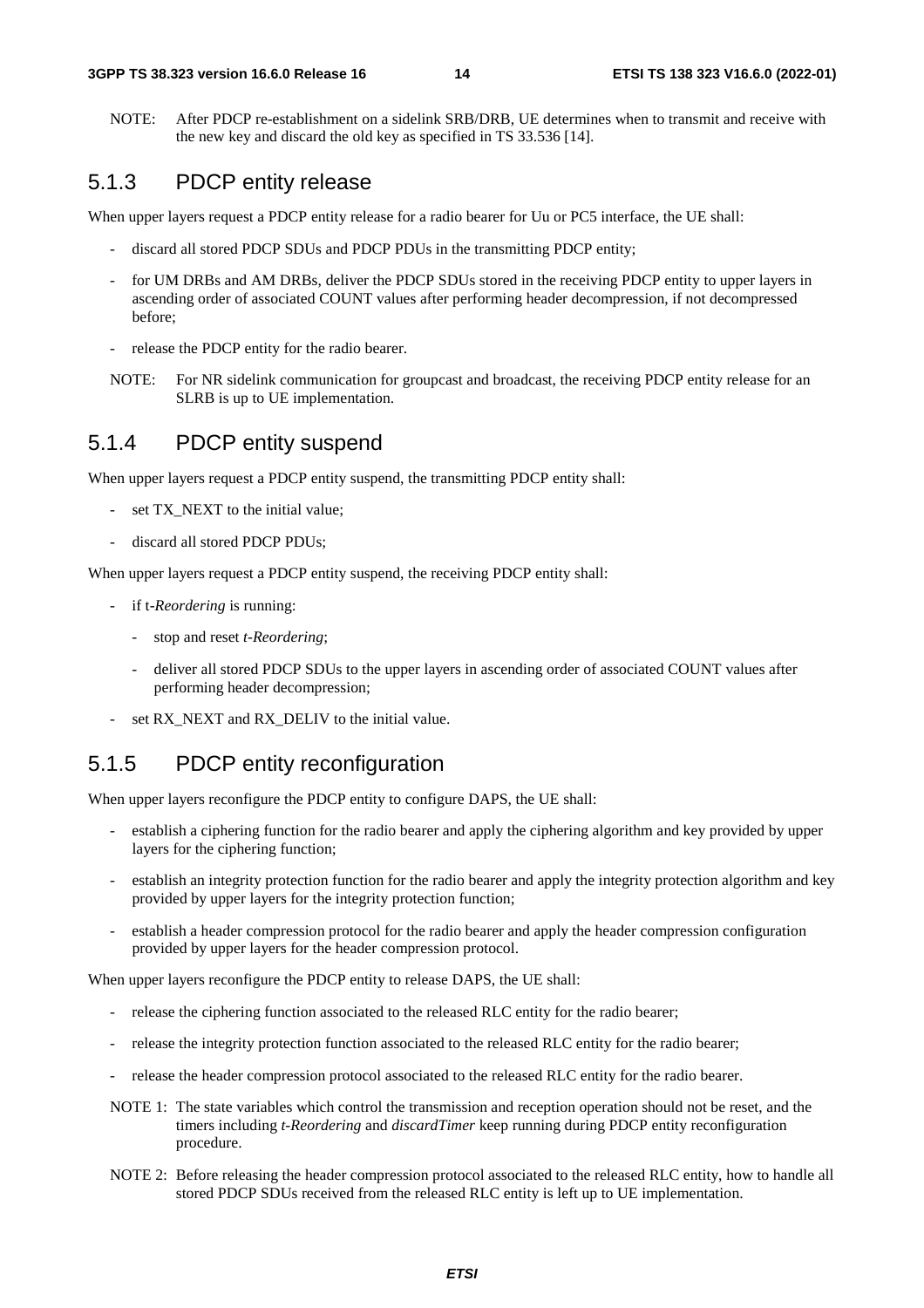NOTE 3: No special handling for the header compression protocol is defined to avoid potential security issue (e.g. keystream reuse) for DAPS handover with no security key change.

### 5.2 Data transfer

#### 5.2.1 Transmit operation

At reception of a PDCP SDU from upper layers, the transmitting PDCP entity shall:

start the *discardTimer* associated with this PDCP SDU (if configured).

For a PDCP SDU received from upper layers, the transmitting PDCP entity shall:

- associate the COUNT value corresponding to TX\_NEXT to this PDCP SDU;
- NOTE 1: Associating more than half of the PDCP SN space of contiguous PDCP SDUs with PDCP SNs, when e.g., the PDCP SDUs are discarded or transmitted without acknowledgement, may cause HFN desynchronization problem. How to prevent HFN desynchronization problem is left up to UE implementation.
- perform header compression of the PDCP SDU using ROHC as specified in the clause 5.7.4 and/or using EHC as specified in the clause 5.12.4;
- perform integrity protection, and ciphering using the TX\_NEXT as specified in the clause 5.9 and 5.8, respectively;
- set the PDCP SN of the PDCP Data PDU to TX\_NEXT modulo 2<sup>[pdcp-SN-SizeUL]</sup>;
- increment TX\_NEXT by one;
- submit the resulting PDCP Data PDU to lower layer as specified below.

When submitting a PDCP PDU to lower layer, the transmitting PDCP entity shall:

- if the transmitting PDCP entity is associated with one RLC entity:
	- submit the PDCP PDU to the associated RLC entity;
- else, if the transmitting PDCP entity is associated with at least two RLC entities:
	- if the PDCP duplication is activated for the RB:
		- if the PDCP PDU is a PDCP Data PDU:
			- duplicate the PDCP Data PDU and submit the PDCP Data PDU to the associated RLC entities activated for PDCP duplication;
		- else:
			- submit the PDCP Control PDU to the primary RLC entity;
	- else (i.e. the PDCP duplication is deactivated for the RB or the RB is a DAPS bearer):
		- if the split secondary RLC entity is configured; and
		- if the total amount of PDCP data volume and RLC data volume pending for initial transmission (as specified in TS 38.322 [5]) in the primary RLC entity and the split secondary RLC entity is equal to or larger than *ul-DataSplitThreshold*:
			- submit the PDCP PDU to either the primary RLC entity or the split secondary RLC entity;
		- else, if the transmitting PDCP entity is associated with the DAPS bearer:
			- if the uplink data switching has not been requested: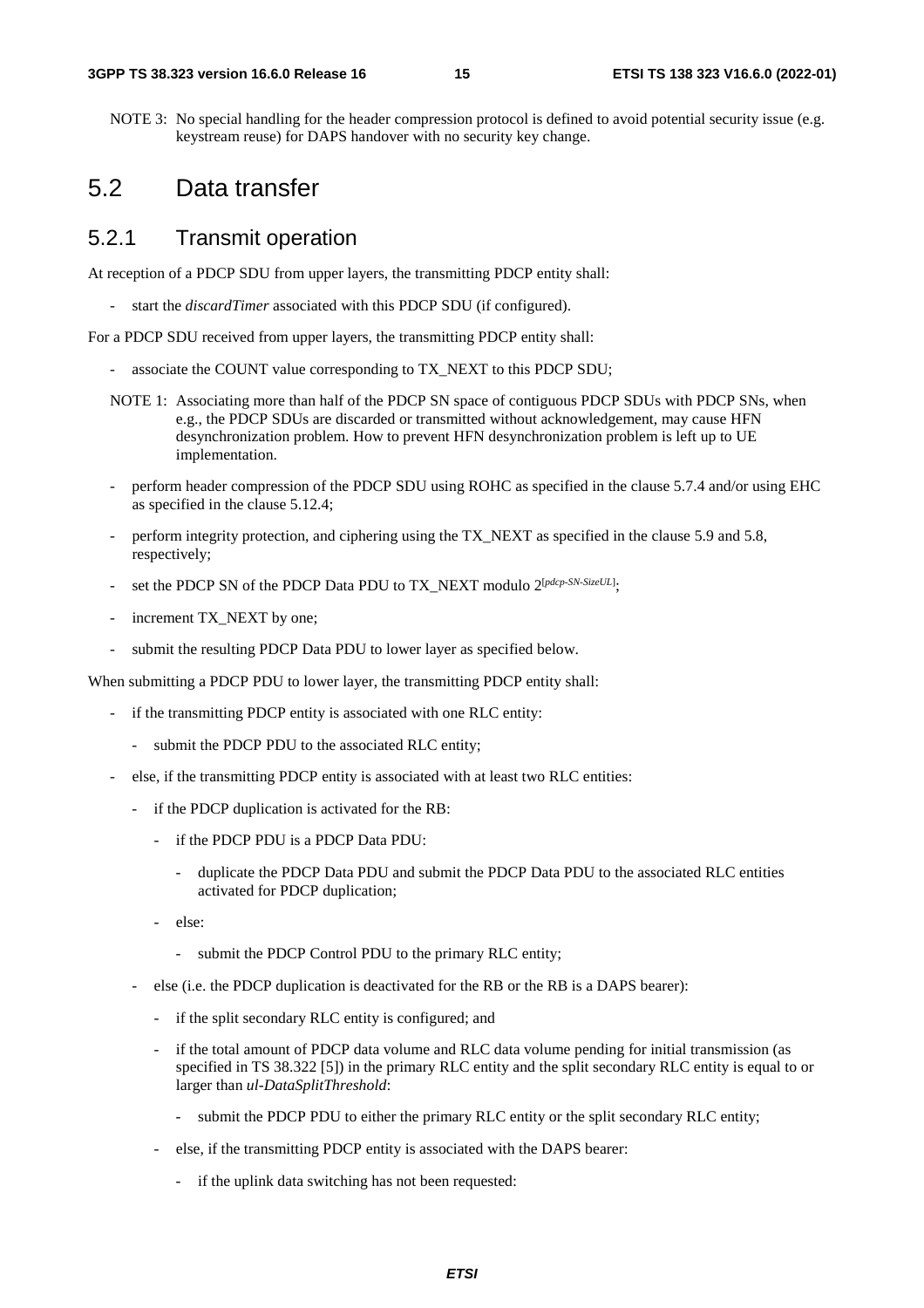- submit the PDCP PDU to the RLC entity associated with the source cell;
- else:
	- if the PDCP PDU is a PDCP Data PDU:
		- submit the PDCP Data PDU to the RLC entity associated with the target cell;
	- else:
		- if the PDCP Control PDU is associated with source cell:
			- submit the PDCP Control PDU to the RLC entity associated with the source cell;
		- else:
			- submit the PDCP Control PDU to the RLC entity associated with the target cell;
- else:
	- submit the PDCP PDU to the primary RLC entity.
- NOTE 2: If the transmitting PDCP entity is associated with two RLC entities, the UE should minimize the amount of PDCP PDUs submitted to lower layers before receiving request from lower layers and minimize the PDCP SN gap between PDCP PDUs submitted to two associated RLC entities to minimize PDCP reordering delay in the receiving PDCP entity.

#### 5.2.2 Receive operation

#### 5.2.2.1 Actions when a PDCP Data PDU is received from lower layers

In this clause, following definitions are used:

- HFN(State Variable): the HFN part (i.e. the number of most significant bits equal to HFN length) of the State Variable;
- SN(State Variable): the SN part (i.e. the number of least significant bits equal to PDCP SN length) of the State Variable;
- RCVD SN: the PDCP SN of the received PDCP Data PDU, included in the PDU header;
- RCVD HFN: the HFN of the received PDCP Data PDU, calculated by the receiving PDCP entity;
- $RCVD$  COUNT: the COUNT of the received PDCP Data PDU = [RCVD\_HFN, RCVD\_SN].

At reception of a PDCP Data PDU from lower layers, the receiving PDCP entity shall determine the COUNT value of the received PDCP Data PDU, i.e. RCVD\_COUNT, as follows:

- if RCVD\_SN < SN(RX\_DELIV) Window\_Size:
	- RCVD HFN = HFN(RX DELIV) + 1.
- else if  $RCVD\_SN \geq SN(RX\_DELIV) + Window\_Size$ :
	- RCVD HFN = HFN(RX DELIV) 1.
- else:
	- RCVD HFN =  $HFN(RX)$  DELIV);
- RCVD COUNT =  $[RCVD$  HFN, RCVD SN].

After determining the COUNT value of the received PDCP Data PDU = RCVD COUNT, the receiving PDCP entity shall:

perform deciphering and integrity verification of the PDCP Data PDU using COUNT = RCVD\_COUNT;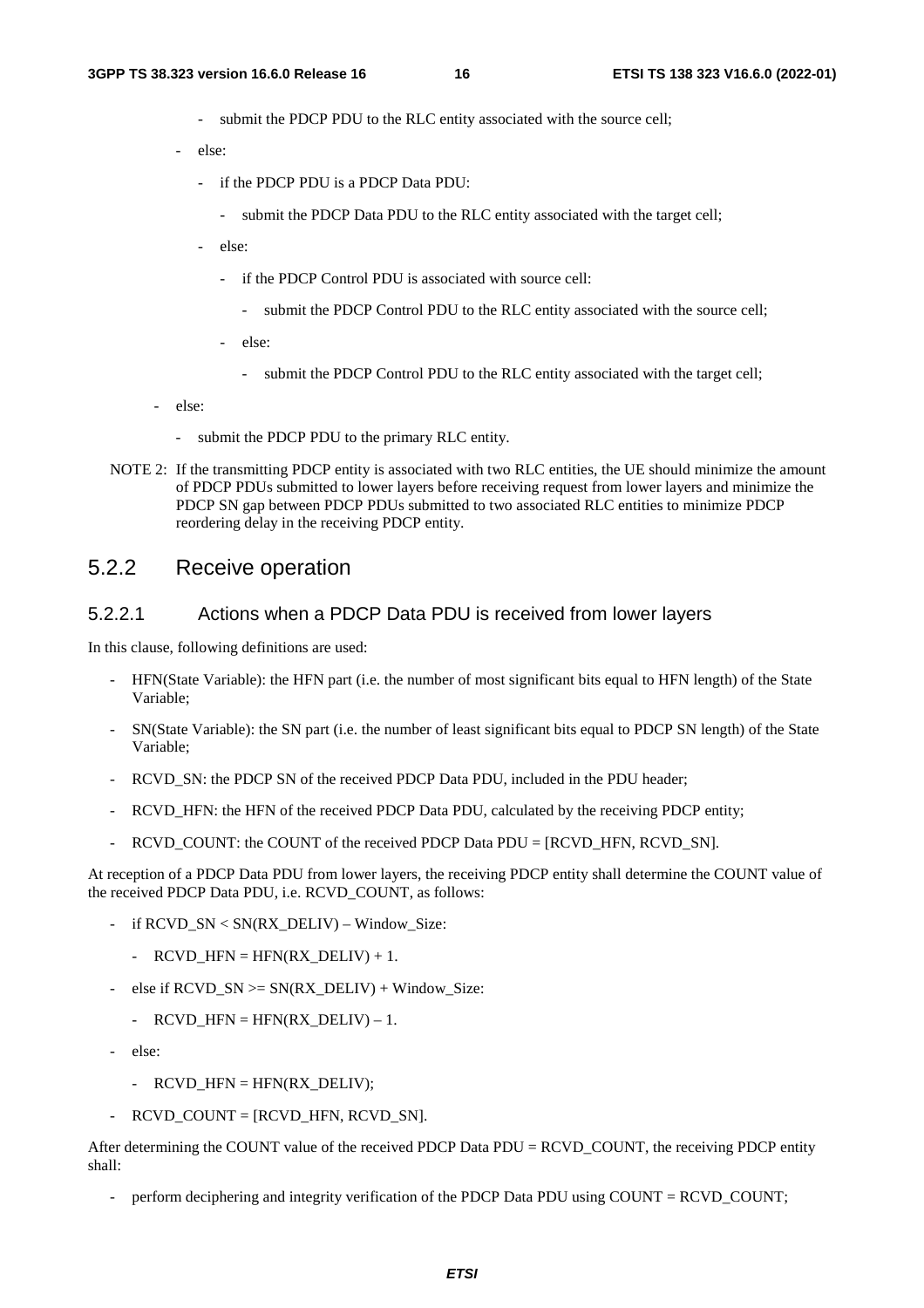- if integrity verification fails:
	- indicate the integrity verification failure to upper layer;
	- discard the PDCP Data PDU and consider it as not received;
- if RCVD\_COUNT < RX\_DELIV; or
- if the PDCP Data PDU with  $COUNT = RCVD\_COUNT$  has been received before:
	- discard the PDCP Data PDU;

If the received PDCP Data PDU with COUNT value = RCVD\_COUNT is not discarded above, the receiving PDCP entity shall:

- store the resulting PDCP SDU in the reception buffer;
- if RCVD COUNT  $>= RX$  NEXT:
	- update RX\_NEXT to RCVD\_COUNT + 1.
- if *outOfOrderDelivery* is configured:
	- deliver the resulting PDCP SDU to upper layers after performing header decompression using EHC.
- if RCVD\_COUNT = RX\_DELIV:
	- deliver to upper layers in ascending order of the associated COUNT value after performing header decompression, if not decompressed before;
		- all stored PDCP SDU(s) with consecutively associated COUNT value(s) starting from COUNT = RX\_DELIV;
	- update RX\_DELIV to the COUNT value of the first PDCP SDU which has not been delivered to upper layers, with COUNT value > RX\_DELIV;
- if *t-Reordering* is running, and if RX DELIV >= RX REORD:
	- stop and reset *t-Reordering*.
- if *t-Reordering* is not running (includes the case when *t-Reordering* is stopped due to actions above), and RX\_DELIV < RX\_NEXT:
	- update RX\_REORD to RX\_NEXT;
	- start *t-Reordering*.

#### 5.2.2.2 Actions when a *t-Reordering* expires

When *t-Reordering* expires, the receiving PDCP entity shall:

- deliver to upper layers in ascending order of the associated COUNT value after performing header decompression, if not decompressed before:
	- all stored PDCP SDU(s) with associated COUNT value(s) < RX\_REORD;
	- all stored PDCP SDU(s) with consecutively associated COUNT value(s) starting from RX\_REORD;
- update RX\_DELIV to the COUNT value of the first PDCP SDU which has not been delivered to upper layers, with COUNT value  $>= RX$  REORD;
- if RX\_DELIV < RX\_NEXT:
	- update RX\_REORD to RX\_NEXT;
	- start *t-Reordering*.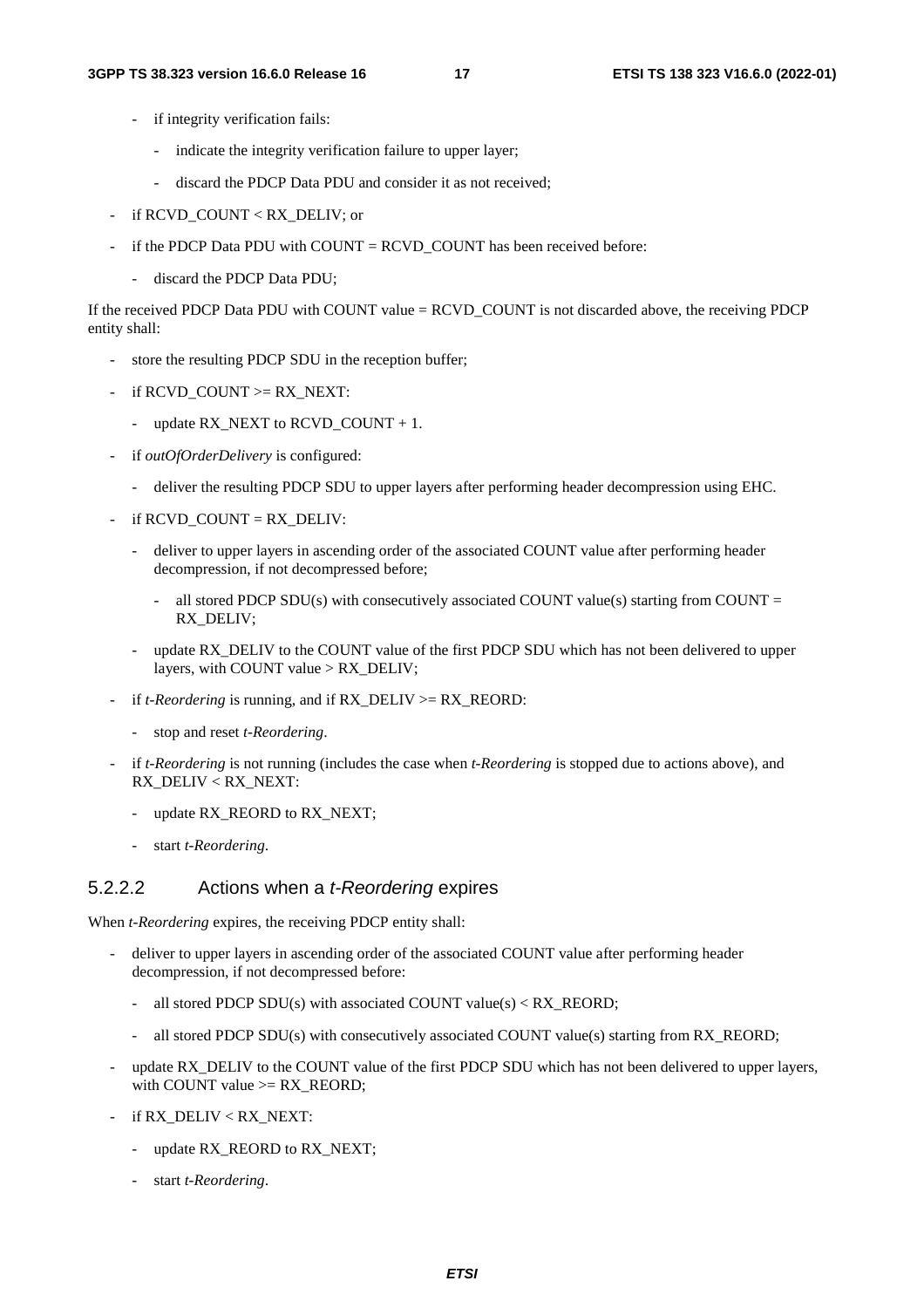#### 5.2.2.3 Actions when the value of *t-Reordering* is reconfigured

When the value of the *t-Reordering* is reconfigured by upper layers while the *t-Reordering* is running, the receiving PDCP entity shall:

- update RX\_REORD to RX\_NEXT;
- stop and restart *t-Reordering*.

#### 5.2.3 Sidelink transmit operation

For sidelink transmission of the SLRB, the UE shall follow the procedures in clause 5.2.1 with following modification:

perform the header compression using ROHC as specified in clause 5.7.4, if SDU Type is IP.

#### 5.2.4 Sidelink receive operation

For sidelink reception of the SLRB, the UE shall follow the procedures in clause 5.2.2 with following modification:

- perform the header decompression using ROHC as specified in clause 5.7.5, if SDU Type is IP.

### 5.3 SDU discard

When the *discardTimer* expires for a PDCP SDU, or the successful delivery of a PDCP SDU is confirmed by PDCP status report, the transmitting PDCP entity shall discard the PDCP SDU along with the corresponding PDCP Data PDU. If the corresponding PDCP Data PDU has already been submitted to lower layers, the discard is indicated to lower layers.

For SRBs, when upper layers request a PDCP SDU discard, the PDCP entity shall discard all stored PDCP SDUs and PDCP PDUs.

NOTE: Discarding a PDCP SDU already associated with a PDCP SN causes a SN gap in the transmitted PDCP Data PDUs, which increases PDCP reordering delay in the receiving PDCP entity. It is up to UE implementation how to minimize SN gap after SDU discard.

### 5.4 Status reporting

### 5.4.1 Transmit operation

For AM DRBs configured by upper layers to send a PDCP status report in the uplink (*statusReportRequired* in TS 38.331 [3]), the receiving PDCP entity shall trigger a PDCP status report when:

- upper layer requests a PDCP entity re-establishment;
- upper layer requests a PDCP data recovery;
- upper layer requests a uplink data switching;
- upper layer reconfigures the PDCP entity to release DAPS and *daps-SourceRelease* is configured in TS 38.331 [3].

For UM DRBs configured by upper layers to send a PDCP status report in the uplink (*statusReportRequired* in TS 38.331 [3]), the receiving PDCP entity shall trigger a PDCP status report when:

upper layer requests a uplink data switching.

For AM DRBs in the sidelink, the receiving PDCP entity shall trigger a PDCP status report when:

upper layer requests a PDCP entity re-establishment.

If a PDCP status report is triggered, the receiving PDCP entity shall: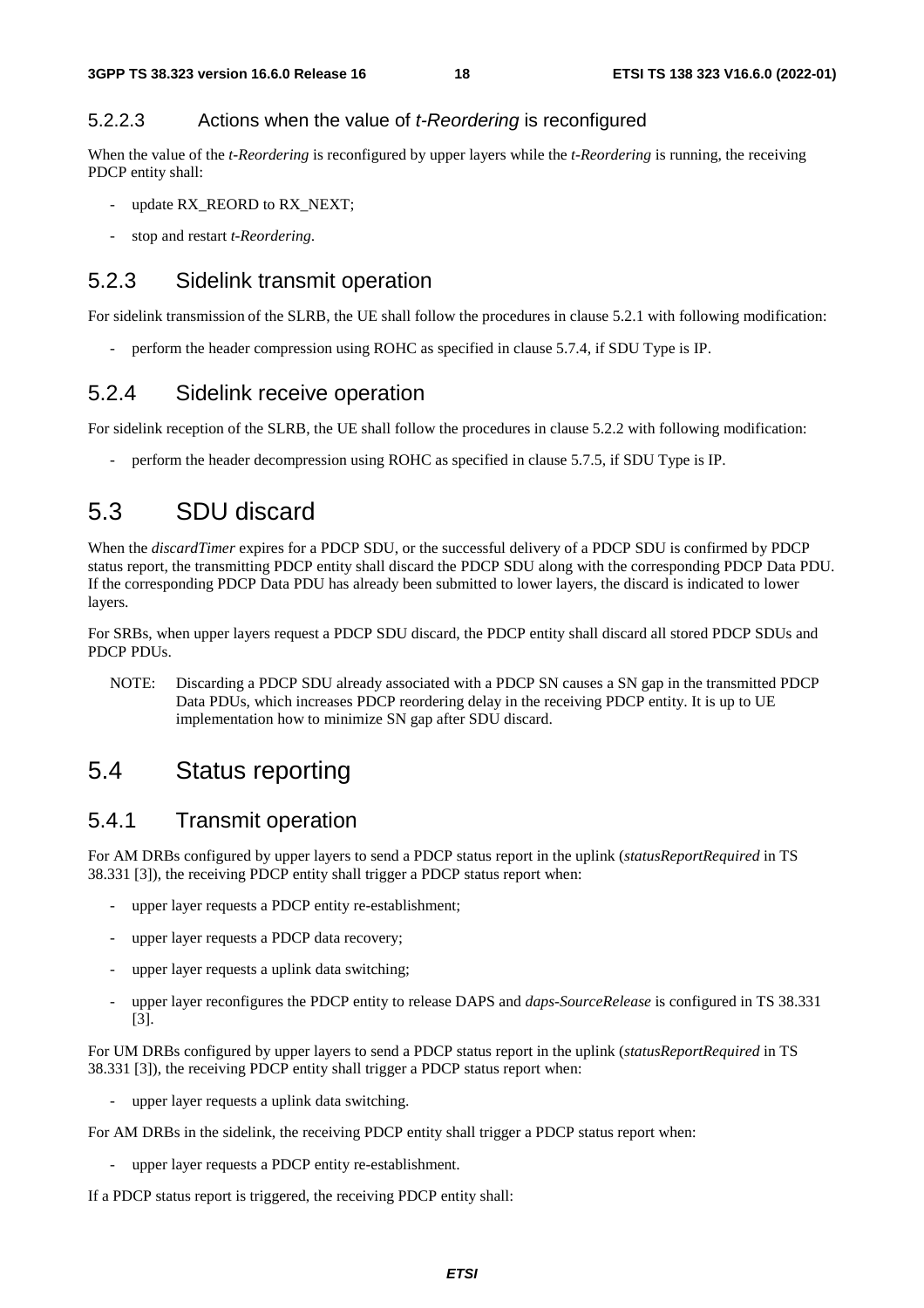- compile a PDCP status report as indicated below by:
	- setting the FMC field to RX\_DELIV;
	- $if RX$  DELIV < RX\_NEXT:
		- allocating a Bitmap field of length in bits equal to the number of COUNTs from and not including the first missing PDCP SDU up to and including the last out-of-sequence PDCP SDUs, rounded up to the next multiple of 8, or up to and including a PDCP SDU for which the resulting PDCP Control PDU size is equal to 9000 bytes, whichever comes first;
		- setting in the bitmap field as '0' for all PDCP SDUs that have not been received, and optionally PDCP SDUs for which decompression have failed;
		- setting in the bitmap field as '1' for all PDCP SDUs that have been received;
- submit the PDCP status report to lower layers as the first PDCP PDU for transmission via the transmitting PDCP entity as specified in clause 5.2.1 for Uu interface and in clause 5.2.3 for PC5 interface.

#### 5.4.2 Receive operation

For AM DRBs, when a PDCP status report is received in the downlink or in the sidelink, the transmitting PDCP entity shall:

- consider for each PDCP SDU, if any, with the bit in the bitmap set to '1', or with the associated COUNT value less than the value of FMC field as successfully delivered, and discard the PDCP SDU as specified in clause 5.3.

### 5.5 Data recovery

For AM DRBs, when upper layers request a PDCP data recovery for a radio bearer, the transmitting PDCP entity shall:

- perform retransmission of all the PDCP Data PDUs previously submitted to re-established or released AM RLC entities in ascending order of the associated COUNT values for which the successful delivery has not been confirmed by lower layers, following the data submission procedure in clause 5.2.1.

After performing the above procedures, the transmitting PDCP entity shall follow the procedures in clause 5.2.1.

### 5.6 Data volume calculation

For the purpose of MAC buffer status reporting, the transmitting PDCP entity shall consider the following as PDCP data volume:

- the PDCP SDUs for which no PDCP Data PDUs have been constructed:
- the PDCP Data PDUs that have not been submitted to lower layers;
- the PDCP Control PDUs;
- for AM DRBs, the PDCP SDUs to be retransmitted according to clause 5.1.2;
- for AM DRBs, the PDCP Data PDUs to be retransmitted according to clause 5.5.

If the transmitting PDCP entity is associated with at least two RLC entities, when indicating the PDCP data volume to a MAC entity for BSR triggering and Buffer Size calculation (as specified in TS 38.321 [4] and TS 36.321 [12]), the transmitting PDCP entity shall:

- if the PDCP duplication is activated for the RB:
	- indicate the PDCP data volume to the MAC entity associated with the primary RLC entity;
	- indicate the PDCP data volume excluding the PDCP Control PDU to the MAC entity associated with the RLC entity other than the primary RLC entity activated for PDCP duplication;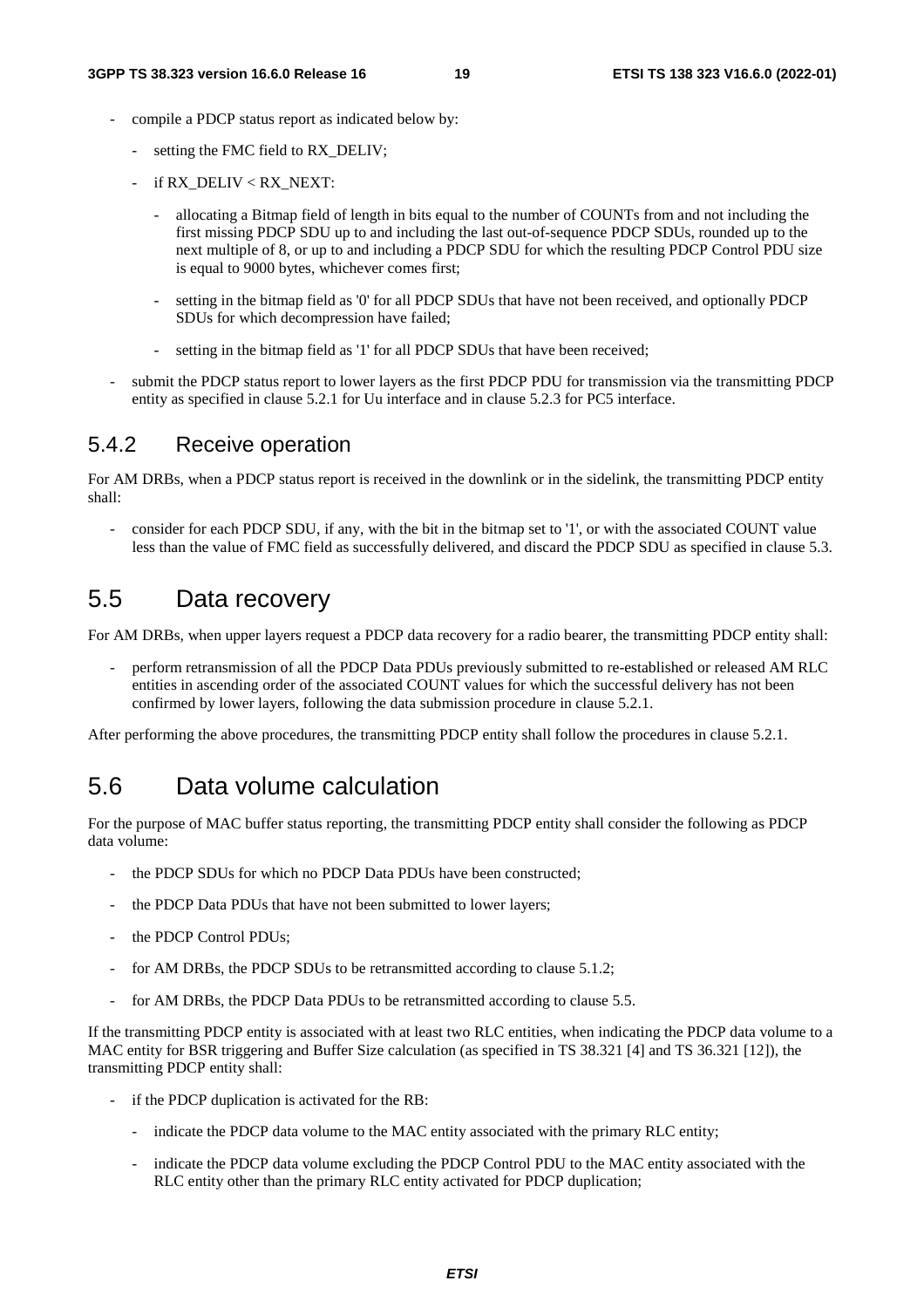- indicate the PDCP data volume as 0 to the MAC entity associated with RLC entity deactivated for PDCP duplication;
- else (i.e. the PDCP duplication is deactivated for the RB or the RB is a DAPS bearer):
	- if the split secondary RLC entity is configured; and
	- if the total amount of PDCP data volume and RLC data volume pending for initial transmission (as specified in TS 38.322 [5]) in the primary RLC entity and the split secondary RLC entity is equal to or larger than *ul-DataSplitThreshold*:
		- indicate the PDCP data volume to both the MAC entity associated with the primary RLC entity and the MAC entity associated with the split secondary RLC entity;
		- indicate the PDCP data volume as 0 to the MAC entity associated with RLC entity other than the primary RLC entity and the split secondary RLC entity;
	- else, if the transmitting PDCP entity is associated with the DAPS bearer:
		- if the uplink data switching has not been requested:
			- indicate the PDCP data volume to the MAC entity associated with the source cell;
		- else:
			- indicate the PDCP data volume excluding the PDCP Control PDU for interspersed ROHC feedback associated with the source cell to the MAC entity associated with the target cell;
			- indicate the PDCP data volume of PDCP Control PDU for interspersed ROHC feedback associated with the source cell to the MAC entity associated with the source cell;
	- else:
		- indicate the PDCP data volume to the MAC entity associated with the primary RLC entity;
		- indicate the PDCP data volume as 0 to the MAC entity associated with the RLC entity other than the primary RLC entity.

### 5.7 Robust header compression and decompression

### 5.7.1 Supported header compression protocols and profiles

The ROHC protocol is based on the Robust Header Compression (ROHC) framework defined in RFC 5795 [7]. There are multiple ROHC algorithms, called profiles, defined for the ROHC framework. Each profile is specific to the particular network layer, transport layer or upper layer protocol combination e.g. TCP/IP and RTP/UDP/IP.

The detailed definition of the ROHC channel is specified as part of the ROHC framework defined in RFC 5795 [7]. This includes how to multiplex different flows (header compressed or not) over the ROHC channel, as well as how to associate a specific IP flow with a specific context state during initialization of the compression algorithm for that flow.

The implementation of the functionality of the ROHC framework and of the functionality of the supported header compression profiles is not covered in this specification.

In this version of the specification the support of the following profiles is described: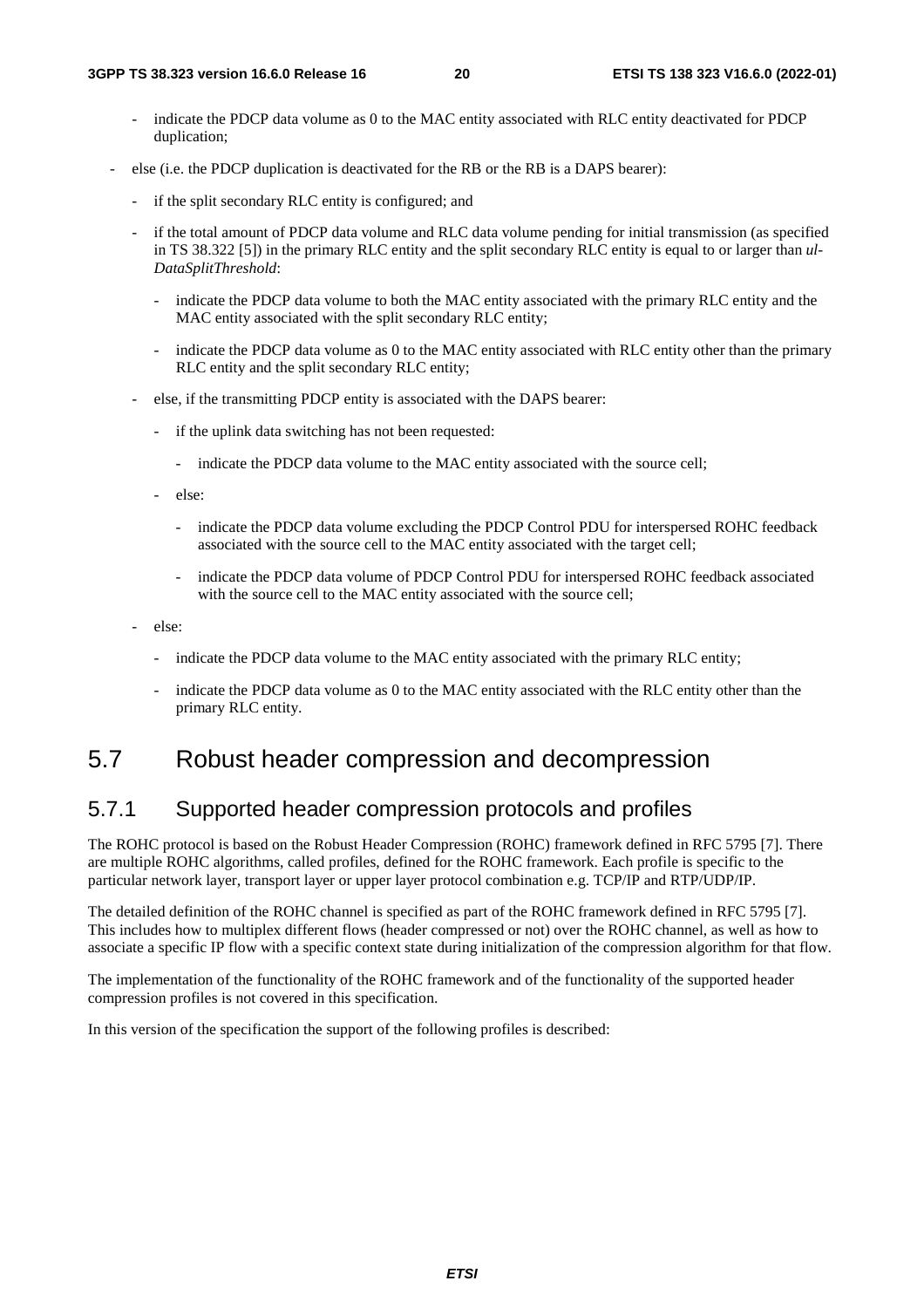| <b>Profile Identifier</b> | <b>Usage</b>   | <b>Reference</b>   |
|---------------------------|----------------|--------------------|
| 0x0000                    | No compression | <b>RFC 5795</b>    |
| 0x0001                    | RTP/UDP/IP     | RFC 3095, RFC 4815 |
| 0x0002                    | UDP/IP         | RFC 3095, RFC 4815 |
| 0x0003                    | ESP/IP         | RFC 3095, RFC 4815 |
| 0x0004                    | IP             | RFC 3843, RFC 4815 |
| 0x0006                    | <b>TCP/IP</b>  | <b>RFC 6846</b>    |
| 0x0101                    | RTP/UDP/IP     | <b>RFC 5225</b>    |
| 0x0102                    | UDP/IP         | <b>RFC 5225</b>    |
| 0x0103                    | ESP/IP         | <b>RFC 5225</b>    |
| 0x0104                    | IP             | <b>RFC 5225</b>    |

**Table 5.7.1-1: Supported ROHC protocols and profiles** 

### 5.7.2 Configuration of ROHC

PDCP entities associated with DRBs can be configured by upper layers TS 38.331 [3] to use ROHC. Each PDCP entity carrying user plane data may be configured to use ROHC. PDCP entities associated with sidelink DRBs can be configured to use ROHC for IP SDUs. For DRBs other than DAPS bearers, the PDCP entity uses at most one ROHC compressor instance and at most one ROHC decompressor instance. For DAPS bearers, the PDCP entity uses at most one ROHC compressor instance (i.e. use the ROHC compressor instance for source cell before uplink data switching, and use the ROHC compressor instance for target cell after uplink data switching) and at most two ROHC decompressor instances.

### 5.7.3 Protocol parameters

RFC 5795 [7] has configuration parameters that are mandatory and that must be configured by upper layers between compressor and decompressor peers ; these parameters define the ROHC channel. The ROHC channel is a unidirectional channel, i.e. if *rohc* is configured there is one channel for the downlink and one for the uplink, and if *uplinkOnlyROHC* is configured there is only one channel for the uplink. There is thus one set of parameters for each channel, and if *rohc* is configured the same values shall be used for both channels belonging to the same PDCP entity.

These parameters are categorized in two different groups, as defined below:

- M: Mandatory and configured by upper layers;
- N/A: Not used in this specification.

The usage and definition of the parameters shall be as specified below.

- MAX\_CID (M): This is the maximum CID value that can be used. One CID value shall always be reserved for uncompressed flows. The parameter MAX\_CID is configured by upper layers (*maxCID* in TS 38.331 [3]);
- LARGE CIDS: This value is not configured by upper layers, but rather it is inferred from the configured value of MAX\_CID according to the following rule:
	- If MAX\_CID > 15 then LARGE\_CIDS = TRUE else LARGE\_CIDS = FALSE;
- PROFILES (M): Profiles are used to define which profiles are allowed to be used by the UE. The list of supported profiles is described in clause 5.7.1. The parameter PROFILES is configured by upper layers (*profiles* for uplink and downlink, *sl-RoHC-Profiles* in *SidelinkPreconfigNR* for sidelink in TS 38.331 [3]);
- FEEDBACK FOR (N/A): This is a reference to the channel in the opposite direction between two compression endpoints and indicates to what channel any feedback sent refers to. Feedback received on one ROHC channel for this PDCP entity shall always refer to the ROHC channel in the opposite direction for this same PDCP entity;
- $MRRU$  (N/A): ROHC segmentation is not used.

### 5.7.4 Header compression using ROHC

If ROHC is configured, the ROHC protocol generates two types of output packets: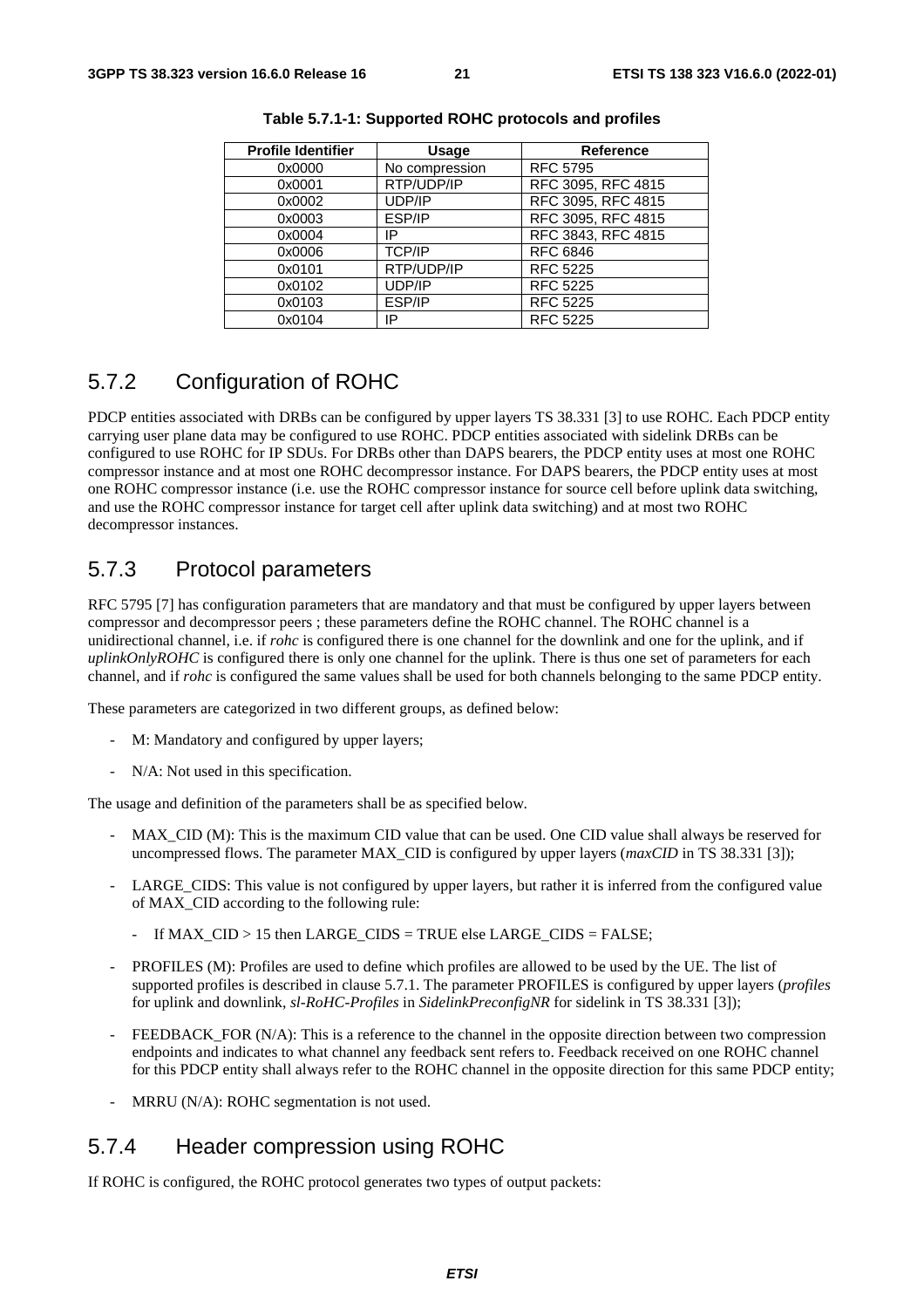- ROHC compressed packets, each associated with one PDCP SDU;
- standalone packets not associated with a PDCP SDU, i.e. interspersed ROHC feedback.

A ROHC compressed packet is associated with the same PDCP SN and COUNT value as the related PDCP SDU. The header compression is not applicable to the SDAP header and the SDAP Control PDU if included in the PDCP SDU.

For DAPS bearers, the PDCP entity shall perform the header compression for the PDCP SDU using the ROHC protocol either configured for the source cell or configured for the target cell, based on to which cell the PDCP SDU is transmitted.

Interspersed ROHC feedback are not associated with a PDCP SDU. They are not associated with a PDCP SN and are not ciphered.

- NOTE 1: If the MAX CID number of ROHC contexts are already established for the compressed flows and a new IP flow does not match any established ROHC context, the compressor should associate the new IP flow with one of the ROHC CIDs allocated for the existing compressed flows or send PDCP SDUs belonging to the IP flow as uncompressed packet.
- NOTE 2: For downlink, the ROHC protocol of the target cell should maintain the IR state if operating in U-mode and O-mode during DAPS handover before release of source cell.

### 5.7.5 Header decompression using ROHC

If ROHC is configured by upper layers for PDCP entities associated with user plane data, the PDCP Data PDUs are decompressed by the ROHC protocol after performing deciphering as explained in clause 5.8. The header decompression is not applicable to the SDAP header and the SDAP Control PDU if included in the PDCP Data PDU.

For DAPS bearers, the PDCP entity shall perform the header decompression for the PDCP SDU using the ROHC protocol either configured for the source cell or configured for the target cell, based on from which cell the PDCP SDU is received.

### 5.7.6 PDCP Control PDU for interspersed ROHC feedback

#### 5.7.6.1 Transmit Operation

When an interspersed ROHC feedback is generated by the ROHC protocol, the transmitting PDCP entity shall:

submit to lower layers the corresponding PDCP Control PDU as specified in clause 6.2.3.2 i.e. without associating a PDCP SN, nor performing ciphering, as specified in clause 5.2.1.

#### 5.7.6.2 Receive Operation

At reception of a PDCP Control PDU for interspersed ROHC feedback from lower layers, the receiving PDCP entity shall:

- deliver the corresponding interspersed ROHC feedback to the associated ROHC protocol without performing deciphering.

### 5.8 Ciphering and deciphering

The ciphering function includes both ciphering and deciphering and is performed in PDCP, if configured. The data unit that is ciphered is the MAC-I (see clause 6.3.4) and the data part of the PDCP Data PDU (see clause 6.3.3) except the SDAP header and the SDAP Control PDU if included in the PDCP SDU. The ciphering is not applicable to PDCP Control PDUs.

For downlink and uplink, the ciphering algorithm and key to be used by the PDCP entity are configured by upper layers TS 38.331 [3] and the ciphering method shall be applied as specified in TS 33.501 [6].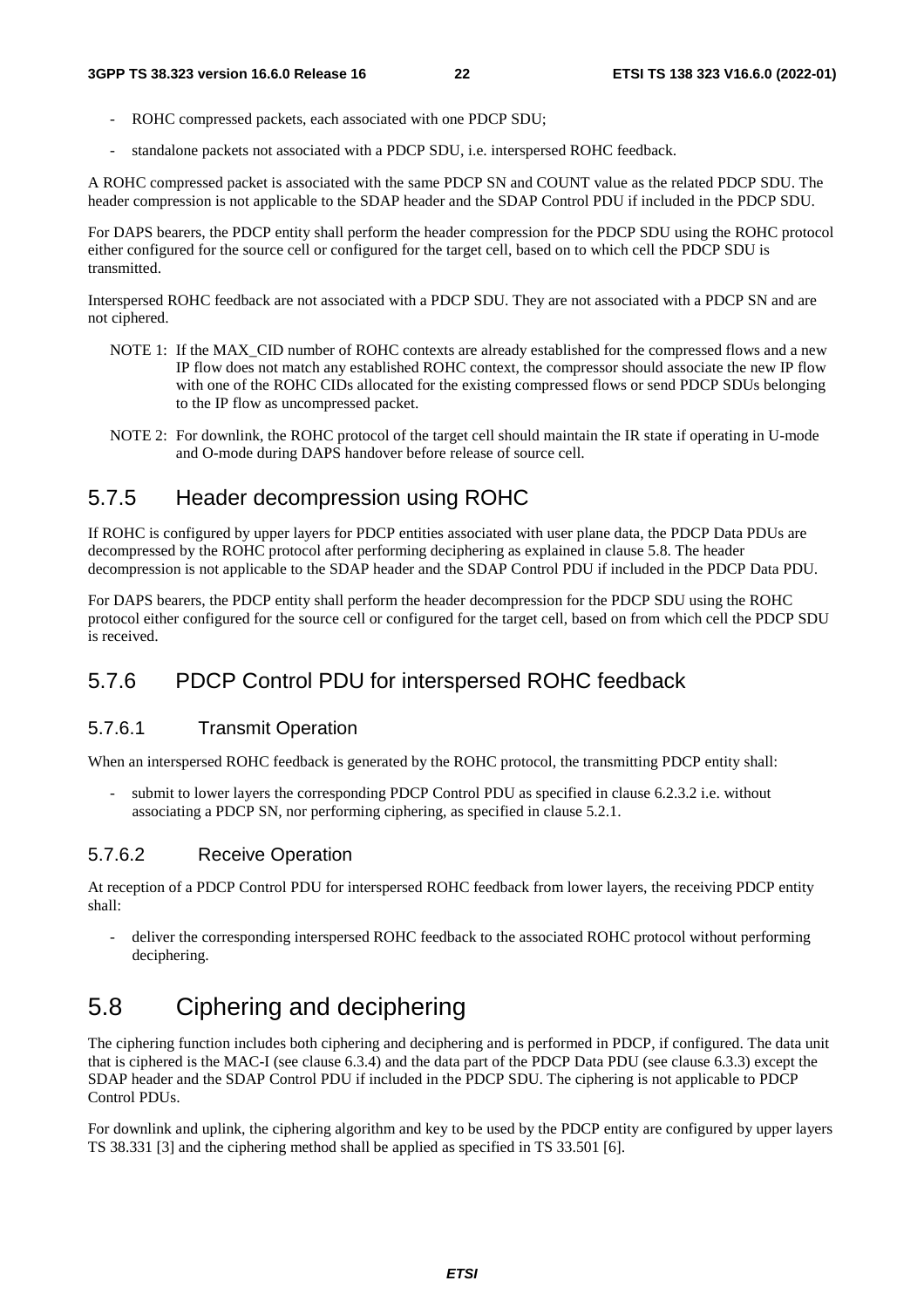The ciphering function is activated/suspended/resumed by upper layers TS 38.331 [3]. When security is activated and not suspended, the ciphering function shall be applied to all PDCP Data PDUs indicated by upper layers TS 38.331 [3] for the downlink and the uplink, respectively.

For DAPS bearers, the PDCP entity shall perform the ciphering or deciphering for the PDCP SDU using the ciphering algorithm and key either configured for the source cell or configured for the target cell, based on to/from which cell the PDCP SDU is transmitted/received.

For downlink and uplink ciphering and deciphering, the parameters that are required by PDCP for ciphering are defined in TS 33.501 [6] and are input to the ciphering algorithm. The required inputs to the ciphering function include the COUNT value, and DIRECTION (direction of the transmission: set as specified in TS 33.501 [6]). The parameters required by PDCP which are provided by upper layers TS 38.331 [3] are listed below:

- BEARER (defined as the radio bearer identifier in TS 33.501 [6]. It will use the value RB identity –1 as in TS 38.331 [3]);
- KEY (the ciphering keys for the control plane and for the user plane are  $K_{RRCenc}$  and  $K_{UPenc}$ , respectively).

For NR sidelink communication, the ciphering algorithm and key to be used by the PDCP entity are configured by upper layers as specified in TS 24.587 [16] and the ciphering method shall be applied as specified in TS 33.536 [14].

For NR sidelink communication, the ciphering function is activated for sidelink SRBs (except for SL-SRB0) and/or sidelink DRBs for a PC5 unicast link by upper layers, as specified in TS 38.331 [3]. When security is activated for sidelink SRBs, the ciphering function shall be applied to all PDCP Data PDUs (except for carrying Direct Security Mode Command message as specified in TS 33.536 [14]) for the sidelink SRBs which belong to the PC5 unicast link. When security is activated for sidelink DRBs, the ciphering function shall be applied to all PDCP Data PDUs for the sidelink DRBs which belong to the PC5 unicast link.

For NR sidelink communication, the ciphering and deciphering function as specified in TS 33.536 [14] is applied with KEY (NRPEK), COUNT, BEARER (LSB 5 bits of LCID as specified in TS 38.321 [4]) and DIRECTION (which value shall be set is specified in TS 33.536 [14]) as input.

### 5.9 Integrity protection and verification

The integrity protection function includes both integrity protection and integrity verification and is performed in PDCP, if configured. The data unit that is integrity protected is the PDU header and the data part of the PDU before ciphering. The integrity protection is always applied to PDCP Data PDUs of SRBs. The integrity protection is applied to sidelink SRB1, SRB2 and SRB3. The integrity protection is applied to PDCP Data PDUs of DRBs (including sidelink DRBs for unicast) for which integrity protection is configured. The integrity protection is not applicable to PDCP Control PDUs.

For downlink and uplink, the integrity protection algorithm and key to be used by the PDCP entity are configured by upper layers TS 38.331 [3] and the integrity protection method shall be applied as specified in TS 33.501 [6].

The integrity protection function is activated/suspended/resumed by upper layers TS 38.331 [3]. When security is activated and not suspended, the integrity protection function shall be applied to all PDUs including and subsequent to the PDU indicated by upper layers TS 38.331 [3] for the downlink and the uplink, respectively.

- NOTE 1: As the RRC message which activates the integrity protection function is itself integrity protected with the configuration included in this RRC message, this message needs first be decoded by RRC before the integrity protection verification could be performed for the PDU in which the message was received.
- NOTE 2: As the PC5-S message which activates the integrity protection function is itself integrity protected with the configuration included in this PC5-S message, this message needs first be decoded by upper layer before the integrity protection verification could be performed for the PDU in which the message was received.

For DAPS bearers, the PDCP entity shall perform the integrity protection or verification for the PDCP SDU using the integrity protection algorithm and key either configured for the source cell or configured for the target cell, based on to/from which cell the PDCP SDU is transmitted/received.

For downlink and uplink integrity protection and verification, the parameters that are required by PDCP for integrity protection are defined in TS 33.501 [6] and are input to the integrity protection algorithm. The required inputs to the integrity protection function include the COUNT value, and DIRECTION (direction of the transmission: set as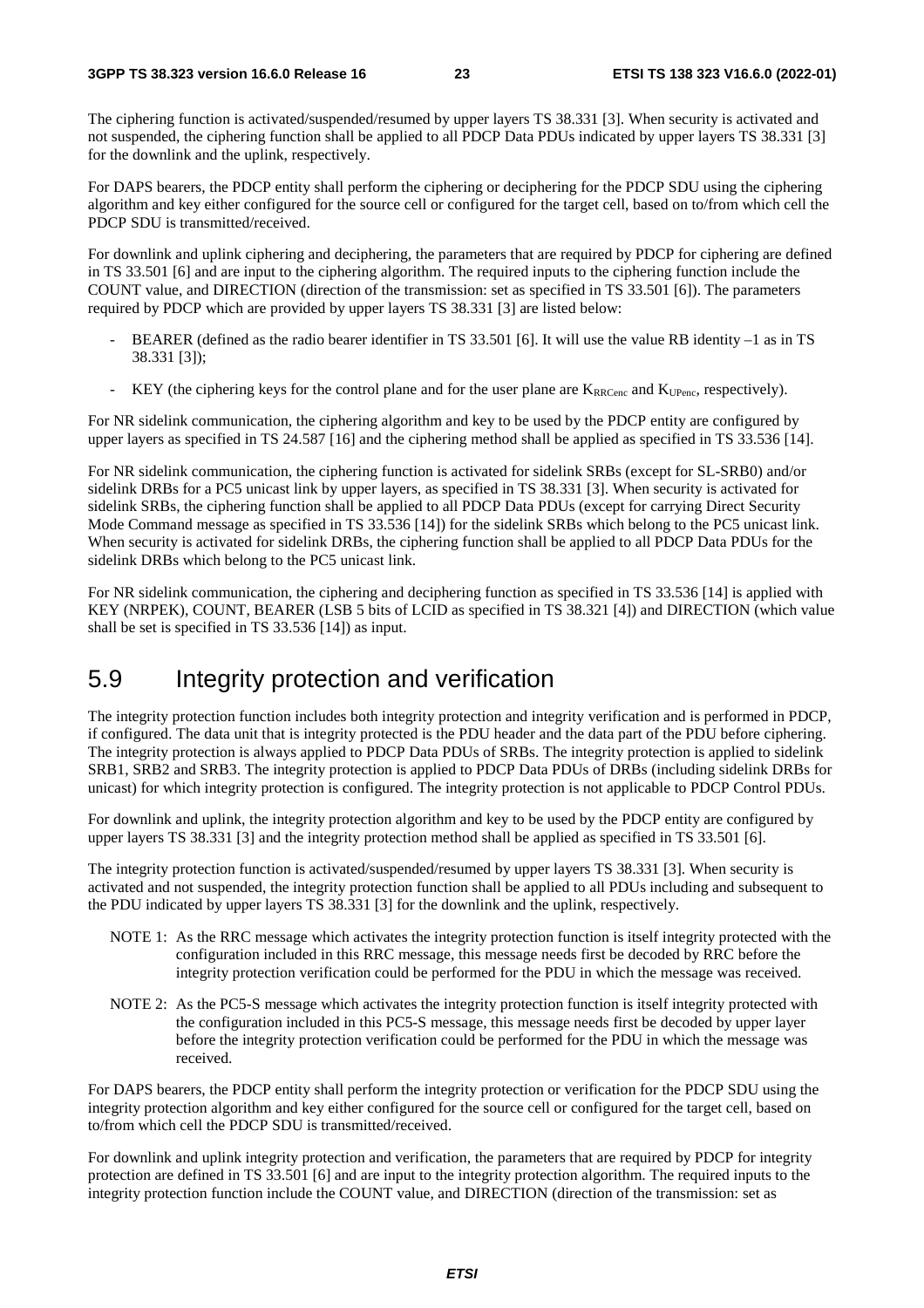specified in TS 33.501 [6]). The parameters required by PDCP which are provided by upper layers TS 38.331 [3] are listed below:

- BEARER (defined as the radio bearer identifier in TS 33.501 [6]. It will use the value RB identity –1 as in TS 38.331 [3]);
- KEY (the integrity protection keys for the control plane and for the user plane are  $K_{RRCint}$  and  $K_{UPint}$ , respectively).

For NR sidelink communication, the integrity protection algorithm and key to be used by the PDCP entity are configured by upper layers TS 24.587 [16] and the integrity protection method shall be applied as specified in TS 33.536 [14].

For NR sidelink communication, the integrity protection function is activated for sidelink SRBs and/or sidelink DRBs for a PC5 unicast link by upper layers, as specified in TS 38.331 [3]. When security is activated for sidelink SRBs, the integrity protection function shall be applied to all PDUs including and subsequent to the PDU for the sidelink SRBs which belong to the PC5 unicast link. When security is activated for sidelink DRBs, the integrity protection function shall be applied to all PDUs including and subsequent to the PDU for the sidelink DRBs which belong to the PC5 unicast link.

For the SLRB that needs integrity protection and verification, the parameters that are required by PDCP for integrity protection are defined in TS 33.536 [14] and are input to the integrity protection algorithm. The required inputs to the integrity protection function include the KEY (NRPIK), COUNT, BEARER (LSB 5 bits of LCID as specified in TS 38.321 [4]) and DIRECTION (which value shall be set is specified in TS 33.536 [14]).

At transmission, the UE computes the value of the MAC-I field and at reception it verifies the integrity of the PDCP Data PDU by calculating the X-MAC based on the input parameters as specified above. If the calculated X-MAC corresponds to the received MAC-I, integrity protection is verified successfully.

### 5.10 Handling of unknown, unforeseen, and erroneous protocol data

When a PDCP PDU that contains reserved or invalid values is received, the receiving PDCP entity shall:

- discard the received PDU.
- NOTE: For NR sidelink communication for unicast, the invalid values include the invalid value of K<sub>NRP-sess</sub> ID.

### 5.11 PDCP duplication

### 5.11.1 Activation/Deactivation of PDCP duplication

For the PDCP entity configured with *pdcp-Duplication*, the transmitting PDCP entity shall:

- for SRBs:
	- activate the PDCP duplication;
- for DRBs:
	- if the activation of PDCP duplication is indicated for the DRB:
		- activate the PDCP duplication for the DRB;
	- if the activation of PDCP duplication is indicated for at least one associated RLC entities:
		- activate the PDCP duplication for the indicated associated RLC entities;
		- activate the PDCP duplication for the DRB;
	- if the deactivation of PDCP duplication is indicated for the DRB: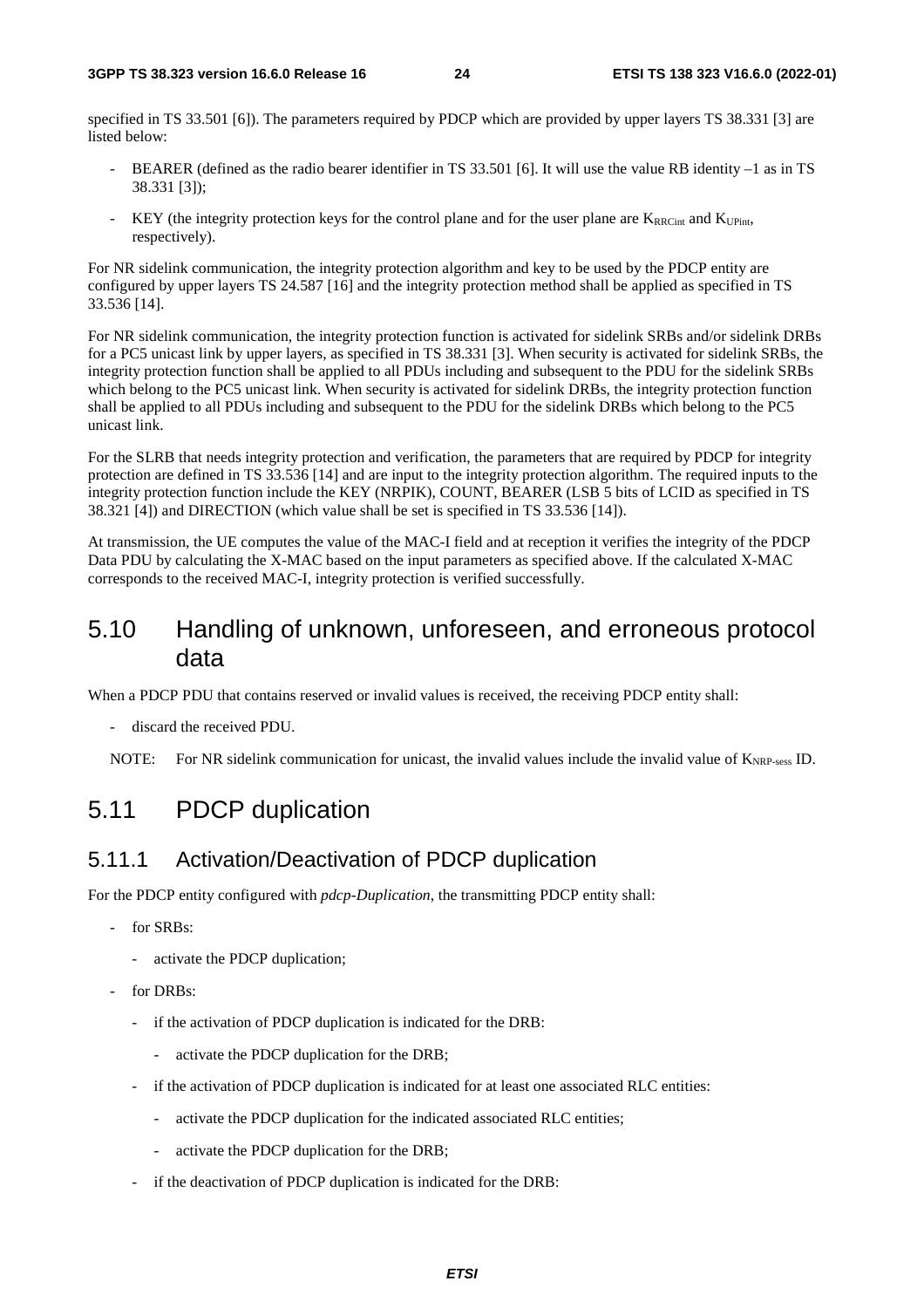- deactivate the PDCP duplication for the DRB;
- if the deactivation of PDCP duplication is indicated for at least one associated RLC entities:
	- deactivate the PDCP duplication for the indicated associated RLC entities;
	- if all associated RLC entities other than the primary RLC entity are deactivated for PDCP duplication:
		- deactivate the PDCP duplication for the DRB.

### 5.11.2 Duplicate PDU discard

For the PDCP entity configured with *pdcp-Duplication*, the transmitting PDCP entity shall:

- if the successful delivery of a PDCP Data PDU is confirmed by one of the associated AM RLC entities:
	- indicate to the other AM RLC entities to discard the duplicated PDCP Data PDU;
- if the deactivation of PDCP duplication is indicated for the DRB:
	- indicate to the RLC entities other than the primary RLC entity to discard all duplicated PDCP Data PDUs;
- if the deactivation of PDCP duplication is indicated for at least one associated RLC entities:
	- indicate to the RLC entities deactivated for PDCP duplication to discard all duplicated PDCP Data PDUs.

### 5.12 Ethernet header compression and decompression

#### 5.12.1 Supported header compression protocols

The EHC protocol is based on the Ethernet Header Compression (EHC) framework defined in Annex A.

### 5.12.2 Configuration of EHC

PDCP entities associated with DRBs can be configured by upper layers TS 38.331 [3] to use EHC. Each PDCP entity carrying user plane data may be configured to use EHC. Every PDCP entity uses at most one EHC compressor instance and at most one EHC decompressor instance.

### 5.12.3 Protocol parameters

The usage and definition of the parameters shall be as specified below.

- MAX\_CID\_EHC\_UL: This is the maximum CID value that can be used for uplink. One CID value shall always be reserved for uncompressed flows. The parameter MAX\_CID\_EHC\_UL is configured by upper layers (*maxCID-EHC-UL* in TS 38.331 [3]);

### 5.12.4 Header compression using EHC

If EHC is configured, the EHC protocol generates two types of output packets:

- EHC compressed packets (i.e. EHC full header packets and EHC compressed header packets), each associated with one PDCP SDU:
- standalone packets not associated with a PDCP SDU, i.e. EHC feedback.

An EHC compressed packet is associated with the same PDCP SN and COUNT value as the related PDCP SDU. The header compression is not applicable to the SDAP header and the SDAP Control PDU if included in the PDCP SDU.

EHC feedback are not associated with a PDCP SDU. They are not associated with a PDCP SN and are not ciphered/integrity protected.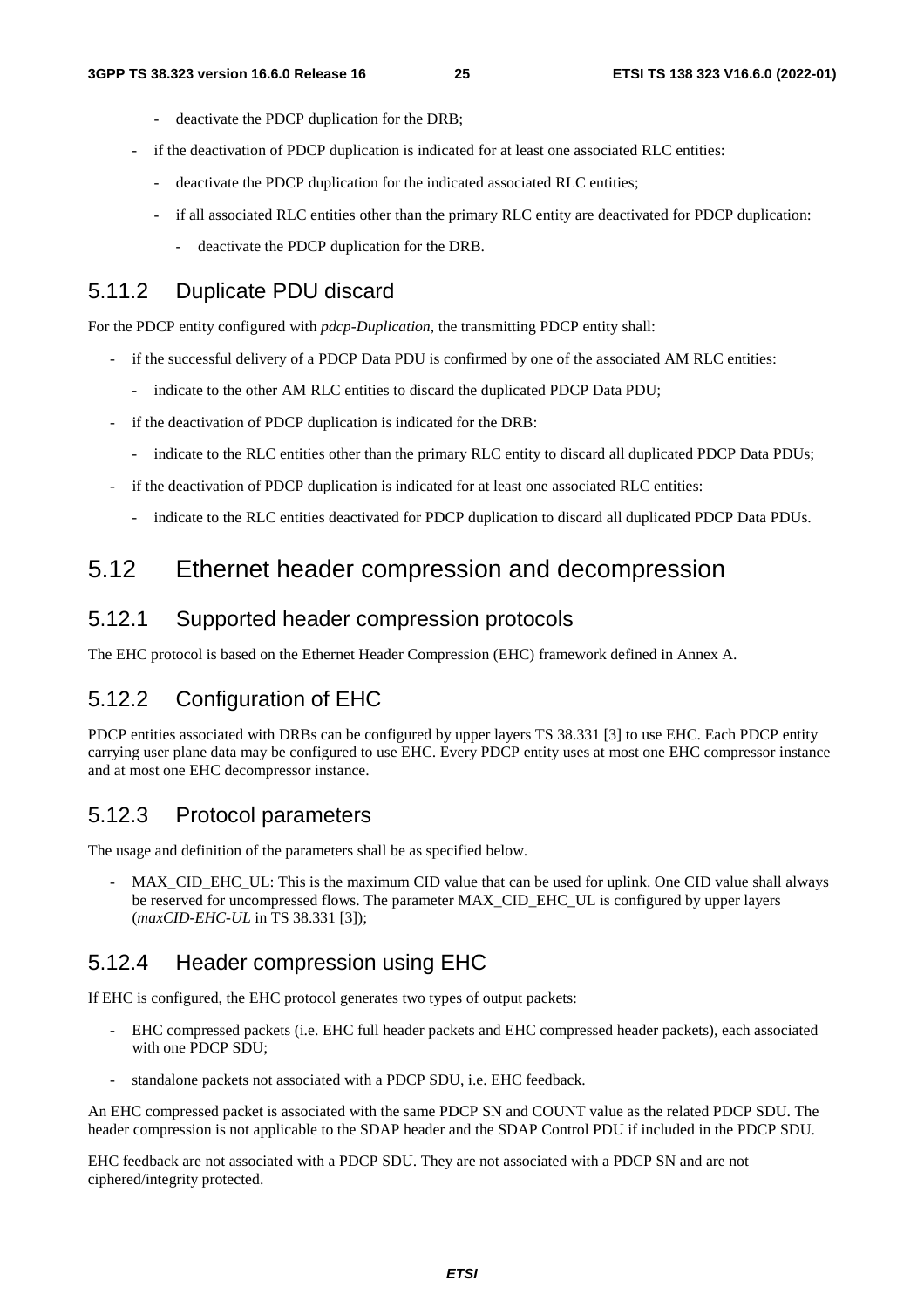### 5.12.5 Header decompression using EHC

If EHC is configured by upper layers for PDCP entities associated with user plane data, the PDCP Data PDUs are decompressed by the EHC protocol after performing deciphering and integrity verification as explained in clause 5.8 and 5.9, respectively. The header decompression is not applicable to the SDAP header and the SDAP Control PDU if included in the PDCP Data PDU.

### 5.12.6 PDCP Control PDU for EHC feedback

#### 5.12.6.1 Transmit Operation

When an EHC feedback is generated by the EHC protocol, the transmitting PDCP entity shall:

submit to lower layers the corresponding PDCP Control PDU as specified in clause 6.2.3.3 i.e. without associating a PDCP SN, nor performing ciphering/integrity protection.

#### 5.12.6.2 Receive Operation

At reception of a PDCP Control PDU for EHC feedback from lower layers, the receiving PDCP entity shall:

deliver the corresponding EHC feedback to the EHC protocol without performing deciphering/integrity verification.

### 5.12.7 Simultaneous configuration of ROHC and EHC

If both ROHC and EHC are configured for a DRB, the ROHC header shall be located after the EHC header. Figure 5.12.7-1 shows the location of the ROHC header and the EHC header in a PDCP Data PDU.



#### **Figure 5.12.7-1: Location of ROHC header and EHC header in a PDCP Data PDU**

If a PDCP SDU including non-IP Ethernet packet is received from upper layers, the EHC compressor shall bypass the ROHC compressor and submit the EHC compressed non-IP Ethernet packet to lower layers according to clause 5.2.1.

If a PDCP Data PDU including non-IP Ethernet packet is received from lower layers, the EHC decompressor shall bypass the ROHC decompressor and deliver the EHC decompressed non-IP Ethernet packet to upper layers according to clause 5.2.2.

### 5.13 Uplink data switching

For DAPS bearers, when upper layers request uplink data switching, the transmitting PDCP entity shall: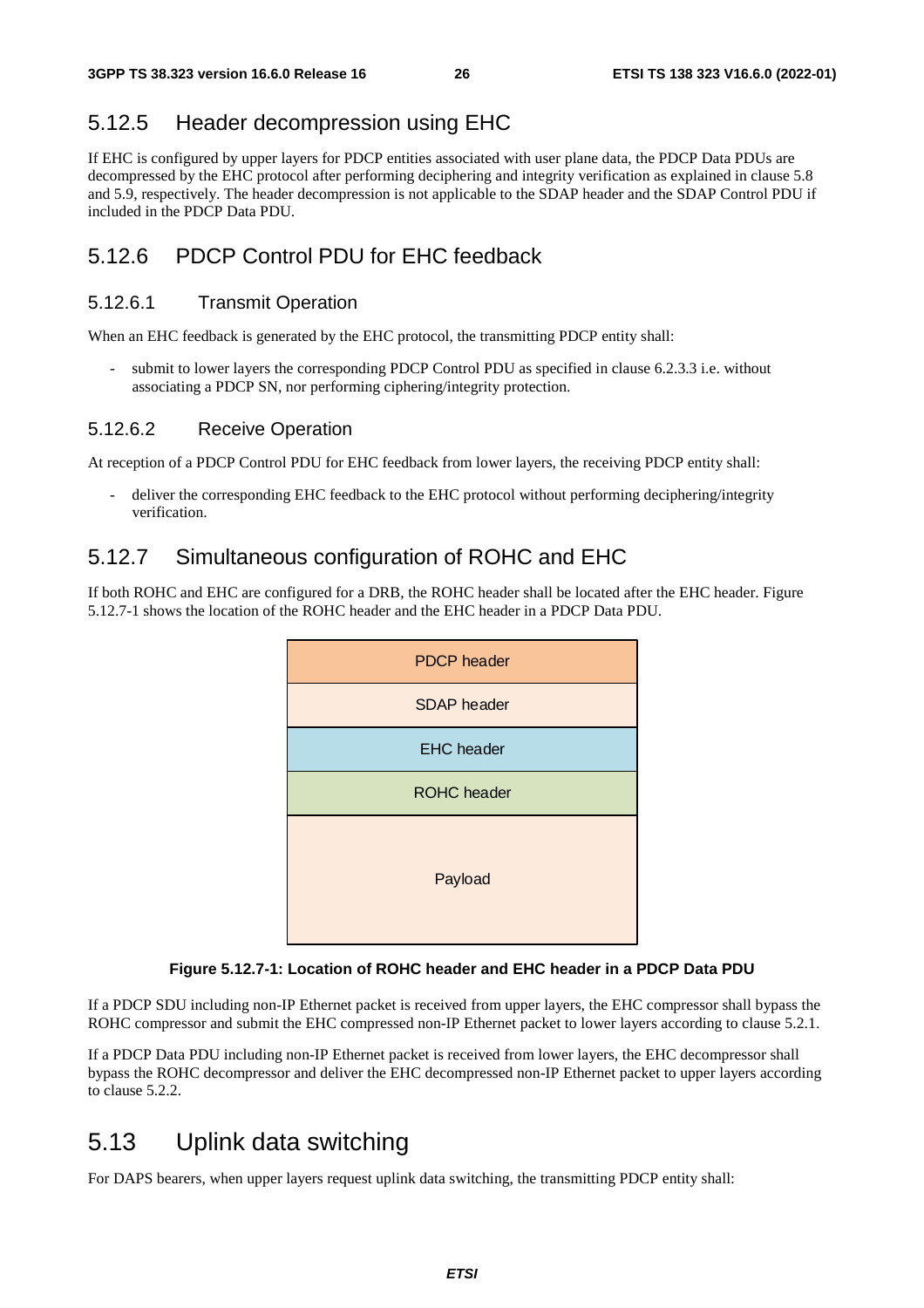- for AM DRBs, from the first PDCP SDU for which the successful delivery of the corresponding PDCP Data PDU has not been confirmed by the RLC entity associated with the source cell, perform retransmission or transmission of all the PDCP SDUs already associated with PDCP SNs in ascending order of the COUNT values associated to the PDCP SDU prior to uplink data switching to the RLC entity associated with the target cell as specified below:
	- perform header compression of the PDCP SDU using ROHC as specified in the clause 5.7.4;
	- perform integrity protection and ciphering of the PDCP SDU using the COUNT value associated with this PDCP SDU as specified in the clause 5.9 and 5.8, respectively;
	- submit the resulting PDCP Data PDU to lower layer, as specified in clause 5.2.1.
- for UM DRBs, for all PDCP SDUs which have been processed by PDCP but which have not yet been submitted to lower layers, perform transmission of the PDCP SDUs in ascending order of the COUNT values to the RLC entity associated with the target cell as specified below:
	- perform header compression of the PDCP SDU using ROHC as specified in the clause 5.7.4;
	- perform integrity protection and ciphering of the PDCP SDU using the COUNT value associated with this PDCP SDU as specified in the clause 5.9 and 5.8, respectively;
	- submit the resulting PDCP Data PDU to lower layer, as specified in clause 5.2.1.

### 6 Protocol data units, formats, and parameters

### 6.1 Protocol data units

### 6.1.1 Data PDU

The PDCP Data PDU is used to convey one or more of followings in addition to the PDU header:

- user plane data;
- control plane data;
- a MAC-I.

#### 6.1.2 Control PDU

The PDCP Control PDU is used to convey one of followings in addition to the PDU header:

- a PDCP status report;
- an interspersed ROHC feedback;
- an EHC feedback.

### 6.2 Formats

### 6.2.1 General

A PDCP PDU is a bit string that is byte aligned (i.e. multiple of 8 bits) in length. In the figures in clause 6.2, bit strings are represented by tables in which the most significant bit is the leftmost bit of the first line of the table, the least significant bit is the rightmost bit on the last line of the table, and more generally the bit string is to be read from left to right and then in the reading order of the lines. The bit order of each parameter field within a PDCP PDU is represented with the first and most significant bit in the leftmost bit and the last and least significant bit in the rightmost bit.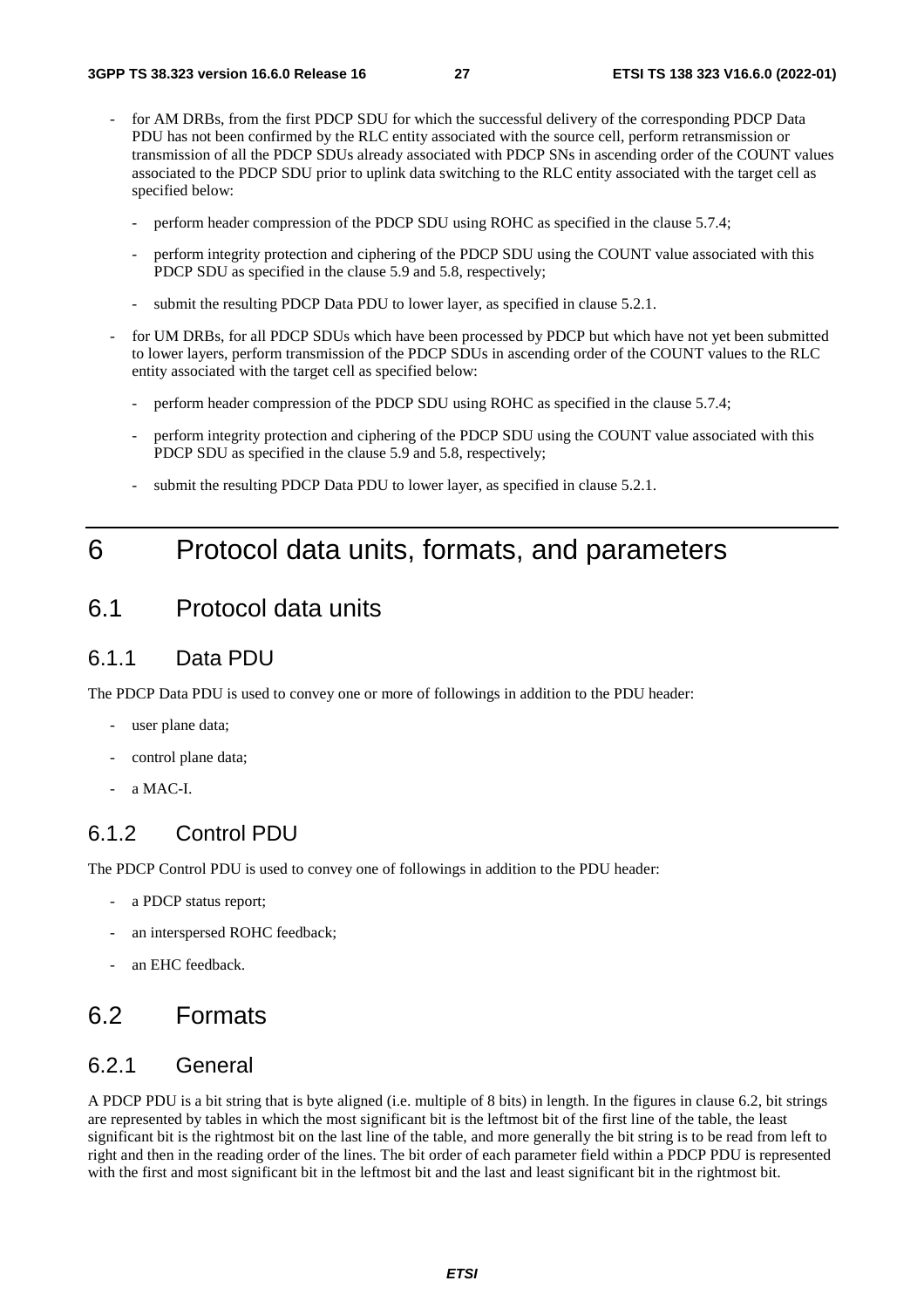PDCP SDUs are bit strings that are byte aligned (i.e. multiple of 8 bits) in length. A compressed or uncompressed SDU is included into a PDCP Data PDU from the first bit onward.

#### 6.2.2 Data PDU

#### 6.2.2.1 Data PDU for SRBs

Figure 6.2.2.1-1 shows the format of the PDCP Data PDU with 12 bits PDCP SN. This format is applicable for SRBs.



**Figure 6.2.2.1-1: PDCP Data PDU format for SRBs** 

#### 6.2.2.2 Data PDU for DRBs with 12 bits PDCP SN

Figure 6.2.2.2-1 shows the format of the PDCP Data PDU with 12 bits PDCP SN. This format is applicable for UM DRBs and AM DRBs.



**Figure 6.2.2.2-1: PDCP Data PDU format with 12 bits PDCP SN**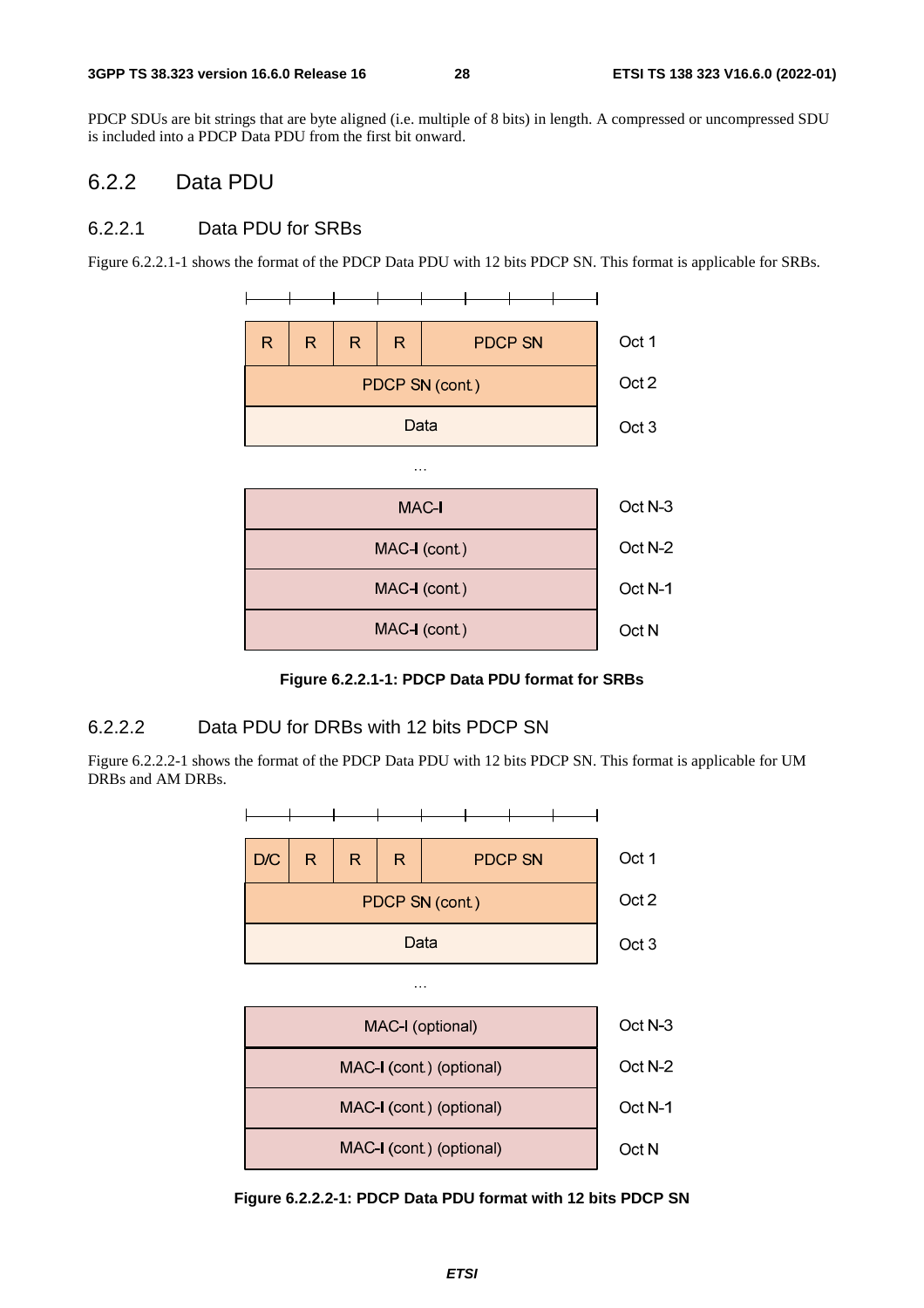#### 6.2.2.3 Data PDU for DRBs with 18 bits PDCP SN

Figure 6.2.2.3-1 shows the format of the PDCP Data PDU with 18 bits PDCP SN. This format is applicable for UM DRBs and AM DRBs.



**Figure 6.2.2.3-1: PDCP Data PDU format for DRBs with 18 bits PDCP SN** 

#### 6.2.2.4 Data PDU for sidelink DRBs for groupcast and broadcast and for the sidelink SRB0

Figure 6.2.2.4-1 shows the format of the PDCP Data PDU with 12 bits PDCP SN. This format is applicable for sidelink DRBs for groupcast and broadcast and for the sidelink SRB0.



#### **Figure 6.2.2.4-1: PDCP Data PDU format for sidelink DRBs for groupcast and broadcast and for the sidelink SRB0**

NOTE: There is no control PDU for SLRBs for groupcast and broadcast. Thus, there is no D/C field in the PDCP Data PDU format for SLRBs for groupcast and broadcast. SDU type is only applicable for sidelink DRB.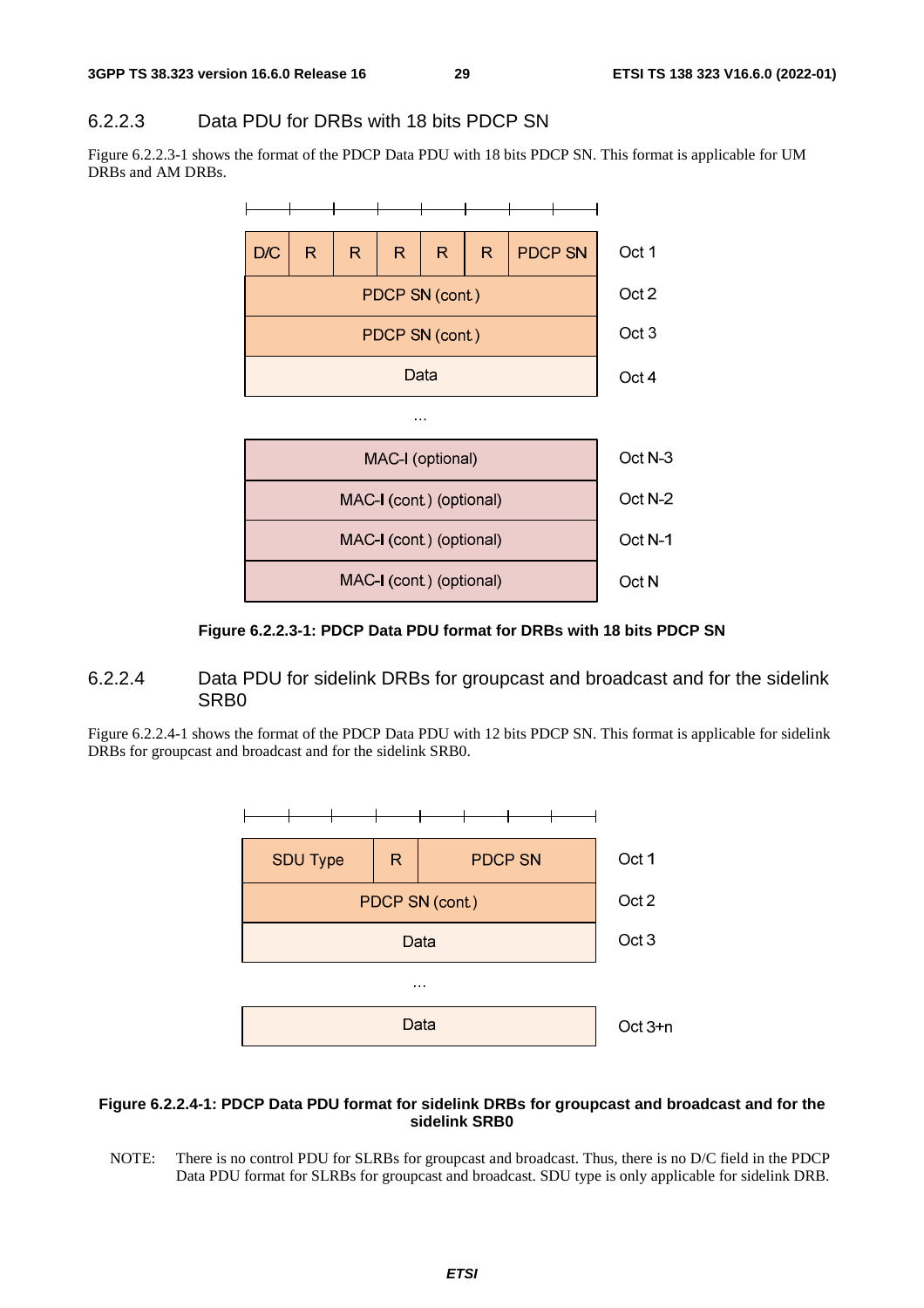#### 6.2.2.5 Data PDU for sidelink SRBs for unicast

Figure 6.2.2.5-1 shows the format of the PDCP Data PDU with 12 bits PDCP SN. This format is applicable for sidelink SRB1, SRB2 and SRB3 for unicast.



#### **Figure 6.2.2.5-1: PDCP Data PDU format for sidelink SRB1, SRB2 and SRB3 for unicast**

#### 6.2.2.6 Data PDU for sidelink DRBs for unicast with 12 bits PDCP SN

Figure 6.2.2.6-1 shows the format of the PDCP Data PDU with 12 bits PDCP SN. This format is applicable for sidelink DRBs for unicast.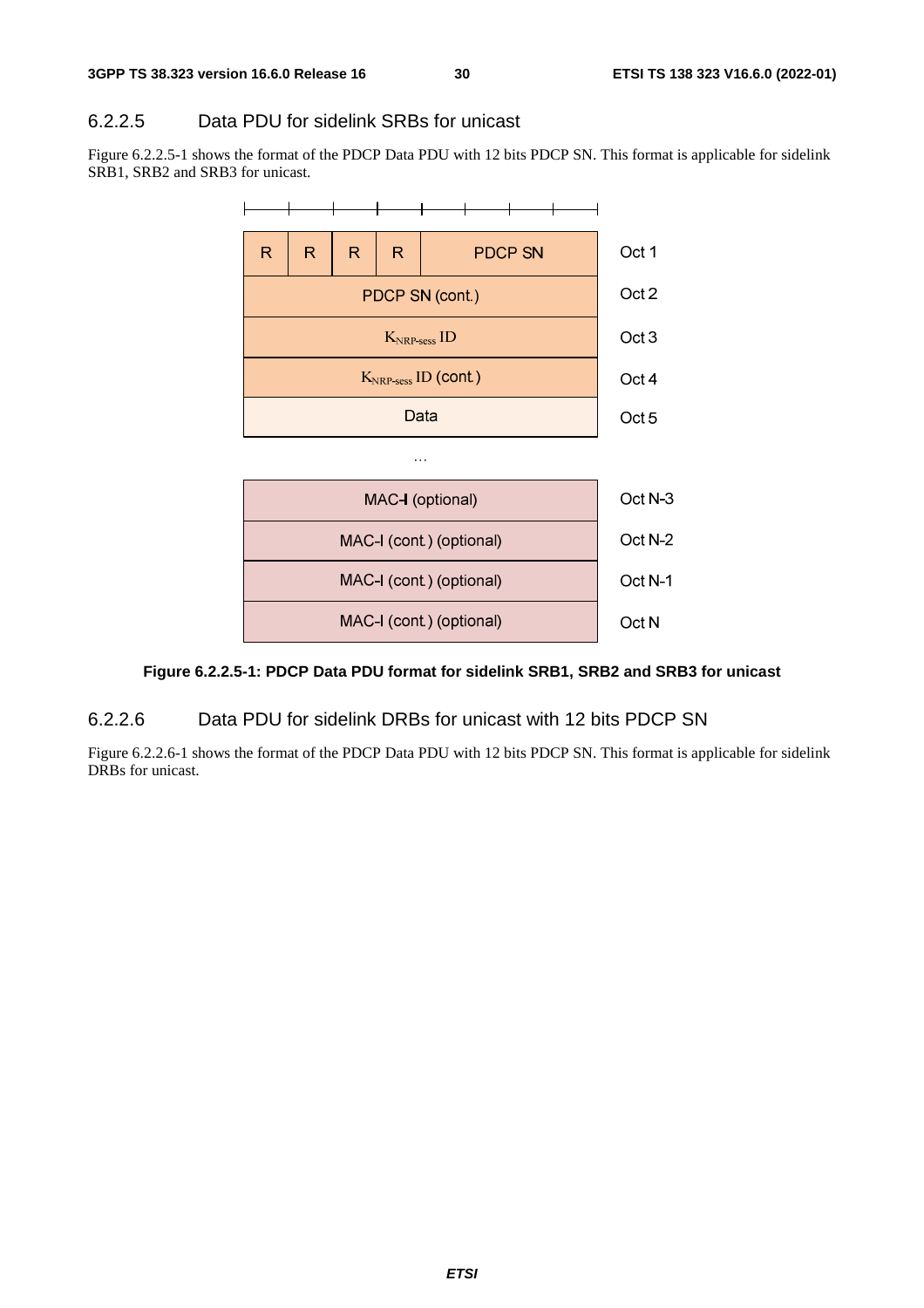

#### **Figure 6.2.2.6-1: PDCP Data PDU format for sidelink DRBs for unicast with 12 bits PDCP SN**

6.2.2.7 Data PDU for sidelink DRBs for unicast with 18 bits PDCP SN

Figure 6.2.2.7-1 shows the format of the PDCP Data PDU with 18 bits PDCP SN. This format is applicable for sidelink DRBs for unicast.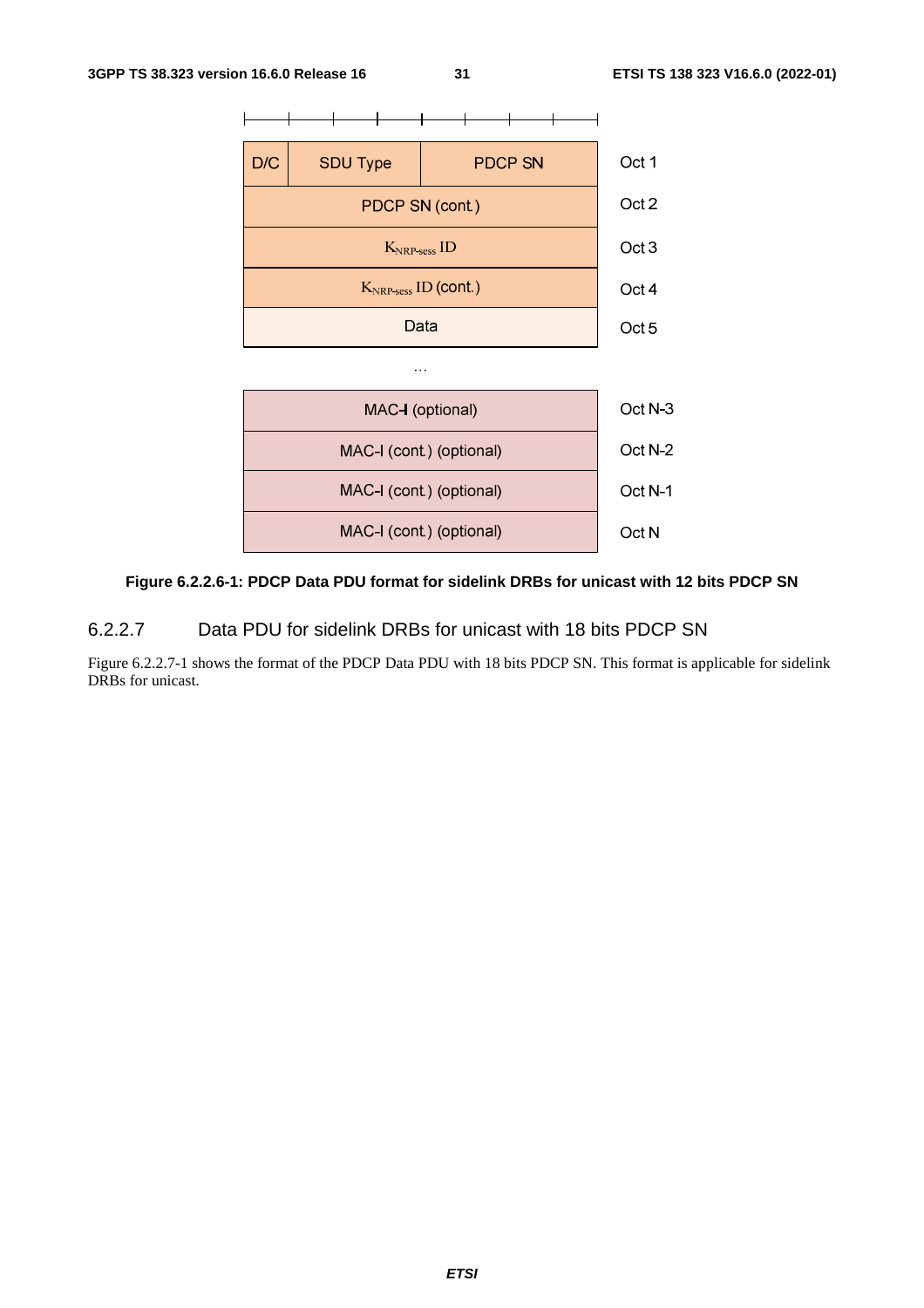

#### **Figure 6.2.2.7-1: PDCP Data PDU format for sidelink DRBs for unicast with 18 bits PDCP SN**

#### 6.2.3 Control PDU

#### 6.2.3.1 Control PDU for PDCP status report

Figure 6.2.3.1-1 shows the format of the PDCP Control PDU carrying one PDCP status report. This format is applicable for UM DRBs and AM DRBs (including sidelink DRBs for unicast).



**Figure 6.2.3.1-1: PDCP Control PDU format for PDCP status report**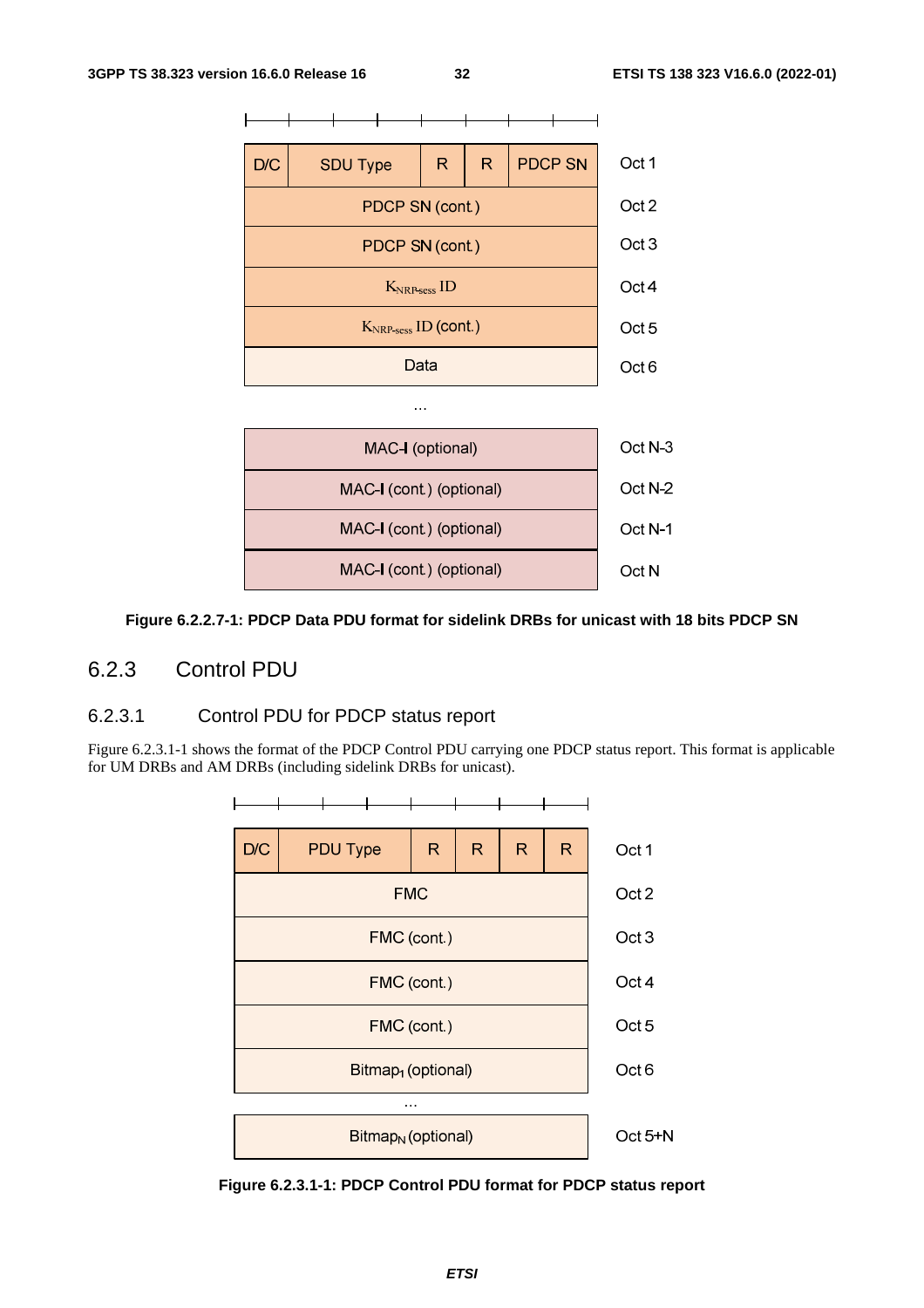#### 6.2.3.2 Control PDU for interspersed ROHC feedback

Figure 6.2.3.2-1 shows the format of the PDCP Control PDU carrying one interspersed ROHC feedback. This format is applicable for UM DRBs and AM DRBs (including sidelink DRBs for unicast).



#### **Figure 6.2.3.2-1: PDCP Control PDU format for interspersed ROHC feedback**

#### 6.2.3.3 Control PDU for EHC feedback

Figure 6.2.3.3-1 shows the format of the PDCP Control PDU carrying one EHC feedback. This format is applicable for UM DRBs and AM DRBs.



**Figure 6.2.3.3-1: PDCP Control PDU format for EHC feedback** 

### 6.3 Parameters

### 6.3.1 General

If not otherwise mentioned in the definition of each field then the bits in the parameters shall be interpreted as follows: the left most bit string is the first and most significant and the right most bit is the last and least significant bit.

Unless otherwise mentioned, integers are encoded in standard binary encoding for unsigned integers. In all cases the bits appear ordered from MSB to LSB when read in the PDU.

### 6.3.2 PDCP SN

Length: 12 or 18 bits as indicated in table 6.3.2-1. The length of the PDCP SN is configured by upper layers (*pdcp-SN-SizeUL, pdcp-SN-SizeDL,* or *sl-PDCP-SN-Size* in TS 38.331 [3]).

| Length | <b>Description</b>                                                        |
|--------|---------------------------------------------------------------------------|
| 12     | UM DRBs, AM DRBs, and SRBs (including sidelink DRBs<br>and sidelink SRBs) |
| 18     | UM DRBs, and AM DRBs (including sidelink DRBs for<br>unicast)             |

**Table 6.3.2-1: PDCP SN length** 

NOTE: For NR sidelink communication for groupcast and broadcast, only 12 bits PDCP SN length is used for the sidelink DRBs.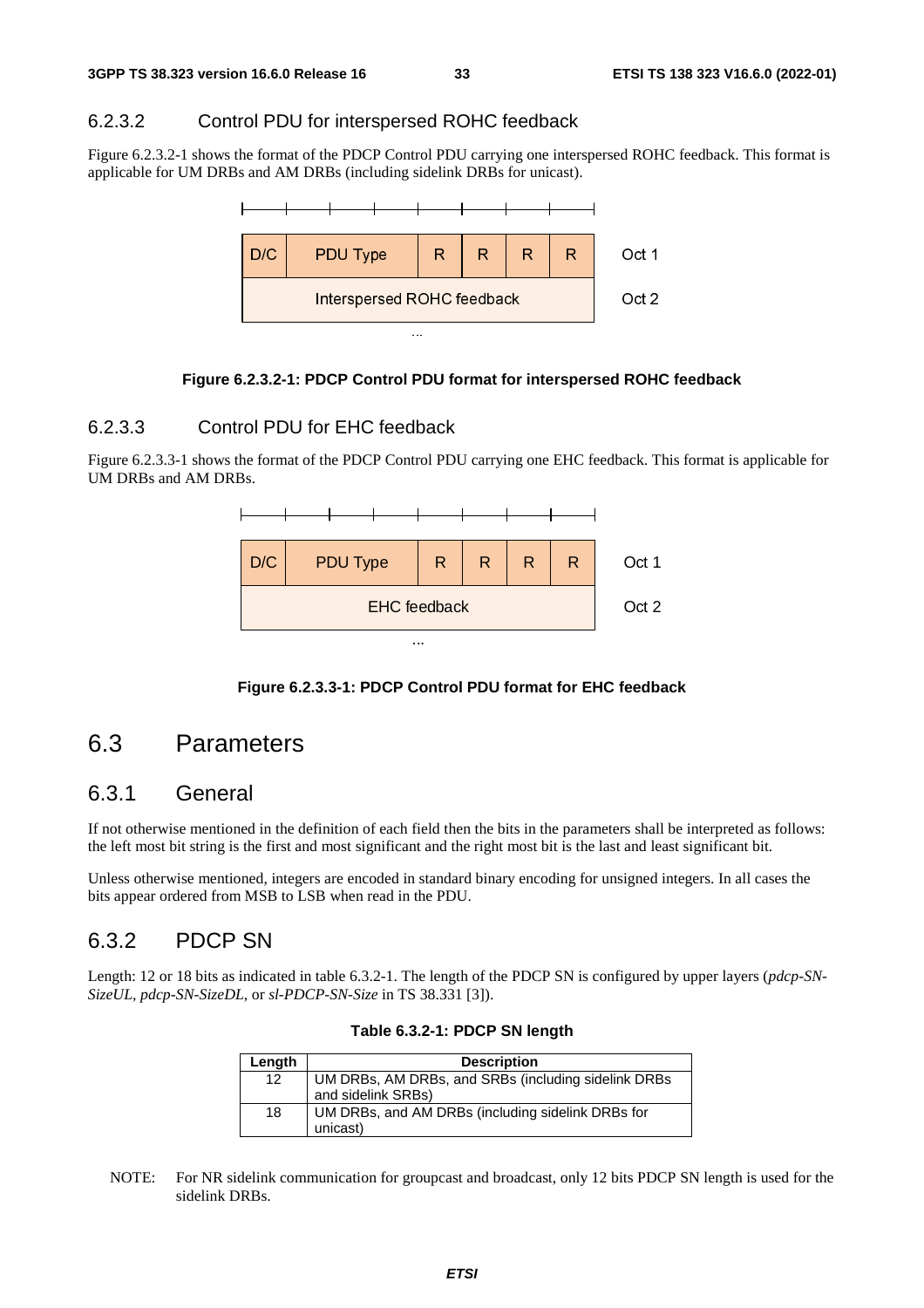#### 6.3.3 Data

Length: Variable

This field includes one of the followings:

- Uncompressed PDCP SDU (user plane data, or control plane data);
- Compressed PDCP SDU (user plane data only).

NOTE: All fields other than PDCP PDU header and MAC-I belong to Data field.

### 6.3.4 MAC-I

Length: 32 bits

This field carries a message authentication code calculated as specified in clause 5.9.

For SRBs for Uu interface, the MAC-I field is always present. If integrity protection is not configured, the MAC-I field is still present but should be padded with padding bits set to 0.

For sidelink SRB1, SRB2 and SRB3, the MAC-I field is present only when the sidelink SRB1, SRB2 and SRB3 are configured with integrity protection.

For DRBs (including sidelink DRBs for unicast), the MAC-I field is present only when the DRB is configured with integrity protection.

### 6.3.5 COUNT

Length: 32 bits

The COUNT value is composed of a HFN and the PDCP SN. The size of the HFN part in bits is equal to 32 minus the length of the PDCP SN.

|  | <b>PDCP SN</b> |
|--|----------------|
|--|----------------|

#### **Figure 6.3.5-1: Format of COUNT**

NOTE: COUNT does not wrap around.

#### 6.3.6 R

Length: 1 bit

Reserved. In this version of the specification reserved bits shall be set to 0. Reserved bits shall be ignored by the receiver.

### 6.3.7 D/C

Length: 1 bit

This field indicates whether the corresponding PDCP PDU is a PDCP Data PDU or a PDCP Control PDU.

**Table 6.3.7-1: D/C field** 

| <b>Bit</b> | <b>Description</b> |
|------------|--------------------|
|            | <b>Control PDU</b> |
|            | Data PDU           |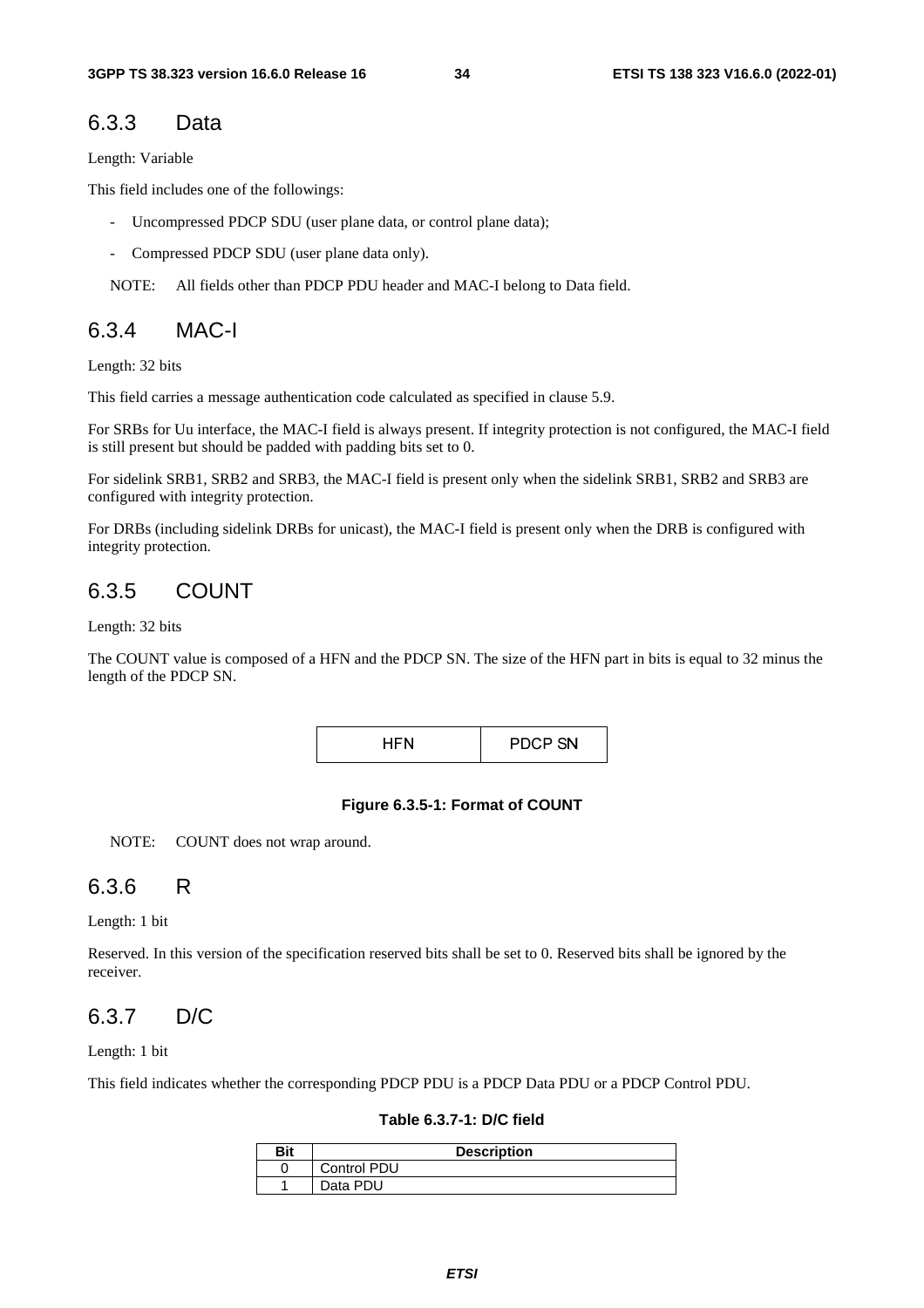### 6.3.8 PDU type

#### Length: 3 bits

This field indicates the type of control information included in the corresponding PDCP Control PDU.

| <b>Bit</b>  | <b>Description</b>         |
|-------------|----------------------------|
| 000         | PDCP status report         |
| 001         | Interspersed ROHC feedback |
| 010         | <b>EHC</b> feedback        |
| $011 - 111$ | Reserved                   |

#### **Table 6.3.8-1: PDU type**

### 6.3.9 FMC

Length: 32 bits

First Missing COUNT. This field indicates the COUNT value of the first missing PDCP SDU within the reordering window, i.e. RX\_DELIV.

#### 6.3.10 Bitmap

Length: Variable. The length of the bitmap field can be 0.

This field indicates which SDUs are missing and which SDUs are correctly received in the receiving PDCP entity. The bit position of  $N<sup>th</sup>$  bit in the Bitmap is N, i.e., the bit position of the first bit in the Bitmap is 1.

#### **Table 6.3.10-1 Bitmap**

| Bit | <b>Description</b>                                                                |
|-----|-----------------------------------------------------------------------------------|
|     | PDCP SDU with COUNT = (FMC + bit position) modulo $2^{32}$ is missing.            |
|     | PDCP SDU with COUNT = (FMC + bit position) modulo $2^{32}$ is correctly received. |

### 6.3.11 Interspersed ROHC feedback

Length: Variable

This field contains one ROHC packet with only feedback, i.e. a ROHC packet that is not associated with a PDCP SDU as defined in clause 5.7.4.

### 6.3.12 SDU Type

Length: 3 bits

PDCP SDU type, i.e. Layer-3 Protocol Data Unit type as specified in [13]. PDCP entity may handle the SDU differently per SDU Type, e.g. ROHC is applicable to IP SDU but not Non-IP SDU.

|  |  | Table 6.3.12-1: SDU Type |  |
|--|--|--------------------------|--|
|--|--|--------------------------|--|

| <b>Bit</b> | <b>Description</b> |  |  |  |  |  |
|------------|--------------------|--|--|--|--|--|
| 000        | םו                 |  |  |  |  |  |
| 001        | Non-IP             |  |  |  |  |  |
| 010-111    | Reserved           |  |  |  |  |  |

### 6.3.13 KNRP-sess ID

Length: 16 bits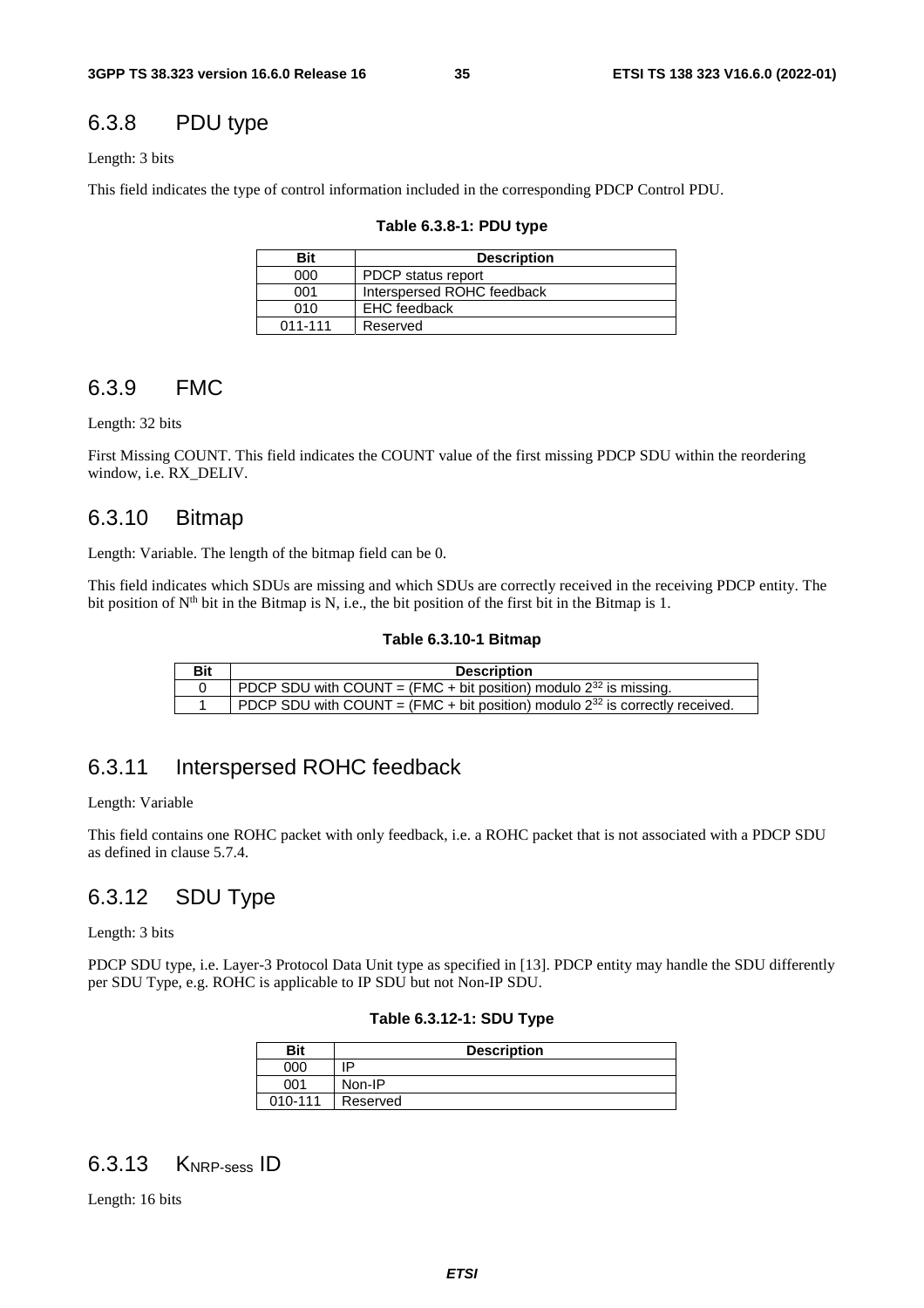K<sub>NRP-sess</sub> Identity as specified in TS 33.536 [14].

For the SLRB that does not need integrity and ciphering protection, the UE shall set  $K_{\text{NRP-sess}}$  ID to "0" in the PDCP PDU header.

### 7 State variables, constants, and timers

### 7.1 State variables

This clause describes the state variables used in PDCP entities in order to specify the PDCP protocol. The state variables defined in this clause are normative.

All state variables are non-negative integers, and take values from 0 to  $[2^{32} - 1]$ .

PDCP Data PDUs are numbered integer sequence numbers (SN) cycling through the field: 0 to  $[2^{[pdcp-SN-SizeUL]} - 1]$  or 0 to  $[2^{[pdep-SN-SizeDL]} - 1]$  or 0 to  $[2^{[s!-PDCP-SN-Size]} - 1]$ .

The transmitting PDCP entity shall maintain the following state variables:

#### a) TX\_NEXT

This state variable indicates the COUNT value of the next PDCP SDU to be transmitted. The initial value is 0, except for SRBs configured with state variables continuation. For target SRB configured with state variables continuation, the initial value is the value stored in PDCP entity for the corresponding source SRB. For source SRB configured with state variables continuation, the initial value is the value stored in PDCP entity for the corresponding target SRB.

The receiving PDCP entity shall maintain the following state variables:

#### a) RX\_NEXT

This state variable indicates the COUNT value of the next PDCP SDU expected to be received. The initial value is 0, except for sidelink broadcast and groupcast, and for SRBs configured with state variables continuation. For NR sidelink communication for broadcast and groupcast, the initial value of the SN part of RX\_NEXT is (x +1) modulo (2[*sl-PDCP-SN-Size*] ), where x is the SN of the first received PDCP Data PDU. For target SRB configured with state variables continuation, the initial value is the value stored in PDCP entity for the corresponding source SRB. For source SRB configured with state variables continuation, the initial value is the value stored in PDCP entity for the corresponding target SRB.

- NOTE: For NR sidelink communication for broadcast and groupcast, it is up to UE implementation to select the HFN part for RX\_NEXT such that initial value of RX\_DELIV should be a positive value.
- b) RX\_DELIV

This state variable indicates the COUNT value of the first PDCP SDU not delivered to the upper layers, but still waited for. The initial value is 0, except for sidelink broadcast and groupcast, and for SRBs configured with state variables continuation. For NR sidelink communication for broadcast and groupcast, the initial value of the SN part of RX\_DELIV is  $(x - 0.5 \times 2^{[sI-PDCP-SN-Size-1]})$  modulo  $(2^{[sI-PDCP-SN-Size]})$ , where x is the SN of the first received PDCP Data PDU. For target SRB configured with state variables continuation, the initial value is the value stored in PDCP entity for the corresponding source SRB. For source SRB configured with state variables continuation, the initial value is the value stored in PDCP entity for the corresponding target SRB.

#### c) RX\_REORD

This state variable indicates the COUNT value following the COUNT value associated with the PDCP Data PDU which triggered *t-Reordering*. For target SRB configured with state variables continuation, the initial value is the value stored in PDCP entity for the corresponding source SRB. For source SRB configured with state variables continuation, the initial value is the value stored in PDCP entity for the corresponding target SRB.

### 7.2 Constants

a) Window\_Size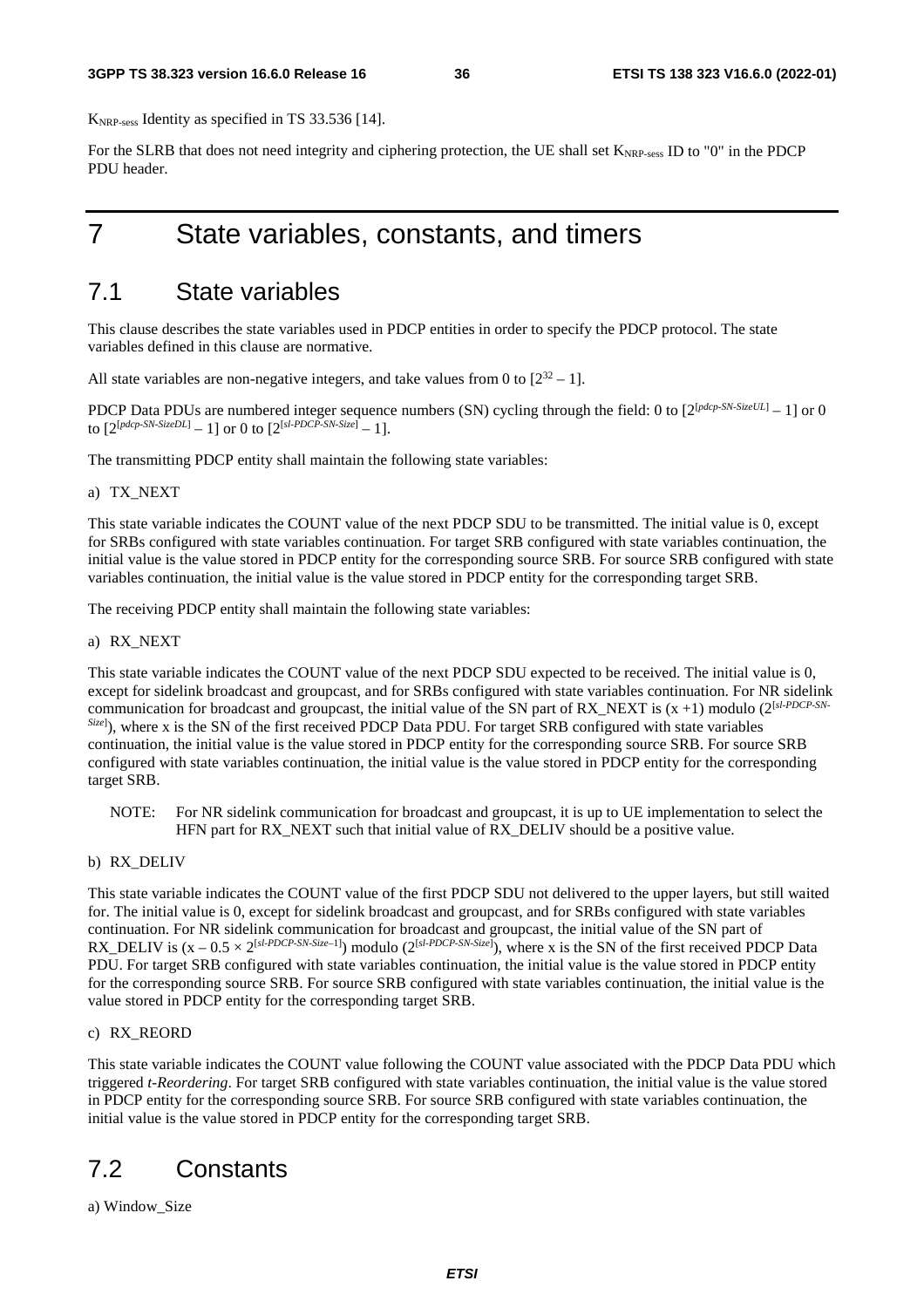This constant indicates the size of the reordering window. The value equals to  $2^{[pdcp\text{-}SN\text{-}SizeDL]-1}$  for SRB/DRB and  $2^{[sl-1]}$ *PDCP-SN-Size*] – 1 for SLRB.

# 7.3 Timers

The transmitting PDCP entity shall maintain the following timers:

#### a) *discardTimer*

This timer is configured only for DRBs. The duration of the timer is configured by upper layers TS 38.331 [3]. In the transmitter, a new timer is started upon reception of an SDU from upper layer.

The receiving PDCP entity shall maintain the following timers:

#### b) *t-Reordering*

The duration of the timer is configured by upper layers TS 38.331 [3], except for the case of NR sidelink communication. For NR sidelink communication, the *t-Reordering* timer is determined by the UE implementation. This timer is used to detect loss of PDCP Data PDUs as specified in clause 5.2.2. If *t-Reordering* is running, *t-Reordering* shall not be started additionally, i.e. only one *t-Reordering* per receiving PDCP entity is running at a given time.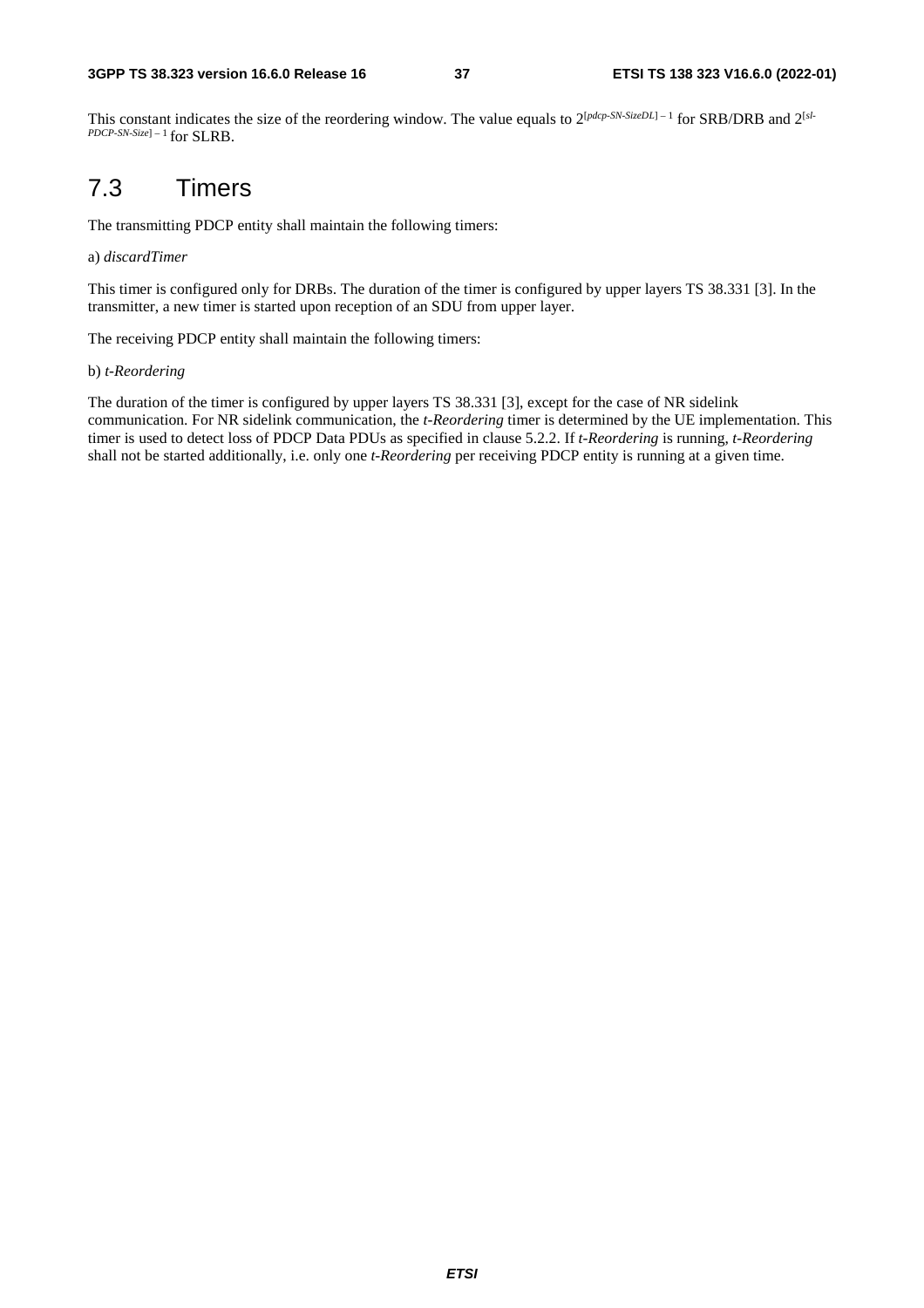# Annex A (normative): Ethernet Header Compression (EHC) protocol

# A.1 EHC principle

The Ethernet header compression (EHC) protocol compresses Ethernet header as shown in Figure A.1-1 [15]. The fields that are compressed (i.e. removed from the Ethernet header) by the EHC protocol are: DESTINATION ADDRESS, SOURCE ADDRESS, 802.1Q TAG, and LENGTH/TYPE. The fields PREAMBLE, SFD, and FCS are not transmitted in 3GPP system, and thus not considered in EHC protocol. There may be more than one 802.1Q TAG fields in the Ethernet header, and all are compressed by the EHC protocol. The padding (PAD) is not compressed by the EHC protocol.



**Figure A.1-1: Ethernet packet format [15]** 

The EHC compressor and the EHC decompressor store original header field information as a "EHC context". Each EHC context is identified by a unique identifier, called Context ID (CID). The EHC context must be synchronized between the EHC compressor and the EHC decompressor; otherwise, the EHC decompressor erroneously decompresses the "Compressed Header (CH)" packets.

For an Ethernet packet stream, the EHC compressor establishes the EHC context and associates it with the CID. Then, the EHC compressor transmits the "Full Header (FH)" packet to the EHC decompressor including the associated CID. The EHC compressor keeps transmitting the FH packets until the EHC feedback is received from the EHC decompressor.

NOTE: If the maximum number of EHC contexts are already established for the compressed flows and a new Ethernet flow does not match any established EHC context, the compressor should associate the new Ethernet flow with one of the EHC CIDs allocated for the existing compressed flows or send PDCP SDUs belonging to the Ethernet flow as uncompressed packet.

When the EHC decompressor receives the FH packet, the EHC decompressor establishes the EHC context identified by the CID, and transmits the EHC feedback to the EHC compressor to indicate that the EHC context associated with the CID is successfully established in the EHC decompressor.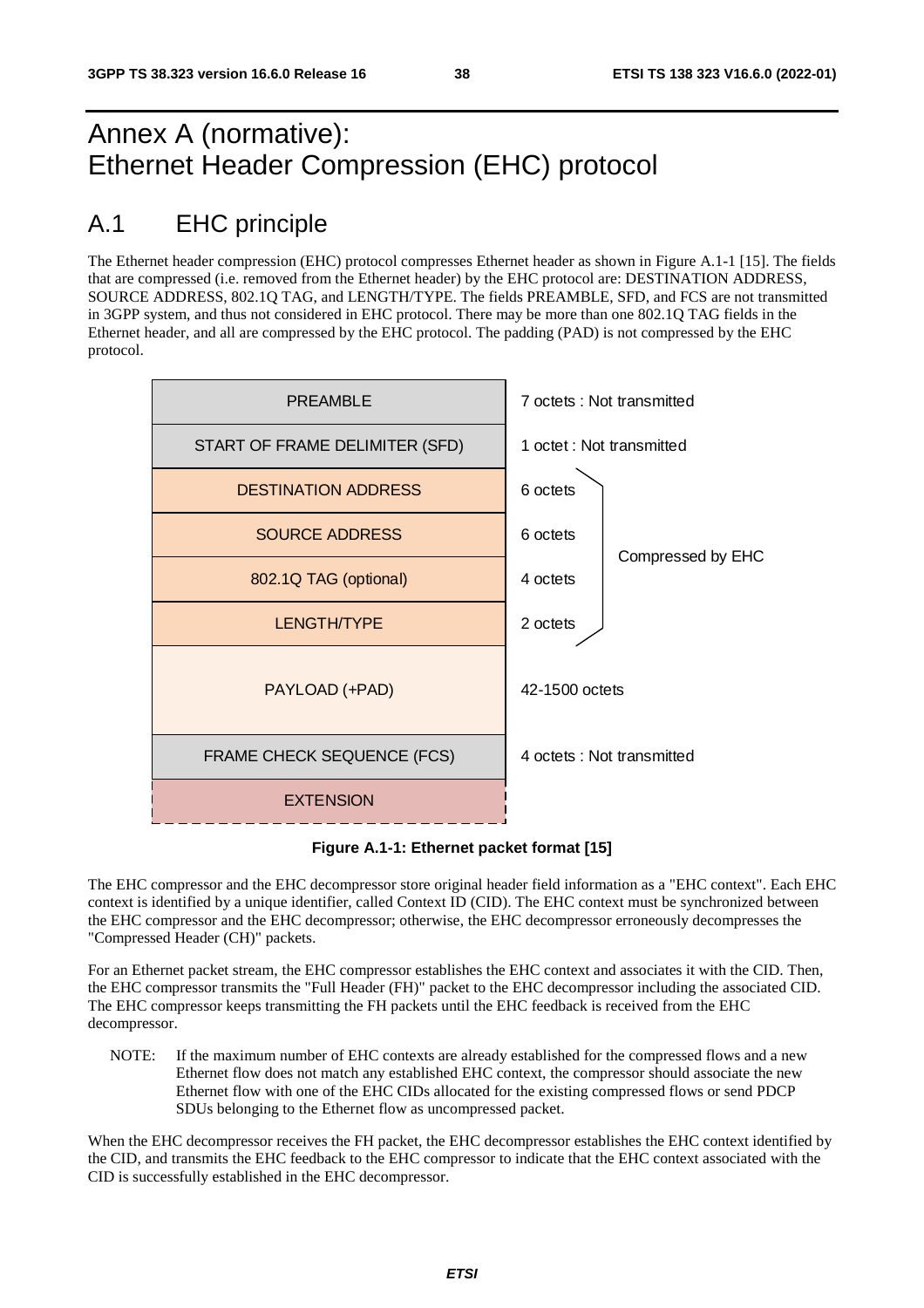After receiving the EHC feedback, the EHC compressor starts to transmit the CH packets to the EHC decompressor including the associated CID. The CH packet includes only the header fields not stored in the EHC context.

When the EHC decompressor receives the CH packet, the EHC decompressor restores original header fields based on the stored EHC context identified by the associated CID.

Figure A.1-2 represents a conceptual view of EHC operation.



**Figure A.1-2: EHC operation**

### A.2 EHC packet format and parameters

### A.2.1 EHC packet format

#### A.2.1.1 EHC Full Header packet and EHC Compressed Header packet

Figure A.2.1.1-1 and Figure A.2.1.1-2 show the formats of EHC FH packet and EHC CH packet, respectively.



**Figure A.2.1.1-1: EHC Full Header packet format**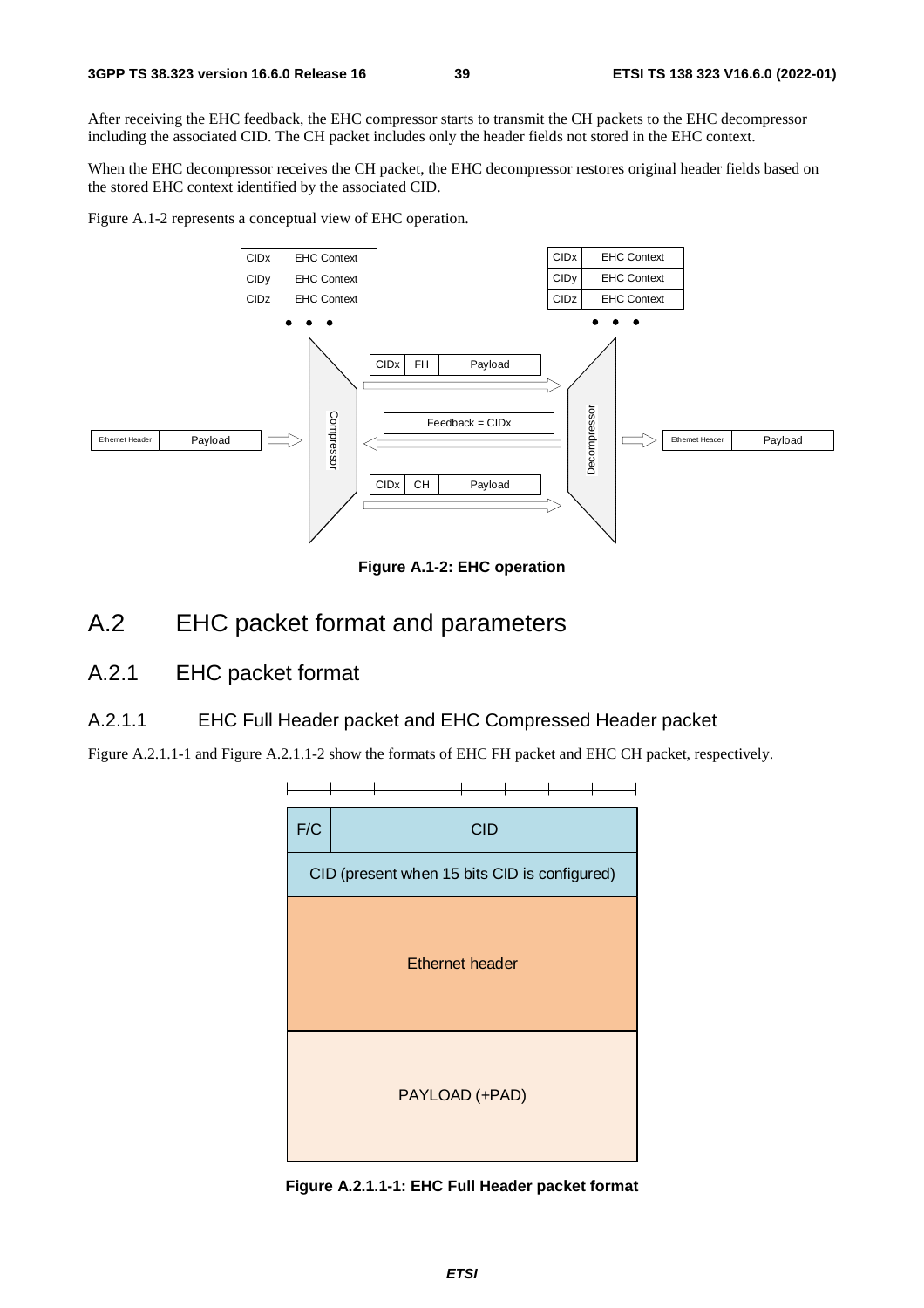



#### A.2.1.2 EHC feedback packet

Figure A.2.1.2-1 shows the format of the EHC feedback packet.



**Figure A.2.1.2-1: EHC feedback packet format** 

#### A.2.2 Parameters

#### A.2.2.1 F/C

Length: 1 bit

This field indicates whether the corresponding EHC packet is a FH packet or a CH packet.

**Table A.2.2.1-1: F/C field** 

| Bit | <b>Description</b> |  |  |  |  |
|-----|--------------------|--|--|--|--|
|     | FH packet          |  |  |  |  |
|     | CH packet          |  |  |  |  |

#### A.2.2.2 CID

Length: 7, or 15 bits. The length of the CID is configured by upper layers (*ehc-CID-Length* in TS 38.331 [3]).

The CID = "all zeros" indicates that the corresponding Ethernet header is "uncompressed". The EHC decompressor does not establish the EHC context identified by the CID = "all zeros".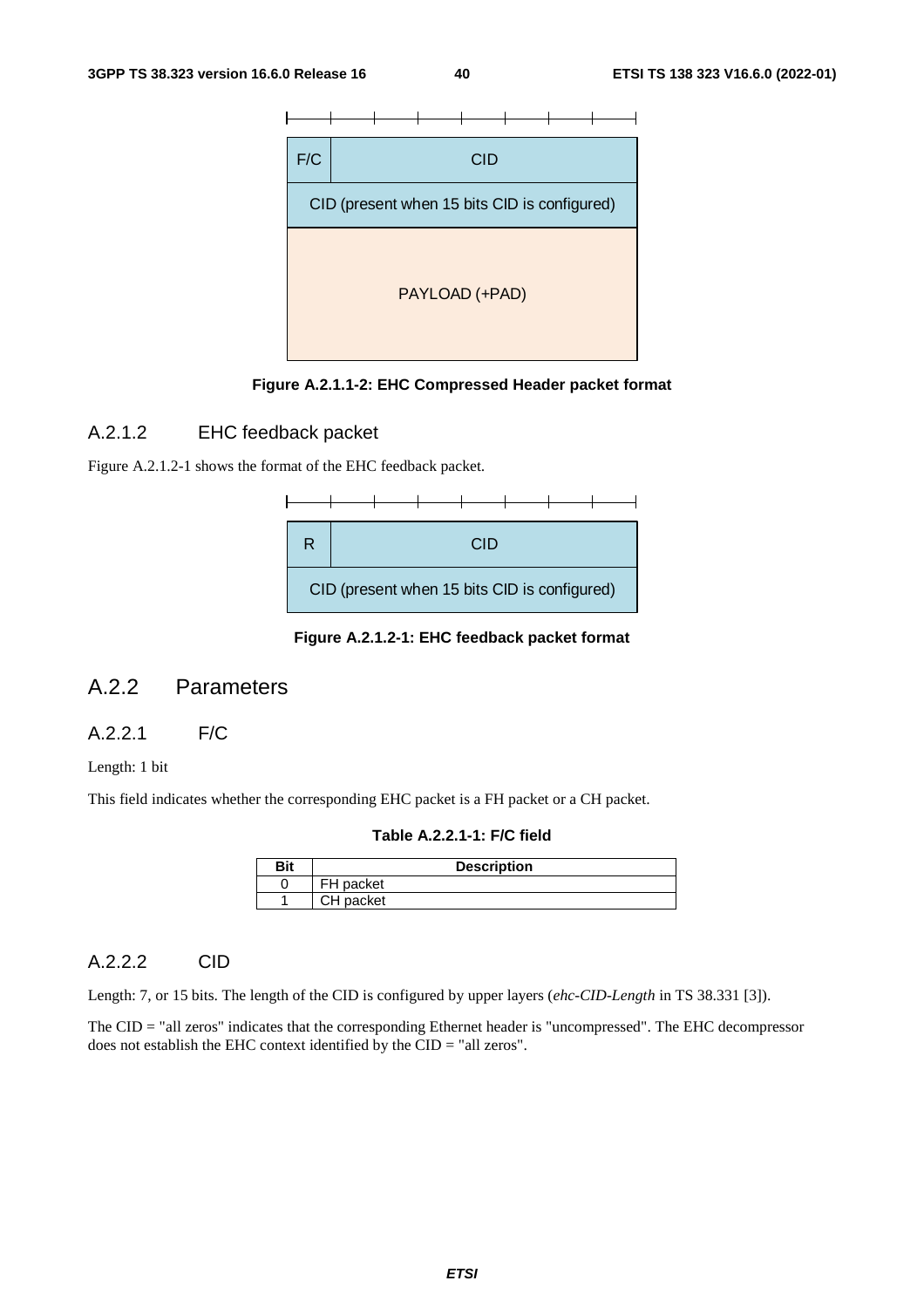# Annex B (informative): Change history

| <b>Change history</b> |                           |             |                          |                          |                          |                                                                                                     |                       |
|-----------------------|---------------------------|-------------|--------------------------|--------------------------|--------------------------|-----------------------------------------------------------------------------------------------------|-----------------------|
| <b>Date</b>           | Meeting                   | <b>TDoc</b> | <b>CR</b>                | Rev                      |                          | Cat Subject/Comment                                                                                 | <b>New</b><br>Version |
| 2017.03               | <b>RAN2#9</b><br>7bis     | R2-1703512  | $\overline{\phantom{a}}$ | $\overline{\phantom{a}}$ |                          | First version.                                                                                      | x.y.z                 |
| 2017.04               | <b>RAN2#9</b><br>7bis     | R2-1703916  | $\blacksquare$           | $\blacksquare$           | $\tilde{\phantom{a}}$    | Change section name "Retransmission" to "Data recovery"                                             | 0.0.1                 |
| 2017.05               | <b>RAN2#9</b><br>8        | R2-1704076  | $\blacksquare$           | $\Box$                   | $\tilde{\phantom{a}}$    | Initial draft TS capturing outcome of e-mail discussion [97bis#24]                                  | 0.0.5                 |
| 2017.06               | RAN <sub>2</sub><br>NR AH | R2-1706868  | $\blacksquare$           | $\mathbb{Z}^2$           | $\bar{\phantom{a}}$      | Capture agreements made in RAN2#98                                                                  | 0.1.0                 |
| 2017.08               | RAN <sub>2</sub><br>NR AH | R2-1707507  | $\blacksquare$           | $\overline{\phantom{a}}$ | $\Box$                   | Capture agreements made in RAN2 NR AH#2                                                             | 0.2.0                 |
| 2017.08               | <b>RAN2#9</b>             | R2-1709097  | $\blacksquare$           | $\blacksquare$           | $\blacksquare$           | Adding integrity protection in section 5.1.2                                                        | 0.2.1                 |
| 2017.08               | <b>RAN2#9</b>             | R2-1709753  |                          | $\overline{\phantom{a}}$ |                          | Capture agreements made in RAN2#99                                                                  | 0.3.0                 |
| 2017.09               | RANP#7                    | RP-171993   | $\blacksquare$           | $\sim$                   | $\sim$                   | Provided for information to RAN                                                                     | 1.0.0                 |
| 2017.10               | <b>RAN2#9</b><br>9bis     | R2-1713660  | $\overline{\phantom{a}}$ | $\blacksquare$           | $\blacksquare$           | Capture agreements made in RAN2#99bis                                                               | 1.0.1                 |
| 2017.11               | <b>RAN2#1</b><br>00       | R2-1714273  | $\overline{a}$           | L.                       | $\overline{\phantom{a}}$ | Capture agreements made in RAN2#100                                                                 | 1.1.0                 |
| 2017.12 RP-78         |                           | RP-172335   | $\blacksquare$           | $\blacksquare$           | $\blacksquare$           | Provided for approval to RAN                                                                        | 2.0.0                 |
| 2017/12 RP-78         |                           |             |                          |                          |                          | Upgraded to Rel-15 (MCC)                                                                            | 15.0.0                |
| 2018/03 RP-79         |                           | RP-180440   | 0002                     | 1                        | F                        | Corrections to PDCP specification                                                                   | 15.1.0                |
| 2018/06 RP-80         |                           | RP-181215   | 0006                     | 3                        | F                        | Corrections to PDCP specification                                                                   | 15.2.0                |
|                       | <b>RP-80</b>              | RP-181215   | 0009                     | 1                        | в                        | Introduction of PDCP duplication                                                                    | 15.2.0                |
| 2018/09 RP-81         |                           | RP-181942   | 0011                     | 4                        | F                        | Clarification on PDCP transmission                                                                  | 15.3.0                |
| 2018/12 RP-82         |                           | RP-182650   | 0022                     | 1                        | F                        | Suspend and resume of security                                                                      | 15.4.0                |
|                       | <b>RP-82</b>              | RP-182655   | 0023                     | $\Box$                   | F                        | Introducing PDCP suspend procedure                                                                  | 15.4.0                |
|                       | <b>RP-82</b>              | RP-182656   | 0024                     | $\Box$                   | F                        | Clarification on ciphering MAC-I                                                                    | 15.4.0                |
| 2019/03 RP-83         |                           | RP-190544   | 0025                     | $\overline{c}$           | F                        | Correction on the PDCP re-establishment for AM DRB                                                  | 15.5.0                |
|                       | <b>RP-83</b>              | RP-190540   | 0027                     | 1                        | F                        | Correction on PDCP SN length                                                                        | 15.5.0                |
| 2019/06               | <b>RP-84</b>              | RP-191375   | 0031                     | $\mathbf{1}$             | F                        | PDCP association with RLC for RBs configured with PDCP<br>duplication                               | 15.6.0                |
| 2020/03 RP-87         |                           | RP-200346   | 0038                     | $\overline{2}$           | B                        | 38.323 CR for NR V2X                                                                                | 16.0.0                |
|                       | <b>RP-87</b>              | RP-200352   | 0039                     | 3                        | B                        | Introduction of NR IIOT                                                                             | 16.0.0                |
|                       | <b>RP-87</b>              | RP-200347   | 0042                     | $\overline{c}$           | B                        | Introduction of DAPS handover                                                                       | 16.0.0                |
| 2020/07               | <b>RP-88</b>              | RP-201190   | 0032                     | $\overline{6}$           | F                        | PDCP security issue about duplicate detection                                                       | 16.1.0                |
|                       | <b>RP-88</b>              | RP-201195   | 0045                     | 3                        | С                        | CR on 38.323 for NR mobility enhancement                                                            | 16.1.0                |
|                       | <b>RP-88</b>              | RP-201176   | 0048                     | 1                        | F                        | 38.323 CR for NR V2X                                                                                | 16.1.0                |
|                       | <b>RP-88</b>              | RP-201181   | 0049                     | 1                        | F                        | NR PDCP corrections for NR IIOT                                                                     | 16.1.0                |
| 2020/09               | <b>RP-89</b>              | RP-201963   | 0050                     | $\overline{2}$           | F                        | Correction on receive operation when both EHC and out-of-order<br>delivery are configured for a DRB | 16.2.0                |
|                       | <b>RP-89</b>              | RP-201932   | 0052                     | 1                        | F                        | PDCP entity associated with AM RLC entity                                                           | 16.2.0                |
|                       | <b>RP-89</b>              | RP-201927   | 0056                     | $\Box$                   | F                        | 38.323 corrections on Sidelink                                                                      | 16.2.0                |
| 2021/03 RP-91         |                           | RP-210692   | 0064                     | $\mathbf{1}$             | F                        | Correction on PDCP transmit operation                                                               | 16.3.0                |
| 2021/06               | RP-92                     | RP-211485   | 0074                     | 1                        | Α                        | Correction on suspended AM DRB in PDCP re-establishment                                             | 16.4.0                |
|                       | <b>RP-92</b>              | RP-211470   | 0078                     | 1                        | F                        | PDCP miscellaneous corrections                                                                      | 16.4.0                |
| 2021/09 RP-93         |                           | RP-212442   | 0080                     | 1                        | F                        | CR for the ciphering of EHC header                                                                  | 16.5.0                |
| 2021/12 RP-94         |                           | RP-213342   | 0082                     | 1                        | F                        | Correction to Window_Size for SLRB                                                                  | 16.6.0                |